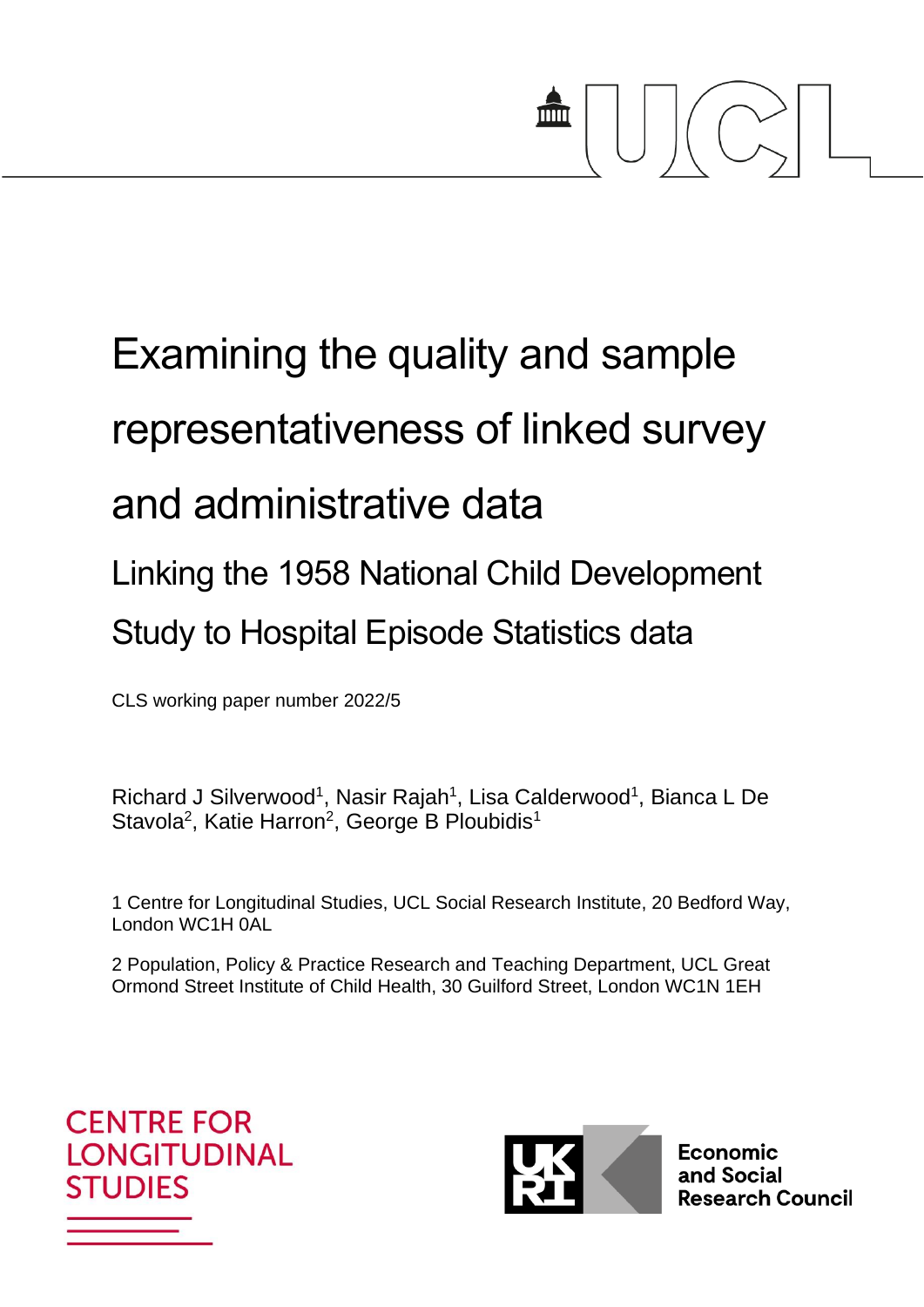#### **Contact the author**

Richard Silverwood UCL Centre for Longitudinal Studies r.silverwood@ucl.ac.uk

This working paper was first published in May 2022 by the UCL Centre for Longitudinal Studies.

UCL Social Research Institute University College London 20 Bedford Way London WC1H 0AL

[www.cls.ucl.ac.uk](http://www.cls.ucl.ac.uk/)

The UCL Centre for Longitudinal Studies (CLS) is an Economic and Social Research Council (ESRC) Resource Centre based at the UCL Social Research Institute, University College London. It manages four internationally-renowned cohort studies: the 1958 National Child Development Study, the 1970 British Cohort Study, Next Steps, and the Millennium Cohort Study. For more information, visit [www.cls.ucl.ac.uk.](http://www.cls.ucl.ac.uk/)

This document is available in alternative formats. Please contact the Centre for Longitudinal Studies.

Tel: +44 (0)20 7612 6875 Email: [clsfeedback@ucl.ac.uk](mailto:clsfeedback@ucl.ac.uk)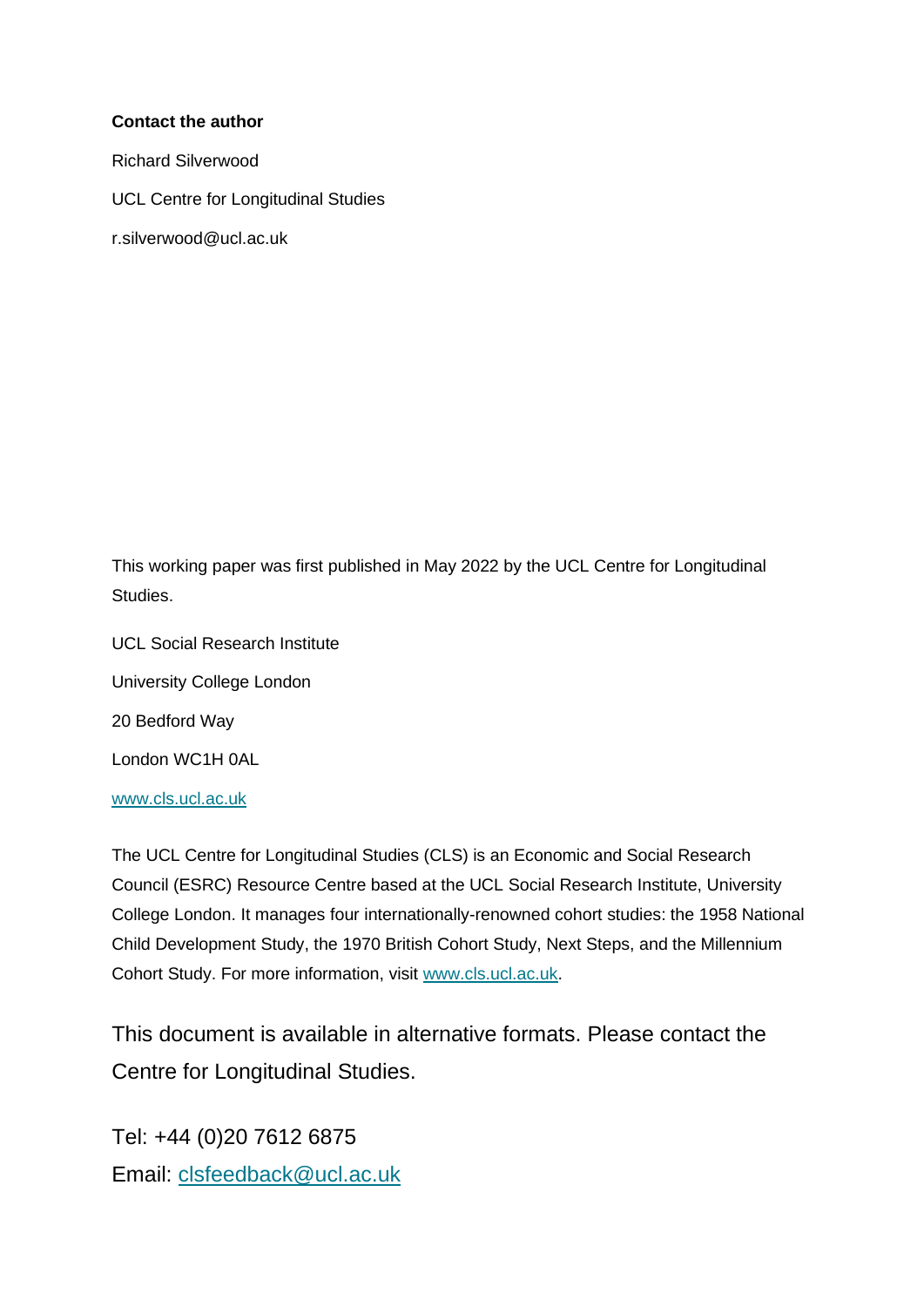## **Disclaimer**

This working paper has not been subject to peer review.

CLS working papers often represent preliminary work and are circulated to encourage discussion. Citation of such a paper should account for its provisional character. A revised version may be available directly from the author.

Any opinions expressed here are those of the author(s) and not those of the UCL Centre for Longitudinal Studies (CLS), the UCL Social Research Institute, University College London, or the Economic and Social Research Council.

## How to cite this paper

Silverwood, R., Rajah, N., Calderwood, L., De Stavola, B.L., Harron, K., Ploubidis, G.B. (2022) *Examining the quality and sample representativeness of linked survey and administrative data: linking the 1958 National Child Development Study to Hospital Episode Statistics data.* CLS Working Paper 2022/5. London: UCL Centre for Longitudinal Studies.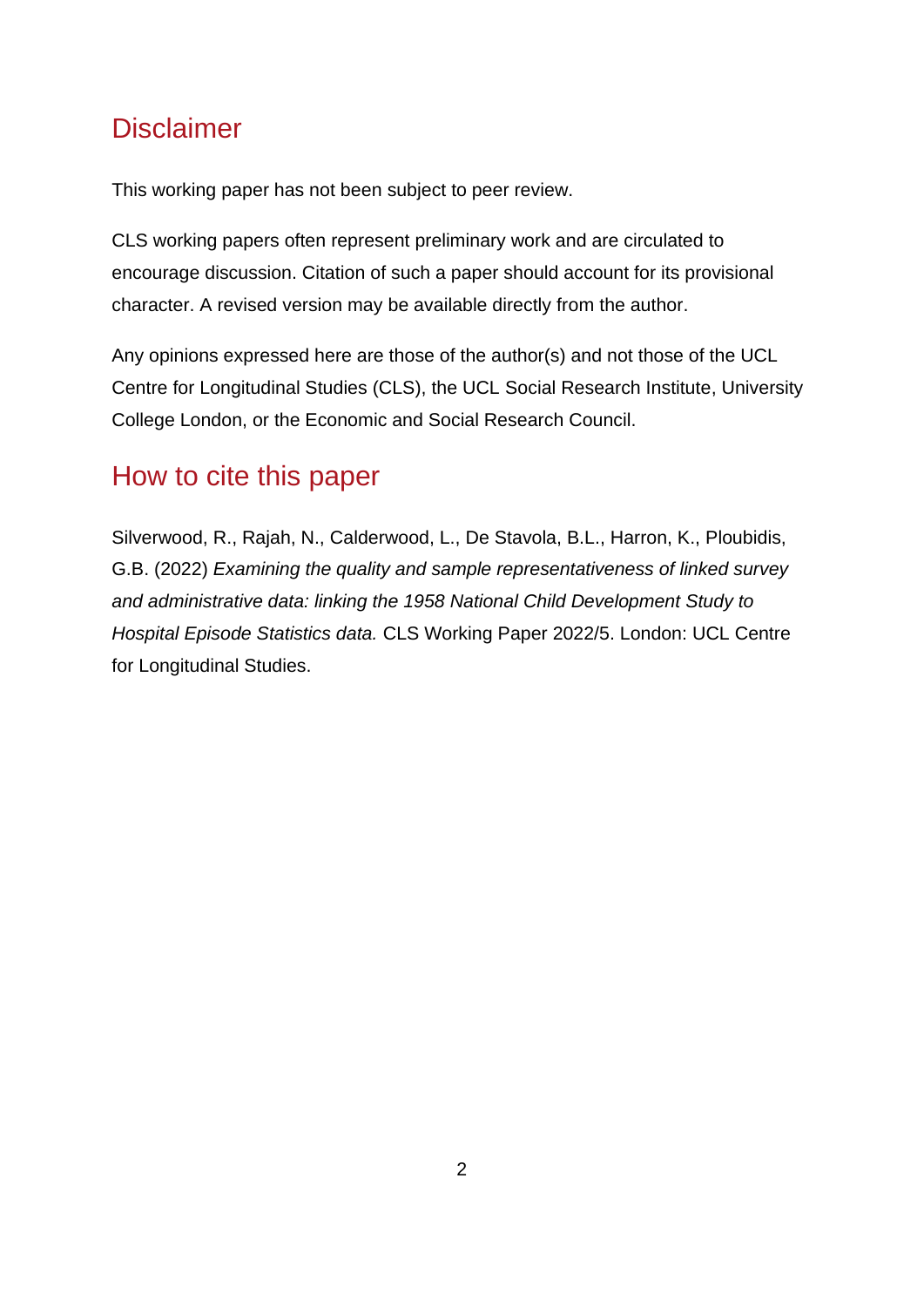## Abstract

Recent years have seen an increase in linkages between cohort and administrative data. It is important to evaluate the quality of such data linkages to discern the likely reliability of research using the linked data resource. In this paper we consider a recent linkage between the 1958 National Child Development Study (NCDS), a cohort following the lives of an initial 17,415 people born in Great Britain in a single week of 1958, and Hospital Episode Statistics (HES) databases, which contain details of all admissions, accident and emergency attendances and outpatient appointments at NHS hospitals in England. We examine the quality of the linkage in terms of the associations between key cohort member sociodemographic characteristics and successful linkage, and compare the levels of successful linkage within strata of NCDS variables which may be expected to be associated with hospital attendance, and hence with successful HES linkage (self-reported hospital attendance, self-rated general health, self-reported long-term illness). We additionally evaluate the population representativeness of the linked sample using external data (hospital admission rates in the general population). Our findings suggest that the linkage quality of the NCDS-HES data is high and that the linked sample maintains an excellent level of population representativeness. We hope that these analyses will both improve the quality and transparency of research using this linked data resource and encourage providers and users of other linked data resources to undertake and publish similarly thorough evaluations.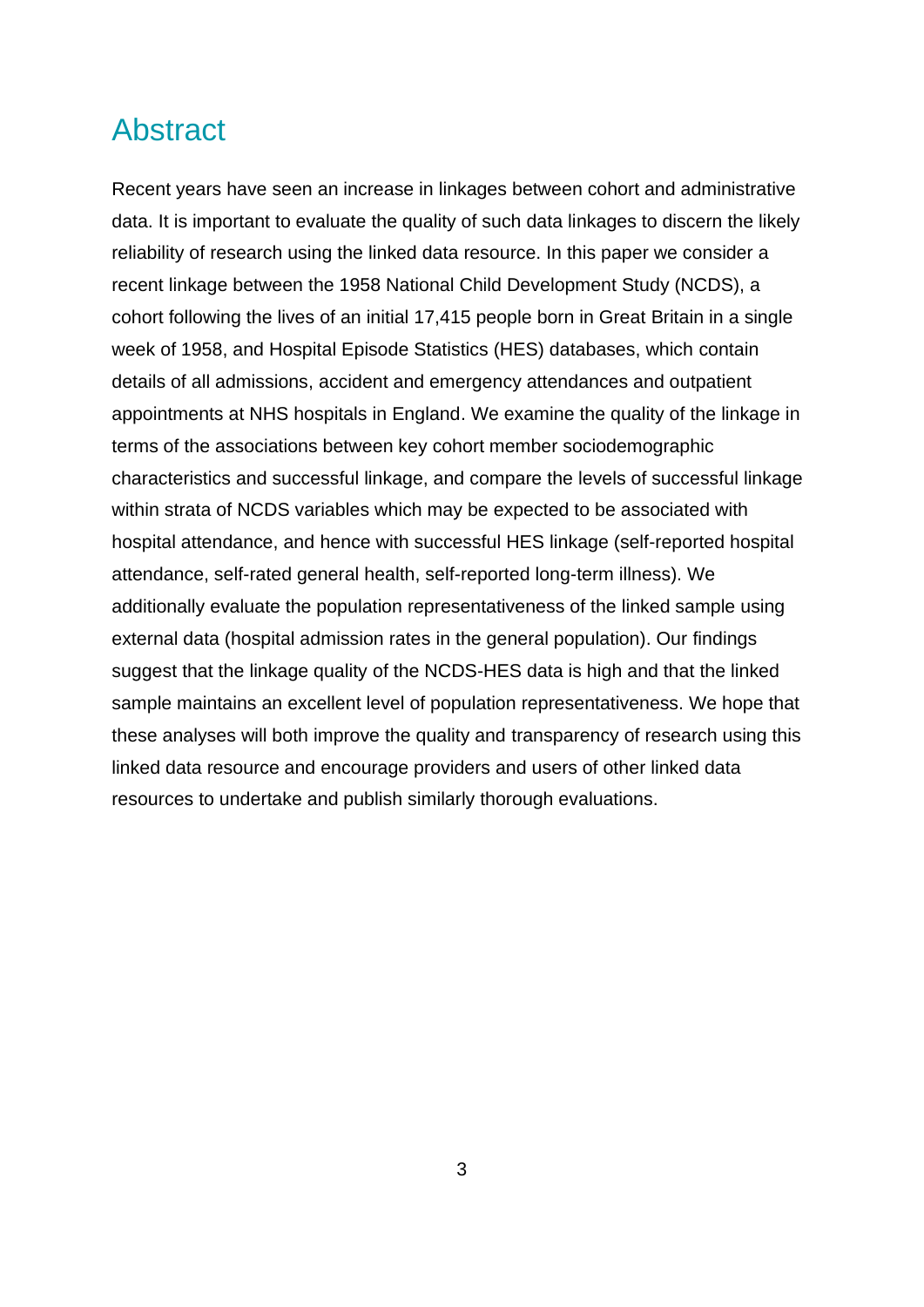## Key Words

Administrative data; Cohort studies; Data linkage; Hospital Episode Statistics; Linkage quality; National Child Development Study; Representativeness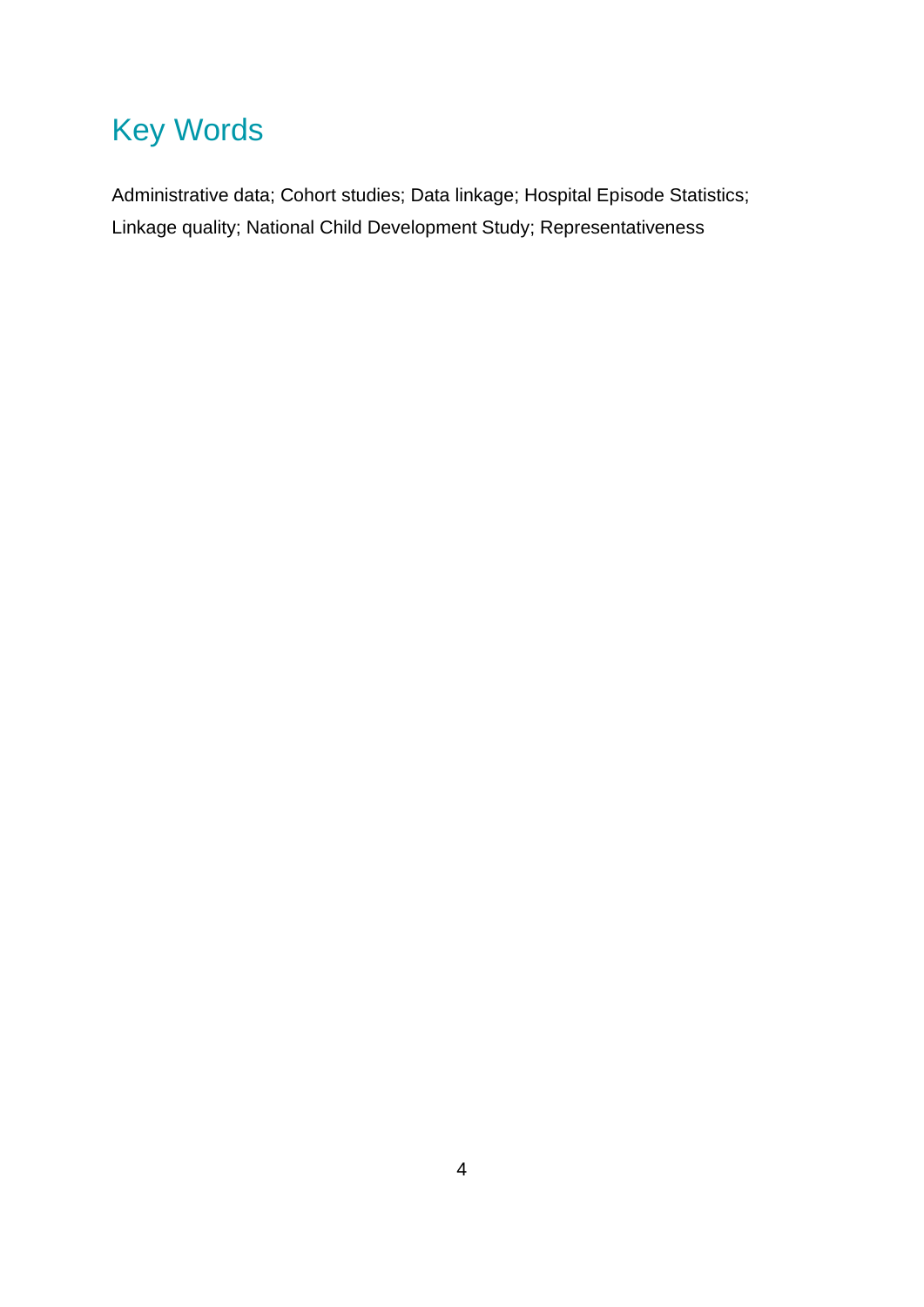## **Introduction**

Over recent decades, the increasing availability of administrative data, generally derived from the operation of administrative systems, typically by public sector agencies (1), has led to an expansion of research utilising these resources (2). Administrative data afford exciting new opportunities for health (3) and social science research (1), in particular to answer questions that require additional information, large sample sizes or involve hard-to-reach populations (4). There has been a corresponding increase in the linkage of surveys with administrative data, with the primary motivation being to enhance the survey data in order to provide greater opportunities for research (5). Linkages between surveys and administrative data provide the opportunity to harness the richness of the self-reported survey data alongside the scale and (often) detail of the administrative data, resulting in a resource with greater potential for research than either data source in isolation.

It is important to evaluate the quality of such data linkages to discern the likely reliability of research using the linked data resource and assess whether additional methods may need to be employed to try to address potential biases. Linkage is generally undertaken only for survey participants who have given explicit consent. Since consenters may not be representative of the broader sample (6), there is the potential for selection bias even in the presence of perfect linkage of administrative data for consenters. Such perfect linkage, however, is unlikely in practice, raising further possibility of bias. 'Linkage error' describes missed links between records that relate to the same person ('missed matches') or false links between unrelated records ('false matches') (7). Despite advances in linkage methods and improvements in data quality over time, some degree of linkage error or uncertainty remains almost always inevitable for linkages involving administrative data (4). It is important to examine how linkage errors differ with respect to variables of interest. Differential linkage error can lead to substantial bias, even when overall error rates are low (4), and there is evidence that key participant characteristics are often unevenly distributed in matched and unmatched records (8), suggesting the potential presence of differential linkage error.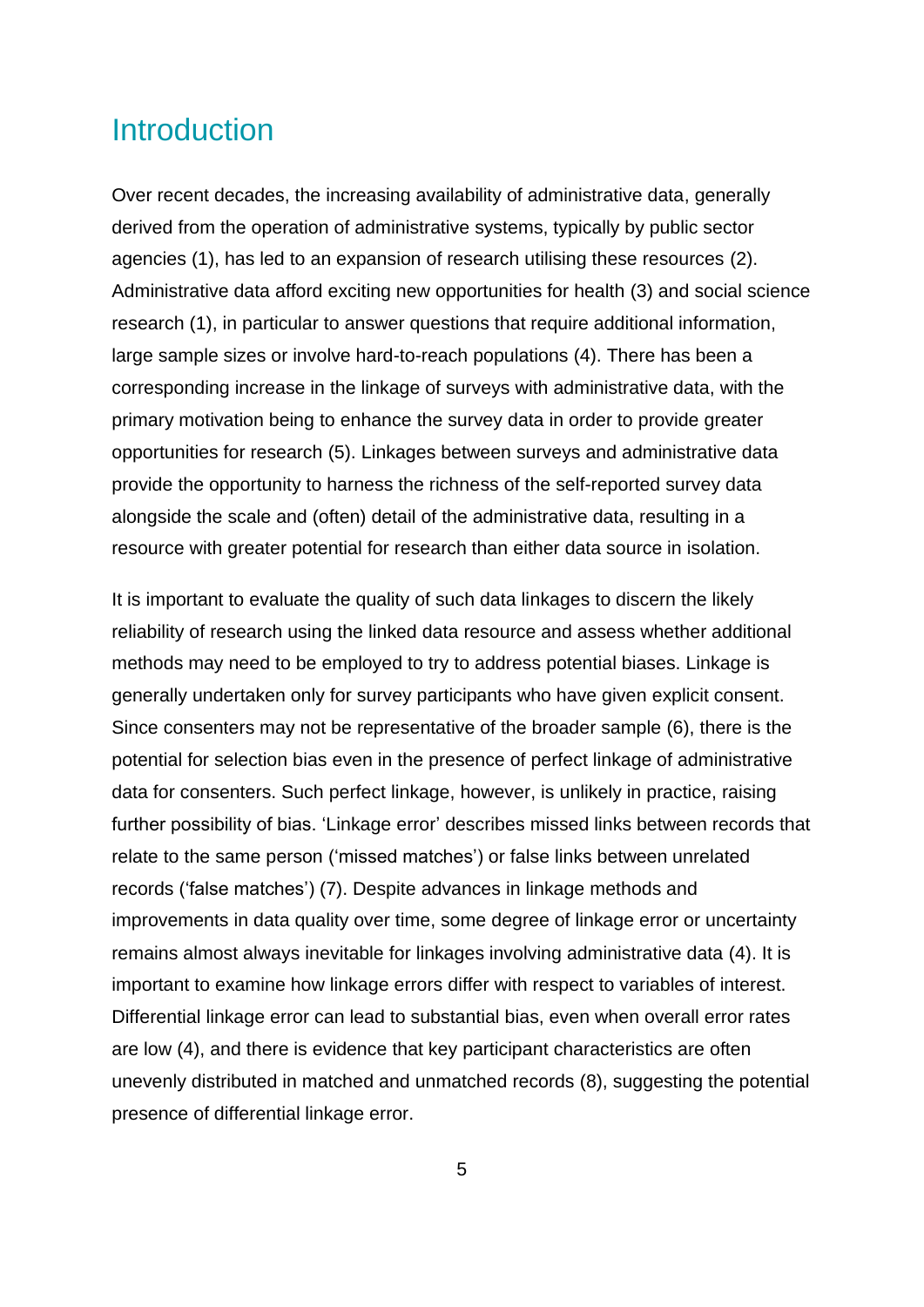Recommended methods for evaluating linkage quality include using a 'gold standard' dataset to quantify false matches and missed matches, comparing characteristics of linked and unlinked data to identify potential sources of bias, and sensitivity analyses to evaluate how sensitive results are to changes in linkage procedure (9). However, particularly in settings with a separation of processes for linkage and analysis to help preserve privacy, not all these options may be available to the researcher. Use of gold standard data, where the true match status of each pair of records is known, generally requires the involvement of the data linker. This may also be the case for sensitivity analyses where the linkage procedure is varied, though if this approach is enacted at the time of the initial linkage then researchers may have access to matching meta-data which allow sensitivity analyses to be conducted. Comparisons of characteristics of linked and unlinked data may therefore be the most viable option, though in settings where not all records within a dataset are expected to link to records in the other dataset, for example linking hospital records into a general population master dataset, interpretation is not straightforward (9).

In linkages of survey and administrative data, if there exist data collected on the survey participants not via the linkage in question which capture similar information to that contained in the linked data, this can provide an opportunity to examine linkage quality. By comparing the corresponding survey and administrative variables at the individual level it is possible to assess to what extent the two data sources are in agreement across the linked sample. Interpretation of any discrepancies must consider whether each data source can be assumed to provide a valid measure of the intended underlying construct or whether measurement error is also likely to be a contributory factor.

Comparisons of linked data with external representative data sources can also help identify whether the linked records are broadly representative, or whether linkage errors might have contributed to observed differences (4). Target population representativeness of linked survey-administrative data may be compromised for one of several reasons, including: selective consent to data linkage, differential linkage error (5), selection into the survey, and, for longitudinal studies, selective attrition prior to linkage consent being sought. Using external data, comparison must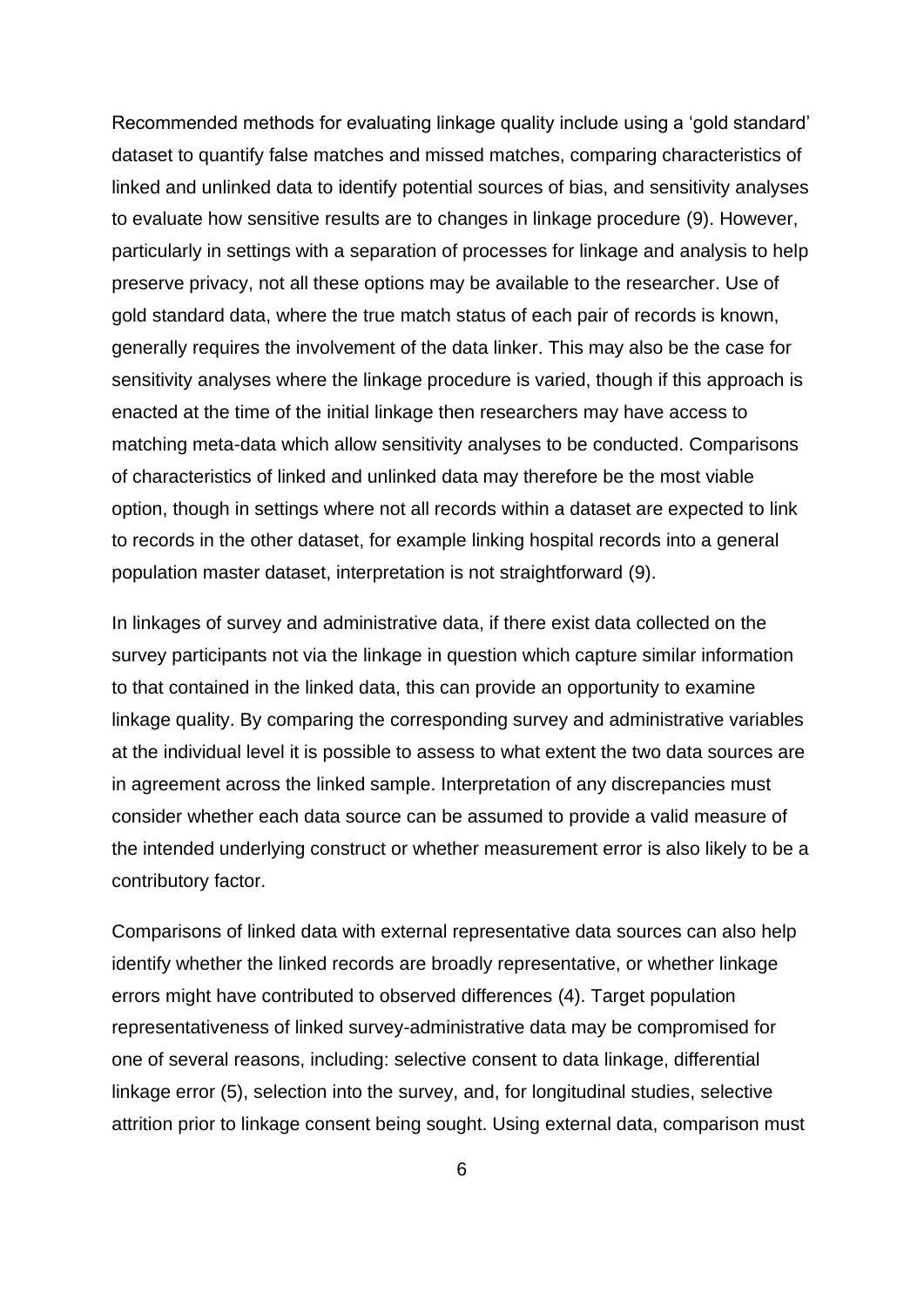necessarily be at the sample (or sub-sample), rather than individual, level: is the distribution of the linked administrative variable across the linked sample comparable to the distribution of the corresponding external variable across the population? In order for the assessment of the representativeness to be meaningful, it is important that the data are comparable in terms of scope, timeframe and demography.

In this paper we consider a recent linkage between the 1958 National Child Development Study (NCDS; a long-running British cohort study) and Hospital Episode Statistics (HES; database of English hospital admissions, attendances and appointments) data (10). Due to the separation of processes for linkage and analysis, available approaches for the evaluation of linkage quality do not include use of a gold standard dataset to quantify false matches and missed matches or sensitivity analyses to evaluate how sensitive results are to changes in linkage procedure (9). Instead, we utilise several different approaches using additional variables from within NCDS and published population-level HES data. As NCDS is a longitudinal cohort study, we are able to utilise variables collected at different time points. In addition to providing an examination of the quality and representativeness of the NCDS-HES linkage specifically, these analyses form a demonstration of generalisable methods for evaluating linkage quality which could be utilised in similar settings.

We examine the quality of the linkage in terms of the associations between key cohort member sociodemographic characteristics and successful linkage, and compare the levels of successful linkage within strata of NCDS variables which may be expected, to a greater or lesser extent, to be associated with hospital attendance, and hence with successful HES linkage (self-reported hospital attendance, self-rated general health, self-reported long-term illness). We additionally evaluate the population representativeness of the linked sample using external data (hospital admission rates in the general population). One feature of linkage to HES data is that cohort members may legitimately not have a HES record (i.e. if they have not attended an NHS hospital in England over the period being considered) – the links can be 'meaningfully interpreted' (7). In the absence of additional contextual information, such cases are not distinguishable from cohort members who did have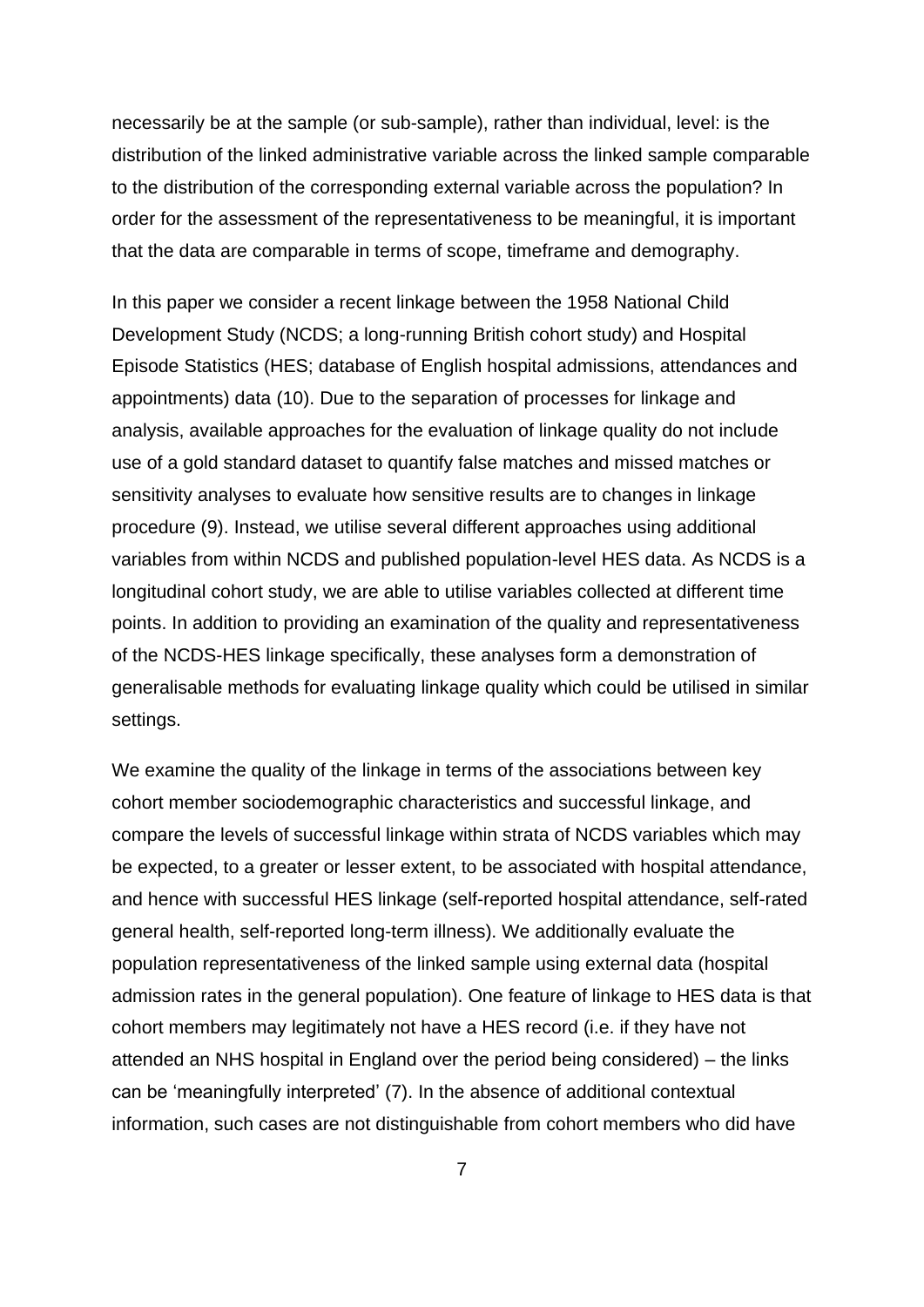HES records but were not successfully linked (missed matches), but this is an important difference with consequences for potential bias in subsequent analyses. Additional consideration will be given to this issue.

Our aim is that by providing a thorough assessment of the linkage quality and sample representativeness of the NCDS-HES linkage we will both improve the quality and transparency of research using this linked data resource (9) and encourage providers and users of other linked data resources to undertake and publish similarly detailed evaluations.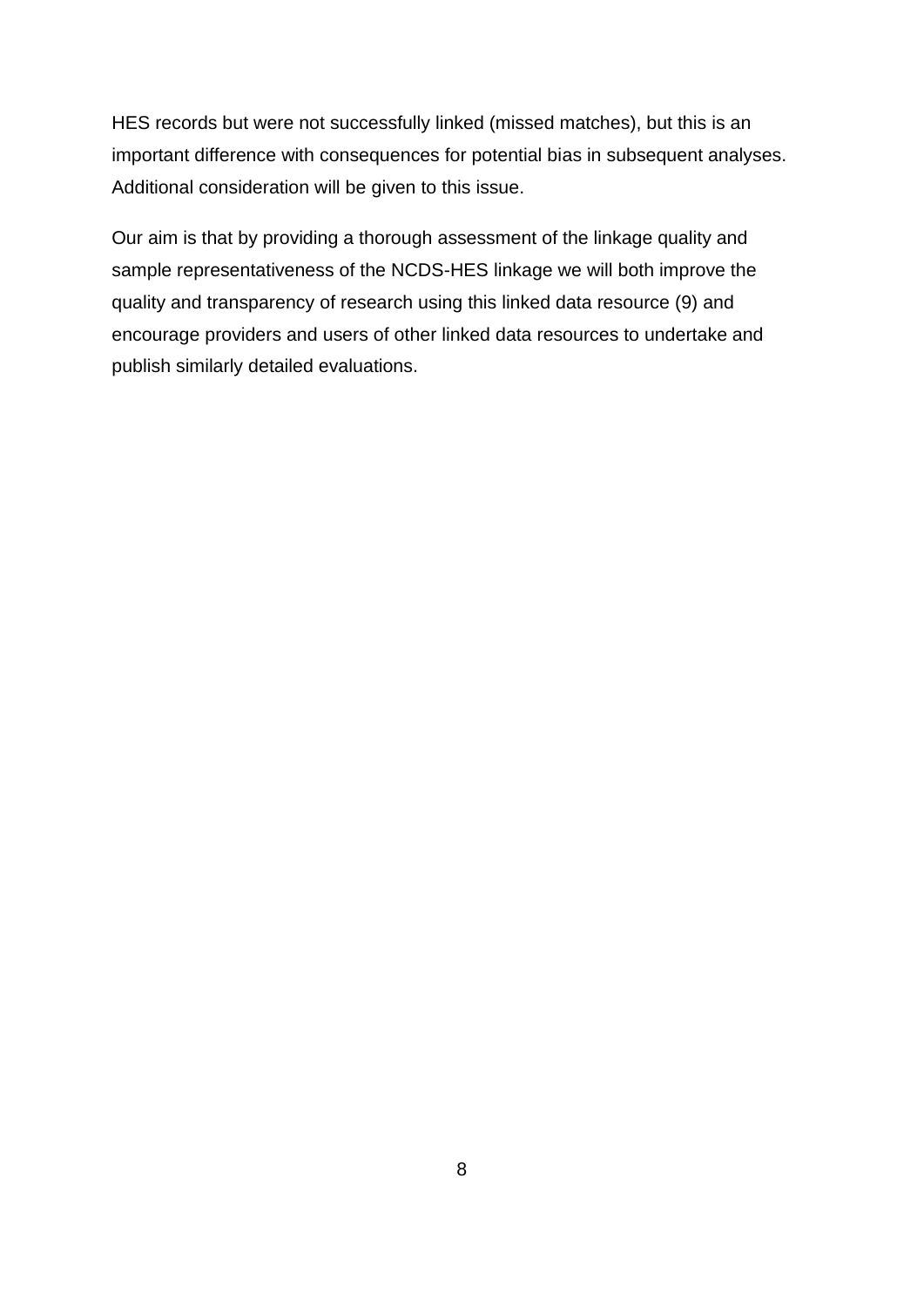## **Methods**

#### *Data*

#### **NCDS**

The NCDS follows the lives of an initial 17,415 people born in Great Britain in a single week of 1958 (11). Since the birth sweep, NCDS cohort members have been followed up many times, with the most recent completed conventional sweep undertaken in 2013 when cohort members were 55, three waves of COVID-19 specific surveys undertaken between May 2020 and March 2021, and a further conventional sweep currently underway (as of 2022). The study includes information on cohort members' physical and educational development, economic circumstances, employment, family life, health behaviour, wellbeing, social participation, and attitudes.

#### **HES**

HES is a collection of databases containing details of all admissions (Admitted Patient Care (APC) and Critical Care (CC)), Accident and Emergency (A&E) attendances and Outpatient (OP) appointments at NHS hospitals in England, maintained by NHS Digital (12). The period of data availability differs by dataset, from 1997 for APC, from 2007 for A&E, from 2009 for CC and from 2003 for OP. This paper focusses on data obtained from the HES APC dataset, which provides, for each hospital episode, information on admission and discharge dates, diagnoses, procedures, patient demographics, and hospital characteristics (13) and from the HES OP dataset, which includes, for each outpatient appointment, information on dates, diagnoses, procedures and patient demographics.

#### **Linked NCDS-HES data**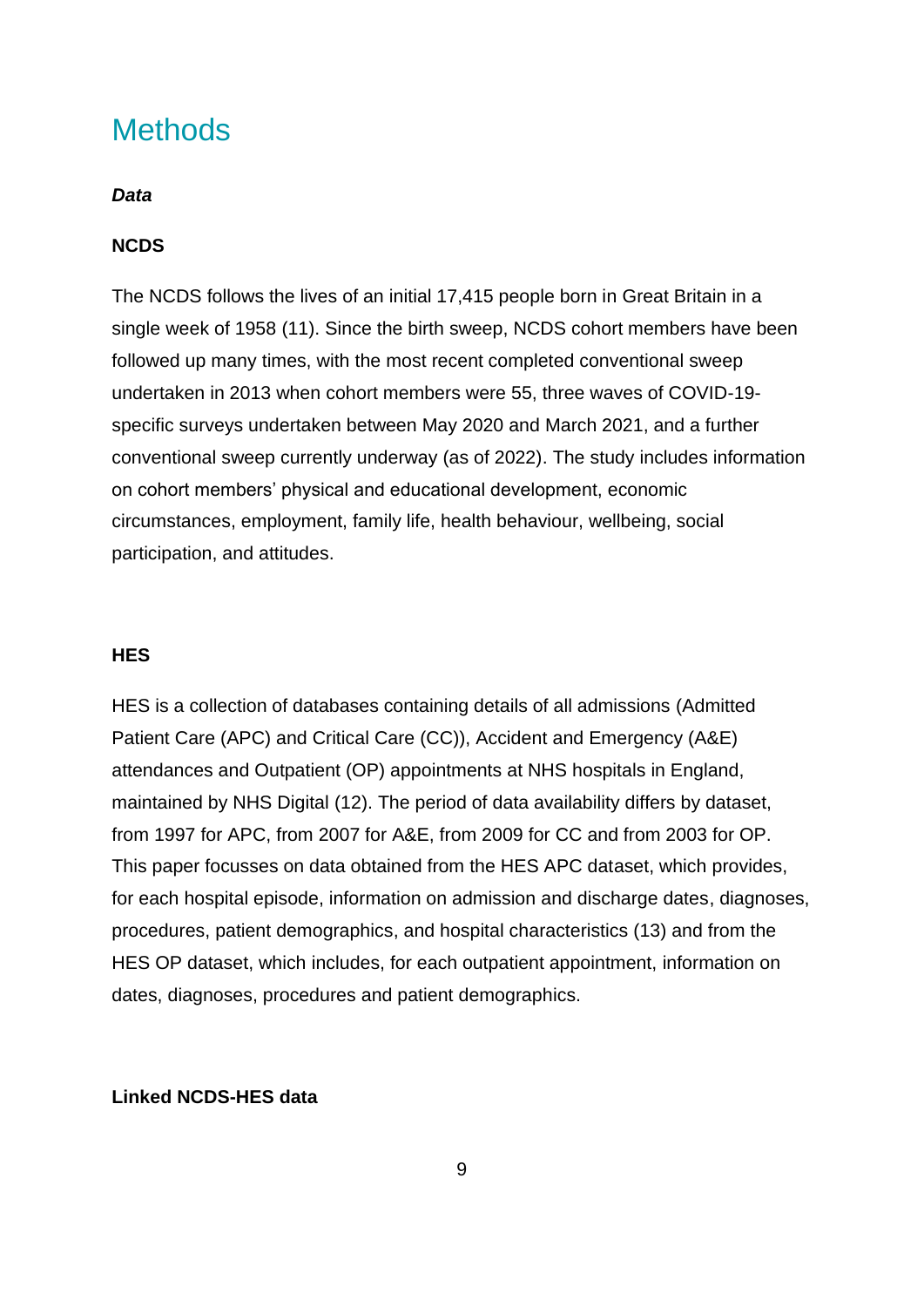Linkage between NCDS and all four HES datasets has recently been undertaken, on the basis of consent at sweep 8 (age 50) (10), with data available via secure access through the UK Data Service (14). Matching was conducted using deterministic linkage based on combinations of the participant's name, sex, date of birth and postcode. Linked HES data are currently available from the start of data availability (see above) until 2017, with data due to be periodically refreshed.

#### **Population statistics**

HES statistics relating to the whole population of England were extracted from published Health & Social Care Information Centre and NHS Digital reports (15, 16). Population data for England were obtained from Office for National Statistics midyear population estimates (17).

#### *Variables*

#### **NCDS**

In order to explore the extent of selection in terms of response, linkage consent and successful linkage, we considered cohort member's sex, their father's social class and the number of persons per room in their home (a marker of socioeconomic circumstances), all recorded at the birth sweep of data collection. These variables were chosen due to their previously observed associations with response at sweep 8 of NCDS (18). We restricted our attention to key sociodemographic variables observed at birth to avoid issues due to attrition at subsequent sweeps of data collection. These variables were examined in terms of their associations with: i) response at sweep 8 (age 50), when the linkage consents were sought; ii) linkage consent; and iii) linkage to HES data. The social class of the cohort member's father was coded "I/II", "III non-manual", "III manual" or "IV/V" and the number of persons per room in their home was coded " $\leq 1$ ", ">1 to 1.5" or "> 1.5".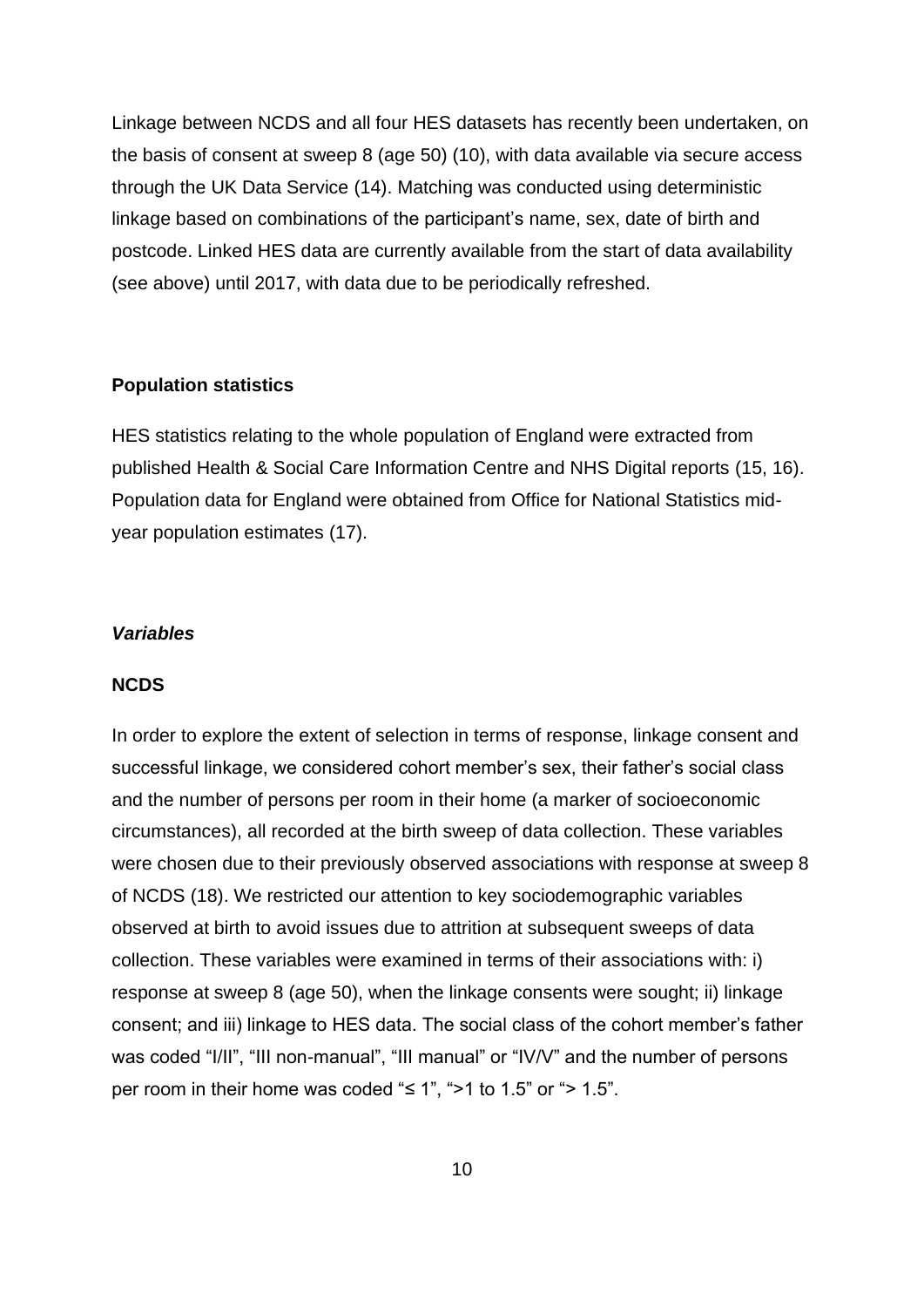We explored the quality of the linkage by calculating the percentage of cohort members with linked HES data within strata of NCDS variables which would be expected to be associated with linkage. As NCDS is a long-running study with rich data on cohort members, we were able to consider two types of variable: i) those that are directly comparable to the HES data, where we would expect close correspondence with HES linkage and ii) those that are indirectly comparable to the HES data ("proxy" measures), where we would expect less close correspondence with HES linkage, but where findings nevertheless provide additional evidence with regards to linkage quality.

The directly comparable NCDS variables we considered related to day patient or inpatient attendance and out-patient attendance, both reported at sweep 8 (2008; age 50). Day patient or in-patient attendance was obtained through the question "Since [date of last interview/1 January 2000], have you been in a hospital or clinic as a day patient or in-patient, overnight or longer? Do not include visits for routine, ante-natal or maternity care" and out-patient attendance was obtained through the question "Since [date of last interview/1 January 2000], approximately how many times have you attended a hospital or clinic as an out-patient? Do not include visits to Accident and Emergency. Do not include visits for routine ante-natal or maternity care" (19). The former question was used in its original binary (yes/no) coding and the latter was recoded to a binary (yes/no) variable for analysis. These survey variables conceptually relate closely to the information recorded in HES, so, under the assumption that the NCDS variables capture the intended constructs, if linkage quality is high we would anticipate close correspondence with the HES variables (described below). However, measurement/misclassification error, in particular due to errors in recall, may affect the reliability of the survey data. A further consideration is the exclusion of maternity care from the survey question, as delivery episodes are included in HES APC. Although this is likely to occur only for a small number of participants in this age group, we analyse males and females separately to allow us to examine this potential issue.

The indirectly comparable NCDS variables we considered related to self-rated general health and long-term conditions or illnesses, both observed at sweep 9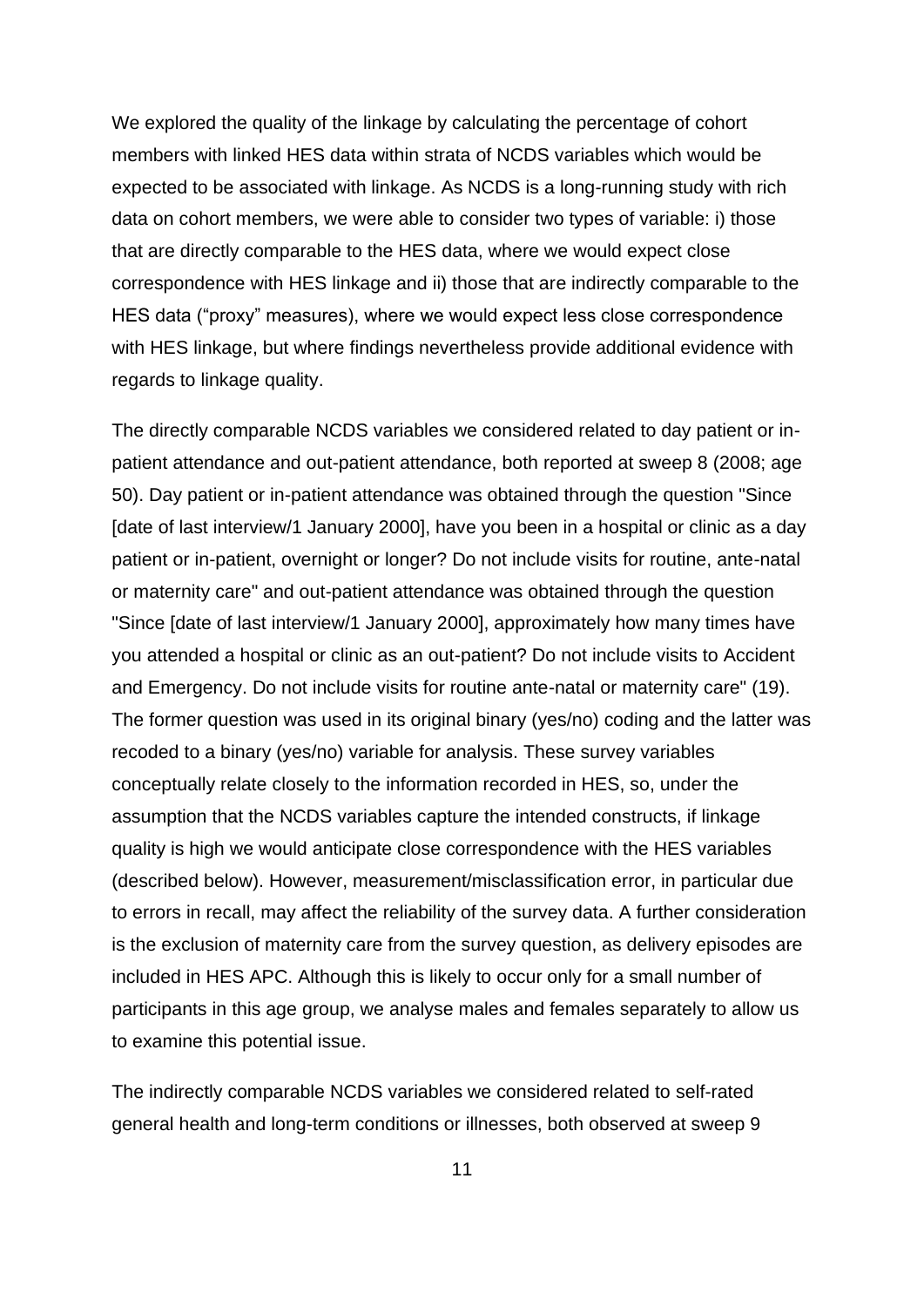(2013; age 55) (similar variables from earlier sweeps could also be considered but using variables from this later sweep maximises the overlap with HES data). Selfrated general health was obtained through the question "In general, would you say your health is excellent, very good, good, fair or poor?" and long-term conditions or illnesses were assessed using the question "Do you have any physical or mental health conditions or illnesses lasting or expected to last 12 months or more?" (20). The original 5-point and binary (yes/no) variables, respectively, were used in the analyses. These survey variables may be less directly related to the information recorded in HES, but we would still expect individuals with lower self-rated general health and those with long-term conditions or illnesses to be more likely to have hospital admissions and outpatient appointments. We would therefore not anticipate such close correspondence with the HES variables, even in the presence of high linkage quality, but moderate correspondence would nevertheless provide additional evidence with regards to linkage quality.

#### **Linked NCDS-HES data**

To examine the quality of the linkage we derived variables using the linked HES data which were designed to correspond as closely as possible to the above NCDS survey variables. To compare to the sweep 8 day patient/in-patient and outpatient survey variables we derived binary variables using, respectively, HES APC and OP data which indicated whether cohort members had any HES records over the period between the date of last interview prior to the sweep 8 interview or 1 January 2000 (whichever was later) and the date of sweep 8 interview. Therefore, the precise period under consideration generally differed between individuals.

The sweep 9 self-rated general heath and long-term illness variables are essentially "current" measures rather than relating to a specific retrospective period, though given the nature of the constructs can be reasonably assumed to relate to a period prior to the point of response. Whilst there is therefore no predetermined period over which to derive the corresponding linked HES variables for comparison, we have chosen to do so over the five-year period preceding sweep 9. Specifically, we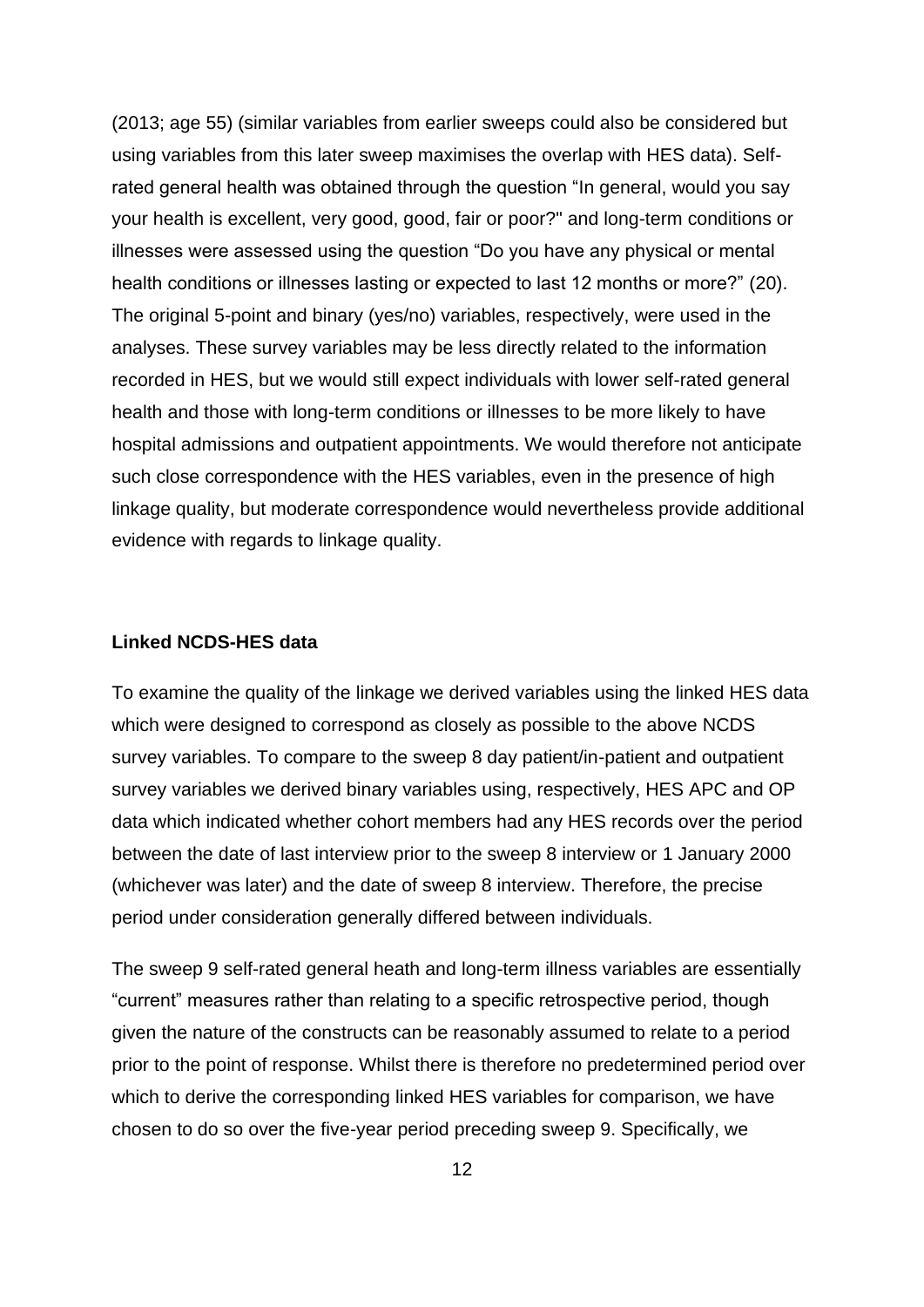derived binary variables using, separately, HES APC and OP data which indicated whether cohort members had any HES records over the five-year period prior to the date of sweep 9 interview. The period could therefore again differ between individuals.

We also considered finished admission episodes (FAEs) within the linked HES data for comparison with population data equivalents (see below). Each record in HES APC is a 'hospital episode' relating to a period of care for a patient under a single consultant within one hospital provider. A stay in hospital from admission to discharge is called a 'spell' and can be made up of one or more episodes of care (16). FAEs are the first episode in a spell of care. The total number of FAEs across all cohort members (noting that each cohort member could potentially contribute more than one FAE) within the linked NCDS-HES APC dataset was identified within each financial year between 1997-1998 and 2015-2016. Data for the financial year 2016-17 were excluded as complete HES data are not yet available in the NCDS-HES linkage.

#### **Population statistics**

The number of FAEs are available for 5-year age bands from published reports (15, 16). The number of FAEs within the 5-year age band corresponding to the current age of the NCDS cohort was extracted for each financial year (2004-2005 to 2015- 16; unavailable for earlier years) For example, in the financial year 2004-2005 the NCDS participants were age 46 years, so the age 45-49 FAE data were extracted. Office for National Statistics mid-year population estimates for England by single year of age were extracted for the relevant years and aggregated to the same age bands (17). For example, in the financial year 2004-2005 the age 45, 46, 47, 48 and 49 2004 mid-year population estimates were aggregated to obtain the estimated population for the 45-49 year age band. FAE rates per 1000 population for each financial year were then calculated as the ratio of the number of FAEs and the aggregated population in each age band.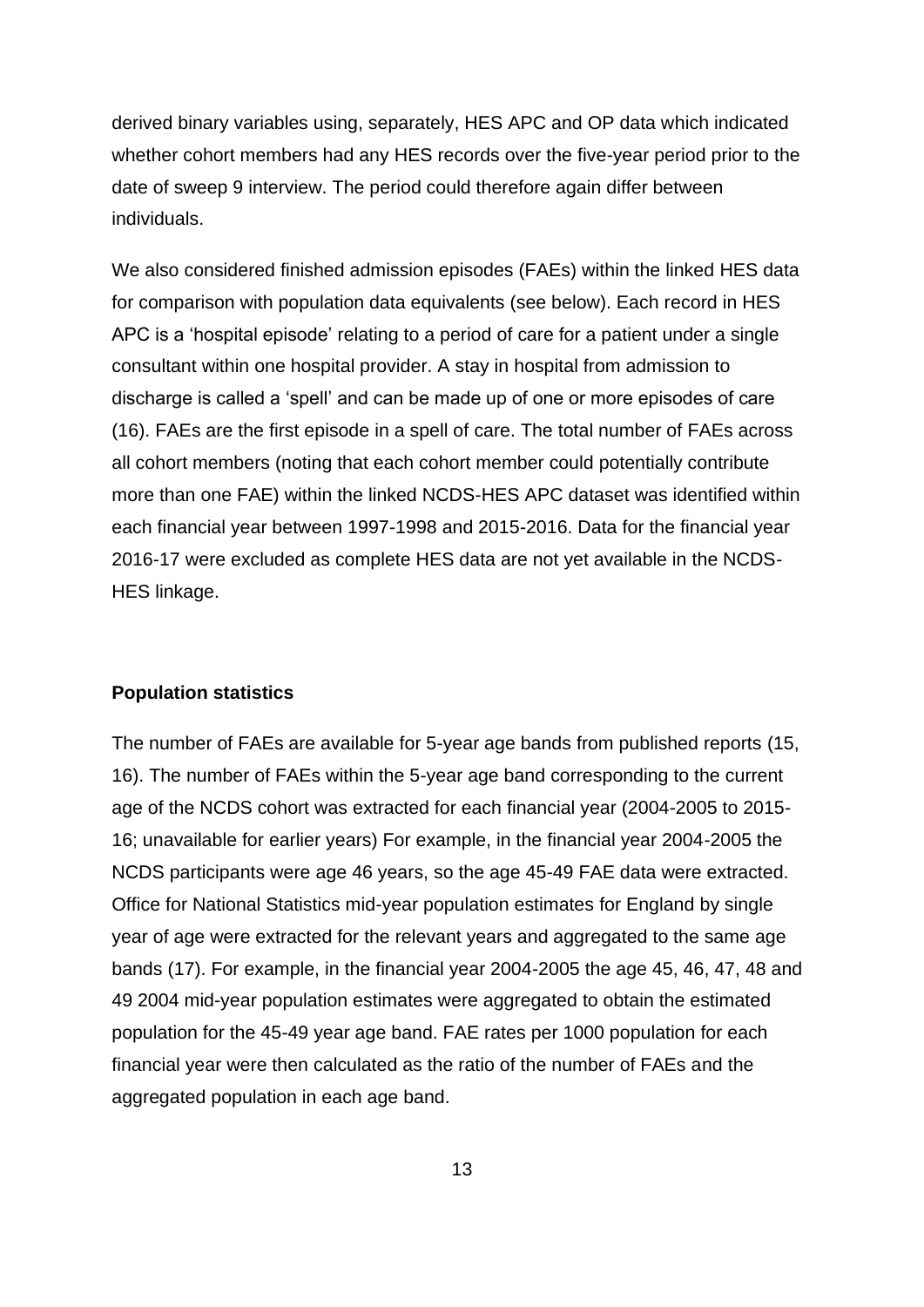#### *Statistical analysis*

#### **Linkage rates**

To be eligible for linkage we required cohort members to have lived in England at one or more sweeps between sweep 6 (2000, age 42) and sweep 9 (2013, age 55) to align with HES data availability. Although these NCDS sweeps do not cover the entire period of HES data availability (1997-2017), this is as close as can be achieved given NCDS data availability. The place of residence at the date of interview was used, meaning any cohort members who lived in England only in periods between sweeps would not have been deemed eligible for linkage.

Among cohort members eligible for linkage we explored the sequence of events leading up to successful linkage: response at sweep 8 (when health data linkage consents were sought), linkage consent being given (calculating the consent rate) and successful linkage of HES data (calculating the linkage rate).

Under this definition of linkage eligibility there could be a concern that cohort members who lived in England for some but not all of sweeps 6-9 may be less likely to have all their hospital episode data successfully linked (due to the unavailability within HES of hospital episode data from outside England). To explore this issue we first calculated the proportion of sweep between sweep 6 and sweep 9 that each cohort member reported living in England, with sweeps with missing information excluded from the calculations given uncertainly over status. We then calculated the linkage rate for each different proportion among cohort members providing consent for linkage.

#### **Associations of baseline characteristics with response at sweep 8 (age 50), linkage consent and linkage to HES data**

Two different analyses were undertaken to explore the extent of selection in terms of response, linkage consent and successful linkage. The first used a sequential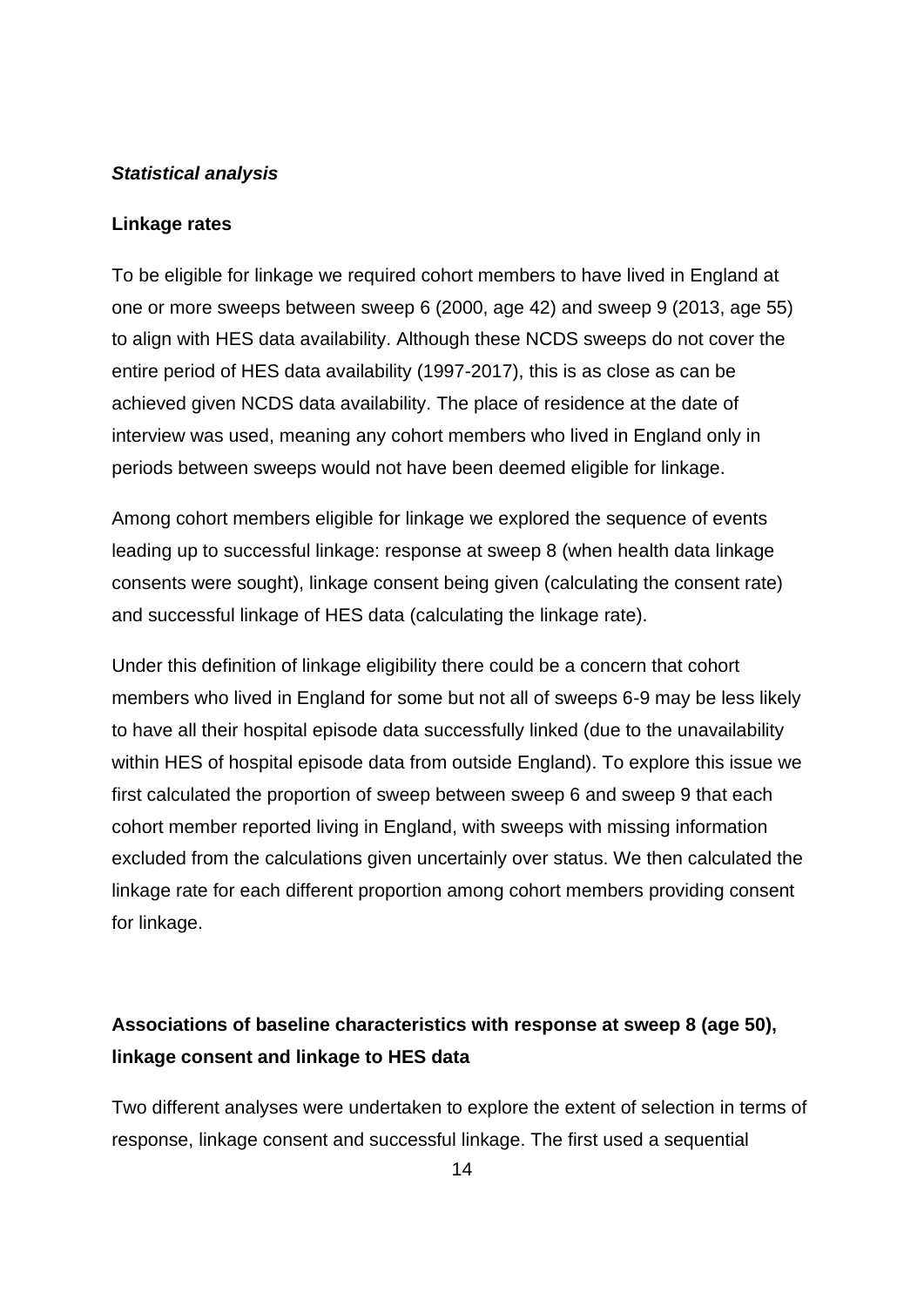approach to consider associations between baseline characteristics (cohort member's sex, the social class of their father and the number of persons per room in their home) and i) response at sweep 8 among cohort members eligible for HES linkage and in the sweep 8 target population (still alive and living in UK at age 50), ii) consent to health record linkage among respondents at sweep 8, and iii) HES linkage among cohort members who had consented. The second analysis used an overall approach to consider separate associations between baseline characteristics and i) response at sweep 8, ii) consent to health record linkage, and iii) HES linkage, all among cohort members eligible for HES linkage and in the sweep 8 target population. Modified Poisson regression (21), returning risk ratios for ease of interpretation and avoiding issues related to the non-collapsibility of the odds ratio, was used to model the associations in both analyses. Unadjusted univariable models are presented because the interest is in simple descriptions of the extent of selection.

#### **Examining linkage quality using internal data**

We cross-tabulated i) self-reported day patient/in-patient attendance at age 50 against HES APC linkage, ii) out-patient attendance at age 50 against HES OP linkage, iii) self-rated general heath against both HES APC and OP linkage, and iv) long-term illness against both HES APC and OP linkage. Because there is potential uncertainty about whether linkage consenters without linked HES records truly had no HES record over this period or in fact did have one or more HES records but were missed matches, the cross-tabulations are presented separately within:

- a) Individuals with any linked HES APC record ever  $(n = 4,846)$  or any linked HES OP record ever  $(n = 5.783)$ , depending on the analysis.
- b) Individuals with any linked HES record ever (i.e. in A&E, APC, CC or OP) (n = 6,119).
- c) All HES linkage consenters ( $n = 6,593$ ).

In a) the analysis is restricted to cohort members with linked HES APC or OP records (as appropriate). However, we would expect that some cohort members will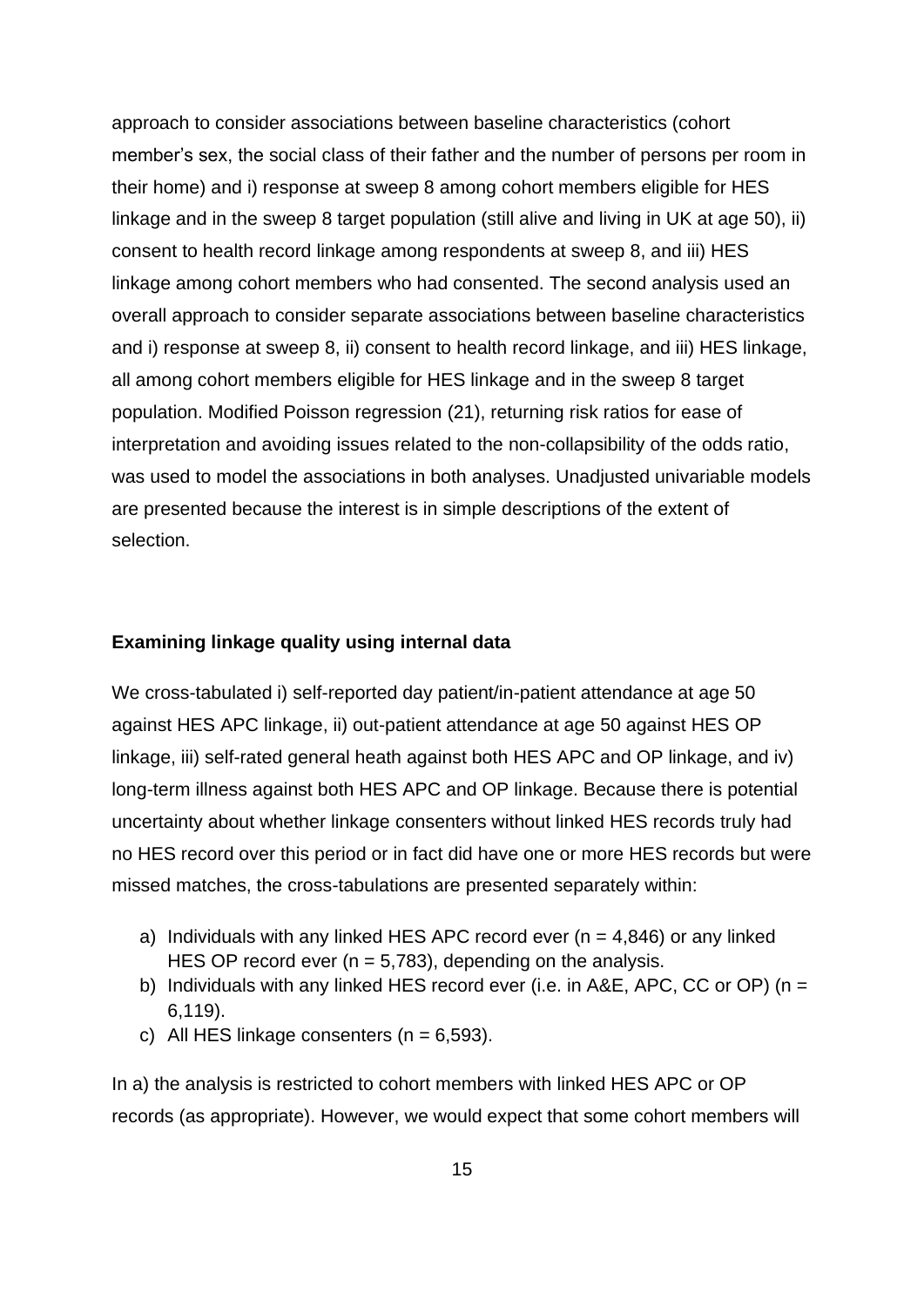truly not have had such HES records over this period and their exclusion will distort the findings. This analysis sample definition is therefore unlikely to be appropriate, but it is included for comparison. Given that the matching approach was the same across all HES datasets, it may be reasonable to assume that a cohort member with no matched record in (say) HES APC but a matched record in at least one of the other HES datasets truly did not have any records in HES APC (rather than this potentially being a missed match). This assumption corresponds to b), considering all individuals with any linked HES record ever. An alternative is to additionally assume that cohort members with no matched HES records across any HES dataset truly had no records in any HES dataset (rather than this potentially being a missed match in one or more datasets). This would correspond to considering all cohort members who consented to HES linkage, as in c). Cross-tabulations are presented by males and females separately and combined.

#### **Examining linkage representativeness using external data**

In the linked NCDS-HES data the rate of FAEs per 1000 individuals in each financial year was calculated using three different denominators, corresponding to the assumptions discussed above:

- a) Individuals with any linked HES APC record ever  $(n = 4.846)$ .
- b) Individuals with any linked HES record ever (i.e. in APC, CC, A&E or OP) ( $n =$ 6,119).
- c) All HES linkage consenters ( $n = 6,593$ ).

These calculated FAE rates were plotted against financial year alongside the population FAE rates for the corresponding 5-year age band, as described above. A comparison of the three different NCDS-HES rates with the population FAE rate may be suggestive of which of the above assumptions is more plausible.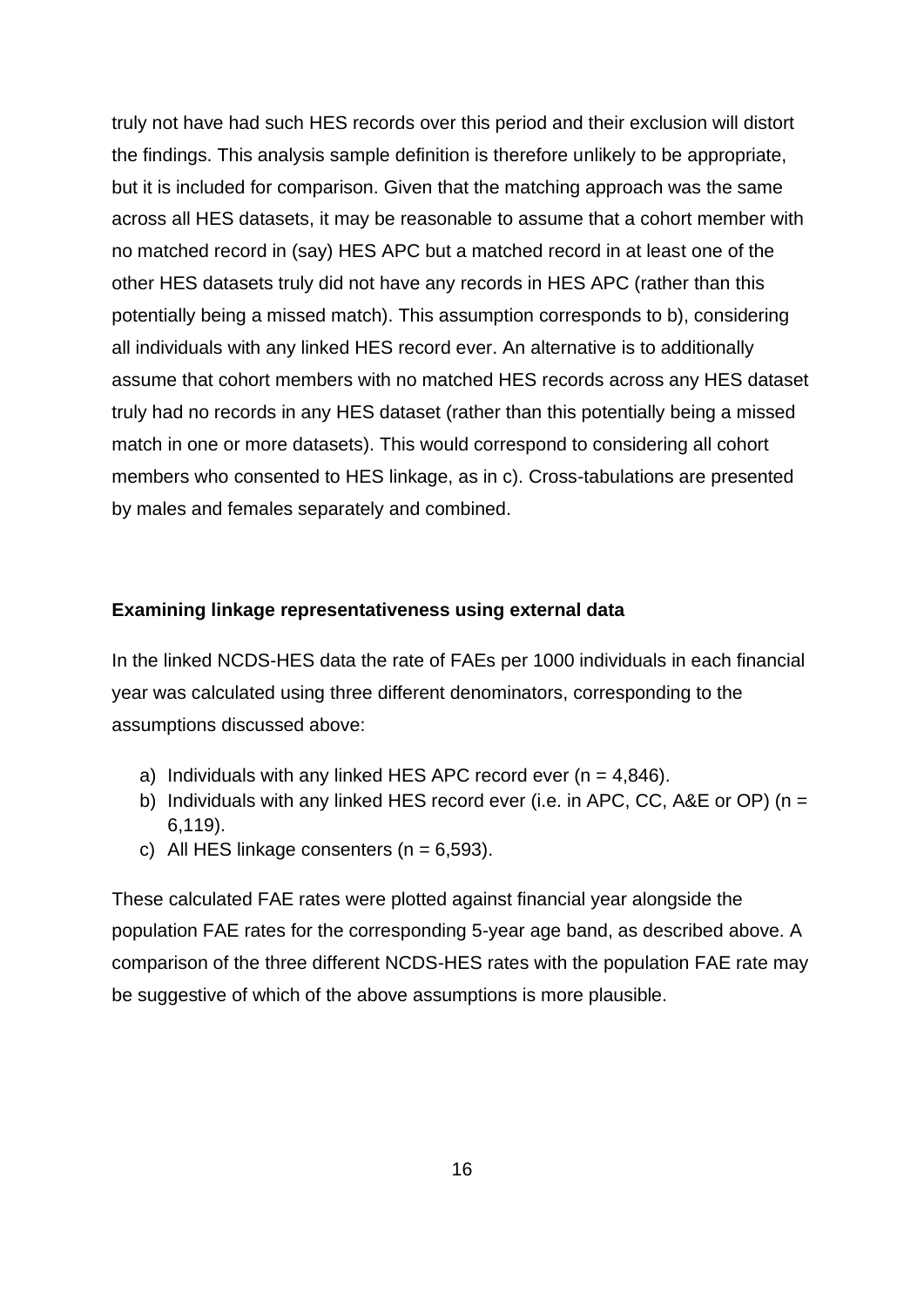## **Results**

#### *Linkage rates*

The flow of data, from the full sample of NCDS cohort members to the linked samples for each HES dataset, is shown in the data flow diagram in Fig. 1. Of the 10,535 cohort members meeting our definition of linkage eligibility (living in England at one or more sweeps between sweep 6 and sweep 9), 8,403 responded at sweep 8, with 6,593 providing consent for linkage, giving a consent rate of 78.5%. Among these linkage consenters, 6,119 had linked data from one or more of the HES datasets, giving a linkage rate of 92.8%.

Of the 6,953 cohort members who were considered eligible and who gave consent for linkage, 6,450 (92.8%) lived in England for all the sweeps between sweep 6 and sweep 9 at which information was available (Table S1, Supplementary Material). There was a clear pattern of increasing linkage rates with increasing proportion of sweeps in which cohort members lived in England, from 48.0% (12 out of 25) in those living in England at only one of the four sweeps to 93.3% (6,020 out of 6,450) in those living in England at all sweeps (Table S1, Supplementary Material).

#### *Associations of baseline characteristics with response at sweep 8 (age 50), linkage consent and linkage to HES data*

In the sequential analysis, there was some evidence that females were more likely to respond at sweep 8 and were more likely to have successfully linked HES data conditional on having consented, but there was no evidence that they were more likely to consent given that they had responded at sweep 8 (Table 1). This resulted in females being more likely to have linked HES data overall (risk ratio 1.03; 95% confidence interval 1.00, 1.06), though there was no association with consent overall (1.00; 0.97, 1.03).

A higher social class of the cohort member's father (I/II or III non-manual) was associated with higher response at sweep 8 and a lower likelihood of successful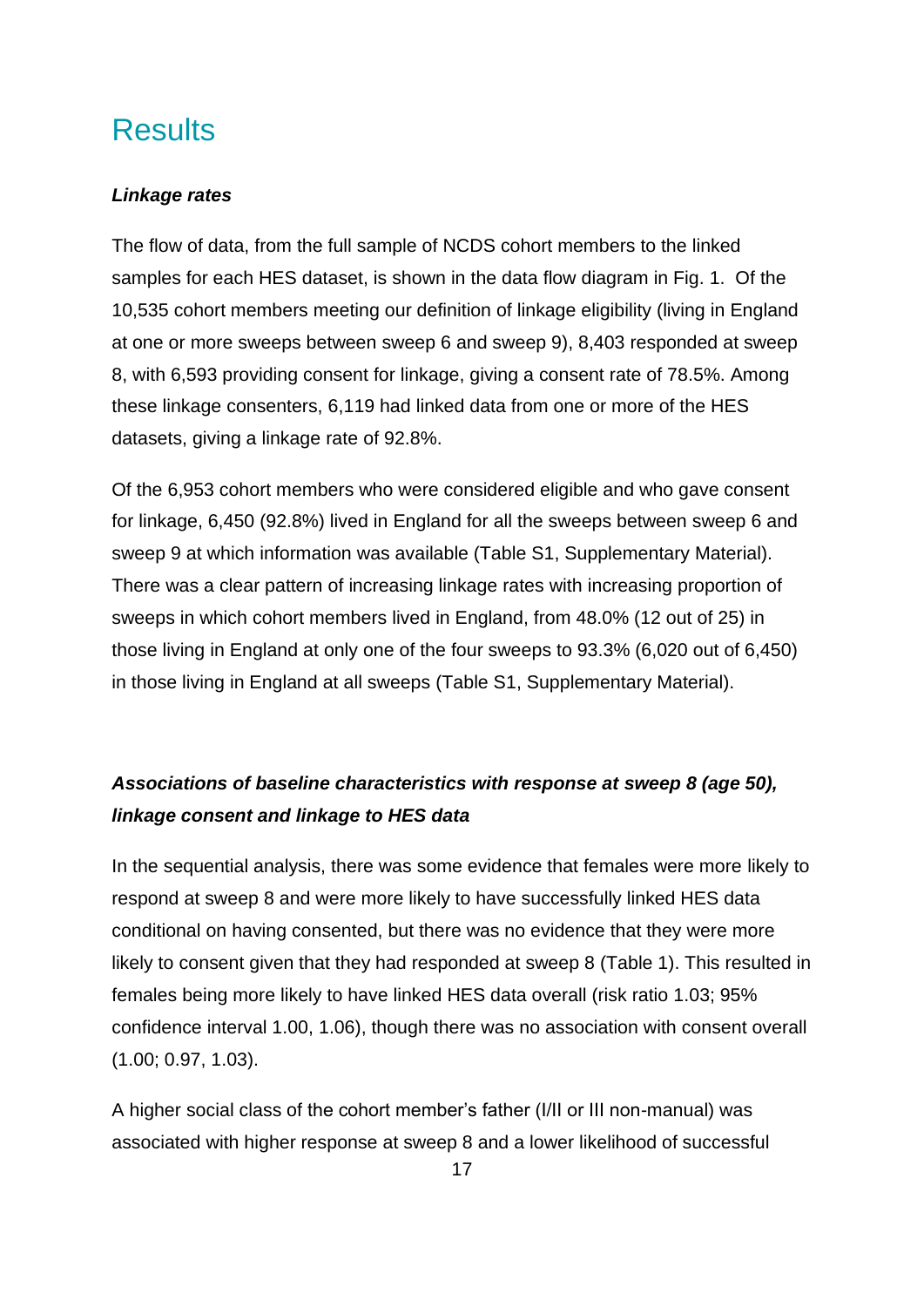linkage given consent, but wasn't associated with consent conditional on response at sweep 8. This meant that, overall, there was imbalance in terms of consent, with both I/II and III non-manual 8% more likely to give consent relative to IV/V (1.08; 1.03, 1.13 and 1.08; 1.02, 1.15, respectively), but this was somewhat lower in terms of successful linkage (1.04; 0.99, 1.10 and 1.06; 0.99, 1.12).

Number of persons per room followed a similar pattern, with fewer people per room associated with higher response at sweep 8 and a slightly lower likelihood of successful linkage conditional on consent, but less consistent evidence of an association with consent given response at sweep 8. Overall, there were higher consent rates among those with  $\leq 1$  or  $> 1$  to 1.5 people per room relative to  $> 1.5$ (1.12; 1.06, 1.19 and 1.12; 1.05, 1.19, respectively), and similarly for successful linkage (1.09; 1.03, 1.16 and 1.10; 1.03, 1.18).

#### *Examining linkage quality using internal data*

Table 2 shows the cross-tabulations of linked HES APC data and self-reported day patient or in-patient attendance at age 50 in males and females combined. There was a high level of correspondence between the two measures – for example, among all linkage consenters, 86.0% of cohort members who reported no day patient or in-patient attendance had no linked HES APC data and 76.3% of those who reported having day patient or in-patient attendance did have linked HES APC data over the corresponding period. The level of agreement differed somewhat depending on the sample used, with the no-no correspondence highest (86.0%) when considering all linkage consenters and the yes-yes correspondence highest (82.3%) when considering individuals with linked HES APC data only. It should be noted that these patterns (though not the magnitudes) are to be expected: as we move from those with linked HES APC data through those with any linked HES data to all linkage consenters, we are adding exclusively individuals who did not have linked HES APC data, meaning that no-no correspondence must increase and yesyes correspondence must decrease. The levels of correspondence were similar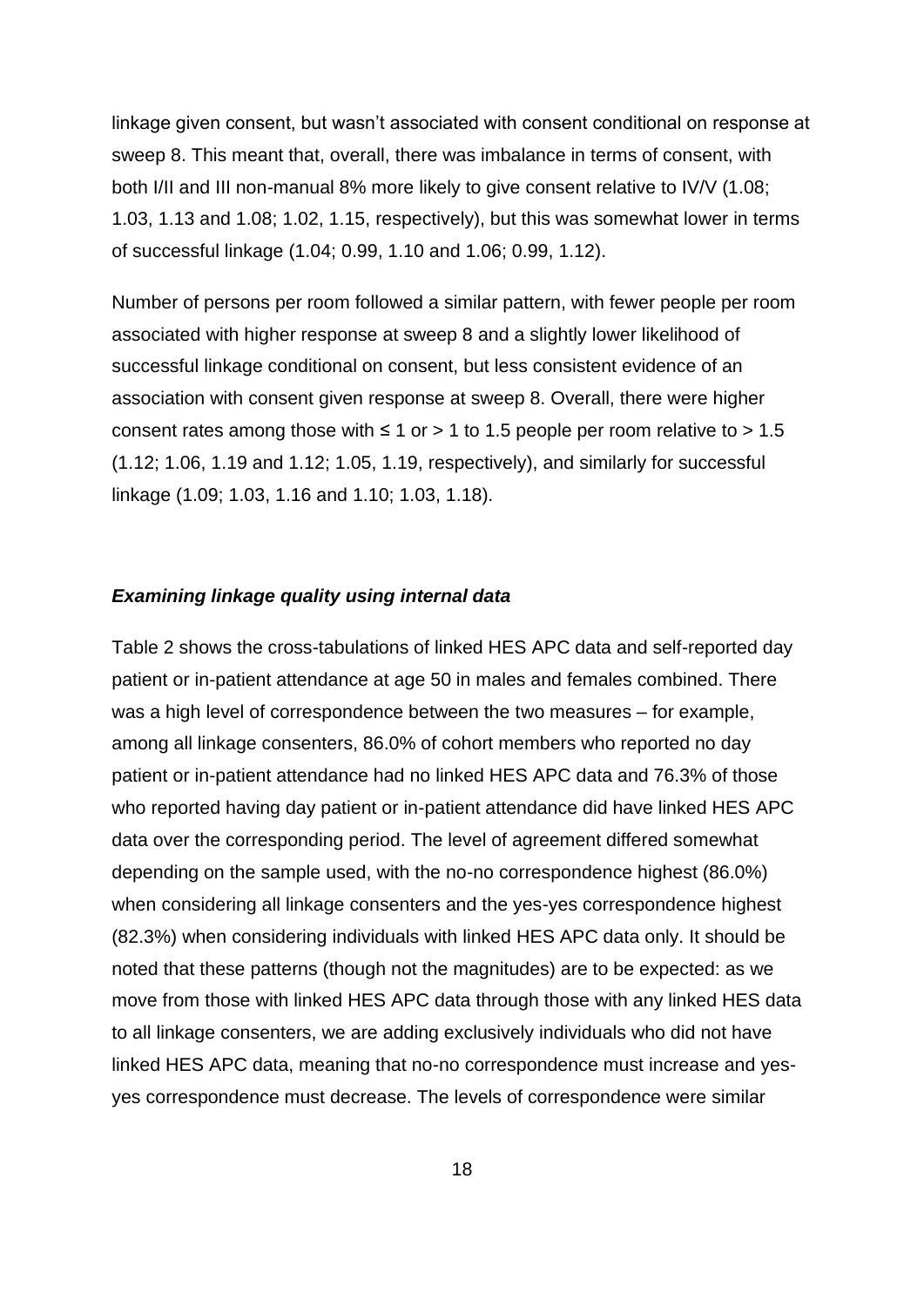when males and females were considered separately (Tables S2 and S3, Supplementary Material).

The level of correspondence between linked HES OP data and self-reported outpatient attendance at age 50 was similarly high in cohort members who reported outpatient attendance (for example, 77.6% among all linkage consenters), but lower in those who did not report outpatient attendance (70.5% in the same group) (Table 3). The level of correspondence again differed somewhat depending on the sample used, with the no-no correspondence highest (70.5%) when considering all linkage consenters and the yes-yes correspondence highest when considering individuals with linked HES OP data only (82.3%). There was some evidence of differences in the levels of correspondence between males and females (Tables S4 and S5, Supplementary Material) – for example, among all linkage consenters, 72.5% of males vs. 68.1% of females who reported no out-patient attendance had no linked HES OP data and 73.5% of males vs. 81.0% of females who reported having outpatient attendance did have linked HES OP data over the corresponding period.

Linked HES APC data showed a clear gradient across age 55 self-rated general health groups, from 25.6% in the excellent health group to 73.4% in the poor health group among all linkage consenters (Table 4). The corresponding results for linked HES OP data increased from 52.0% (excellent health) to 92.0% (poor health) (Table 5). Figures were somewhat higher in females than males (Tables S6-S9, Supplementary Material).

Differences in linked HES data were present but less pronounced when considering long-term illness at age 55. Among all linkage consenters, those reporting long-term illness were more likely to have both linked HES APC data (53.6 % vs. 31.7%; Table 6) and linked HES OP data (80.9% vs. 58.9%; Table 7) than those not reporting long-term illness. Figures were again somewhat higher in females than in males (Tables S10-S13, Supplementary Material).

#### *Examining linkage representativeness using external data*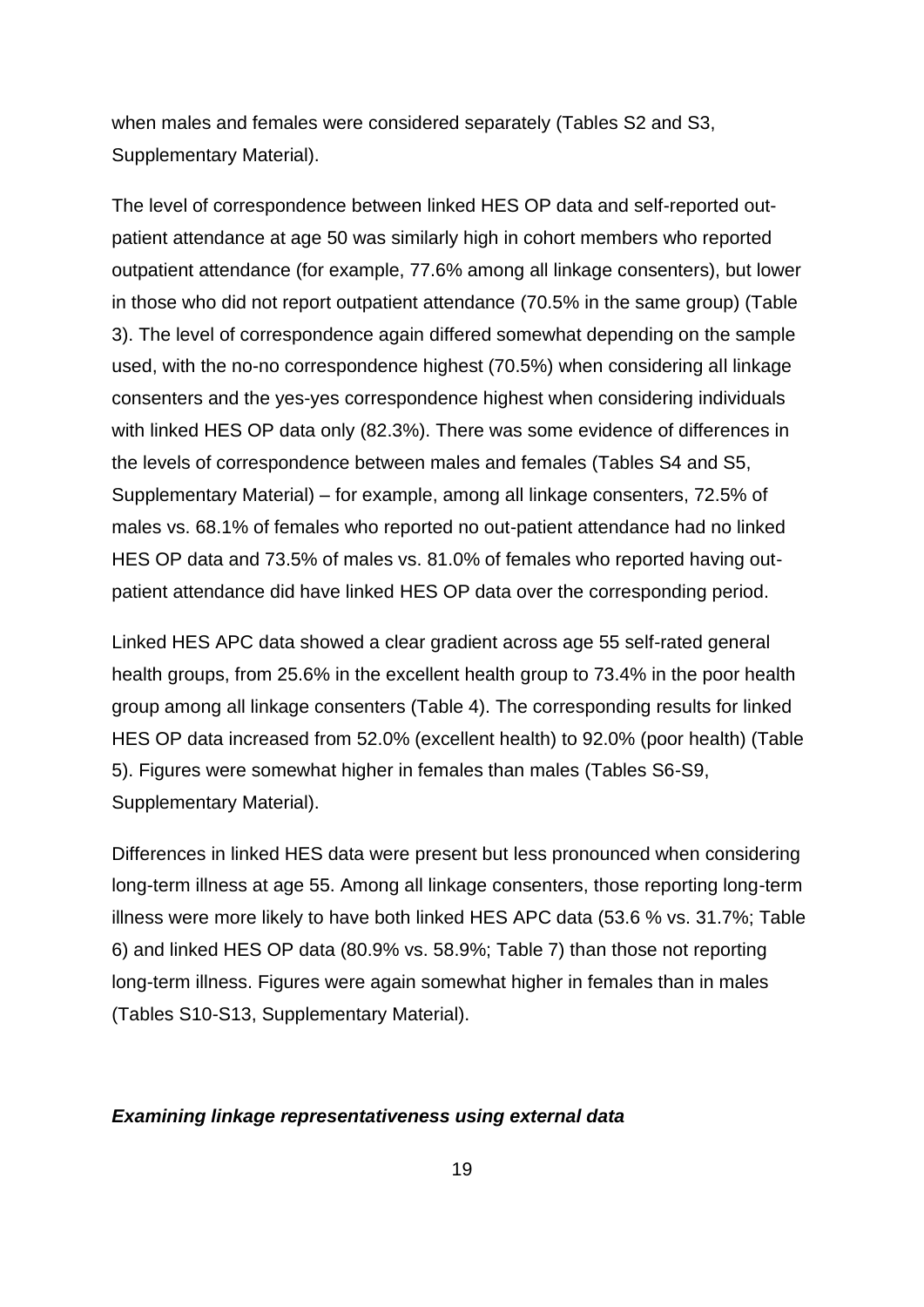The obtained FAE rates in the linked NCDS-HES and population statistics are reported in Table S14 (Supplementary Material) and presented graphically in Fig. 2. FAE rates increased over the time period under consideration in both data sources. The pattern of increase in the linked NCDS-HES data was similar to the population statistics, with the NCDS-HES rates calculated using individuals with any linked HES record ever or, to a lesser extent, using all HES linkage consenters, both corresponding closely to the population rate.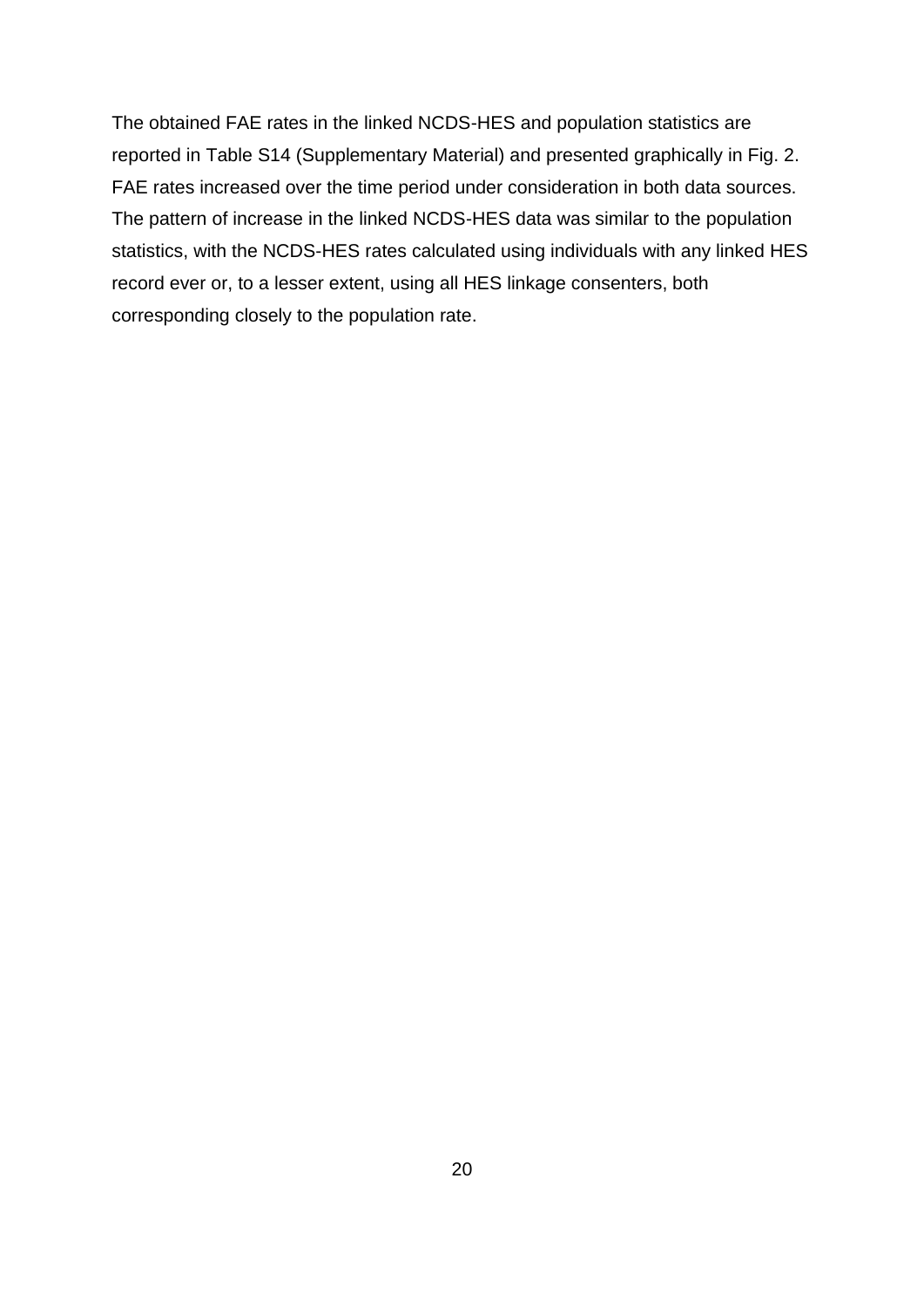## **Discussion**

In this paper we have provided a thorough evaluation of linkage quality and sample representativeness of the recent NCDS-HES linkage. We observed a clear pattern of increasing linkage rates with increasing proportion of sweeps in which cohort members lived in England. Under an assumption that interaction with hospital services is independent of the proportion of sweeps in which cohort members lived in England, this finding is suggestive that cohort members who lived outside England for part of the period may well have had additional hospital interactions outside England which would not be observed within HES and therefore would be unknown to a researcher using the NCDS-HES data. The implications of this will likely differ on an analysis-by-analysis basis but are unlikely to be serious in most cases given that the vast majority (92.8%) of cohort members who were considered eligible for linkage in fact lived in England for all the sweeps between sweep 6 and sweep 9 at which information was available. If it were of vital importance for an analysis that HES data for the entirety of the period had to be observed for each individual, researchers might consider restricting analyses to cohort members who lived in England for all the sweeps between sweep 6 and sweep 9.

We found that females, those whose father was of a higher social class and those with fewer people per room in their home were associated with a somewhat higher likelihood of successful linkage (though all <10% greater than the respective reference categories). Covariate imbalance (i.e. lack of representativeness with respect to the original sample) in linked cohort-administrative data may be due to one of several reasons, including: selective attrition of the cohort prior to linkage consent being sought, selective consent to data linkage, and selection in the linkage itself (i.e. subpopulations having differential propensity for missed matches or false matches) (5). The NCDS-HES linkage relies on consent given in 2008 (age 50) and previous work in NCDS has identified predictors of response at age 50 (18). The correlates of successful linkage identified in the present analysis are consistent with this previous work, and if there was a similar likelihood of linkage across these groups within consenters, we would expect groups with higher consent rates to have higher linkage rates. Future analyses could consider whether a wider variety of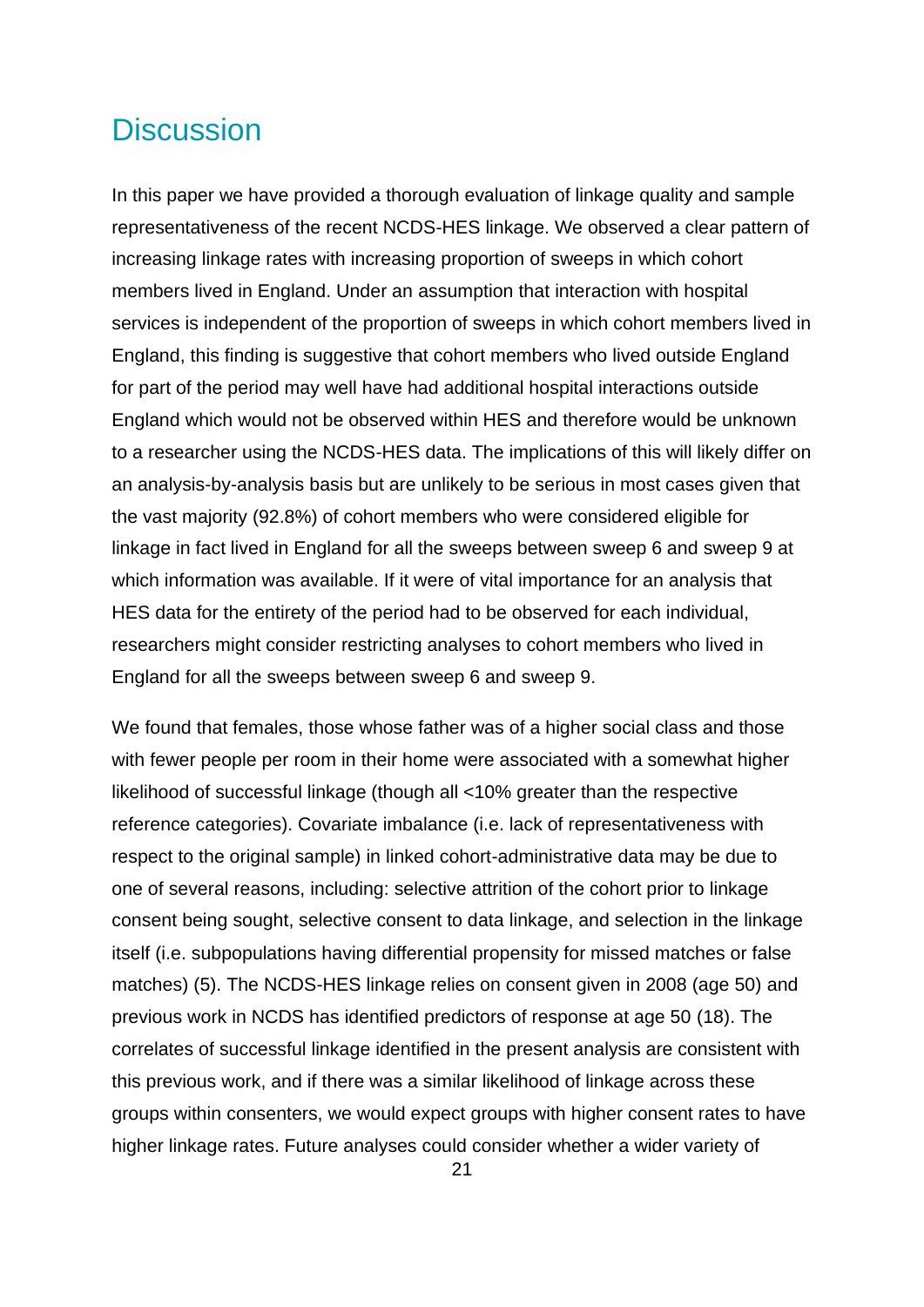cohort member characteristics are associated with successful linkage. Given these findings, if an analysis of the linked data was intended to be fully representative of the original cohort sample, then researchers may wish to consider additional analytic approaches. For example, they could model the probability of being included in the linked dataset, either within the original NCDS sample or relative to a known population distribution, in order to derive weights to use in inverse probability weighted analyses (22) or use similar variables within a multiple imputation approach (23).

When examining linkage quality using directly comparable survey data we found high levels of correspondence between linked HES APC data and self-reported day patient or in-patient attendance at age 50 and between linked HES OP data and selfreported out-patient attendance at age 50. Linked HES APC and OP data also showed clear gradients across age 55 self-rated general health groups and between those reporting long-term illness and not. Differences between the survey-based measures and HES linkage may be due to linkage errors (missed matches or false matches), but alternative context-specific factors should be considered. It is possible that the scope of the HES APC and OP datasets and the survey questions (or, more specifically, the cohort members' interpretation of them) may not be fully aligned. In particular, the relatively higher percentage of females who reported no out-patient attendance but who did have linked HES OP data (31.9% among all linkage consenters) could be at least partially explained by the exclusion of maternity related appointments in the survey question; this hypothesis is supported by the relatively lower equivalent value among males (27.5%). The self-reported nature of the survey data means that misclassification, particularly when the recall period extends to between four and eight years, is a distinct possibility. To improve comparability, we restricted HES linkages to the period over which the survey questions were asked insofar as this was possible: for sweep 8 variables there was a clearly defined period (from the date of last interview prior to the sweep 8 interview or 1 January 2000 (whichever was later) until the date of sweep 8 interview), but for sweep 9 variables this was an approximation (the five-year period prior to the date of sweep 9 interview), which may have affected the findings. Given these concerns, we believe that the observed high levels of correspondence between HES linkage and the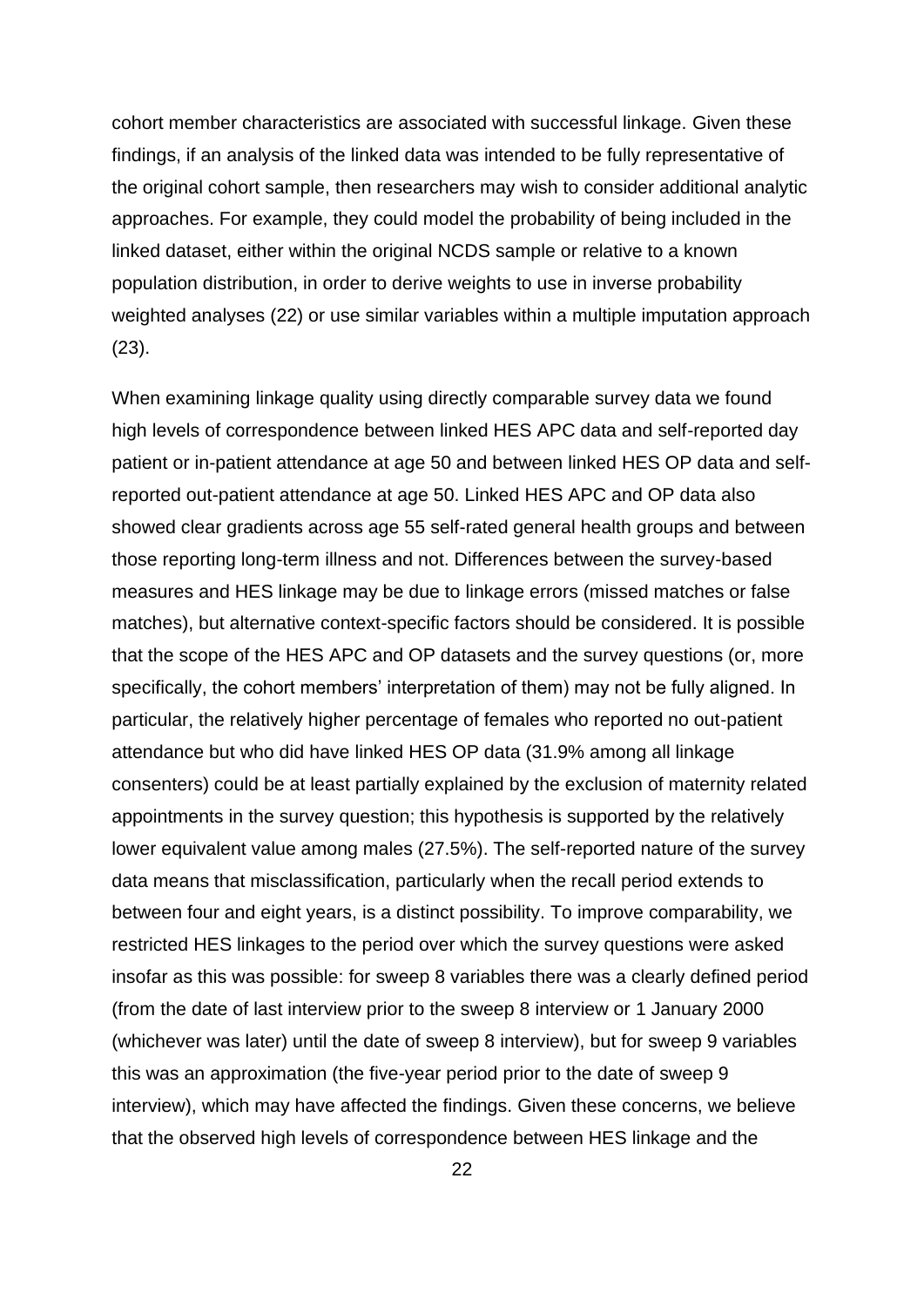highly comparable survey measures of day patient or in-patient and outpatient attendance are suggestive of high levels of linkage quality. Moreover, the findings for self-rated general health and self-reported long-term illness, whilst not so directly comparably with the levels of HES linkage, provide additional evidence with regards to linkage quality.

We found the rates of FAEs across time to be similar in linked NCDS-HES data to population statistics, with the NCDS-HES rates calculated using individuals with any linked HES record ever or using all HES linkage consenters corresponding closely to the population rate. The FAE population statistics are in 5-year age bands, so in financial years that correspond to NCDS ages which are towards the edge of an age band differences are likely to be greater. However, years towards the middle of age bands (2005, 2010, 2015) are likely to provide a fairer comparison in this respect. Given the number of factors which could potentially impact on the population representativeness of the linked sample, it is encouraging that such high levels of correspondence are observed, indicating a high level of population representativeness.

Although our analyses do not provide a definitive answer to the question of how to handle cohort members who consented to linkage but do not have linked HES records, on the balance of evidence we would tentatively suggest that they should be assumed to truly not have HES records (regardless of whether or not they had matched records in other HES datasets). Both correspondence of HES linkage with directly comparable survey variables and population representativeness remained high under this assumption. Alternative assumptions could be employed in sensitivity analyses. An additional consideration with assuming that a cohort member with no matched record in one HES dataset but a matched record in at least one of the other HES datasets truly did not have any records in the first HES dataset is that, due to the different periods covered by the HES datasets (APC 1997-2017, CC 2009-2017, A&E 2007-2017, OP 2003-2017), the assumption could not be applied in the same way in all datasets. For example, a cohort member who had no matched record in HES CC, A&E and OP but an APC record in 2005 would be assumed to truly have no HES records in CC, A&E and OP, but a cohort member who had no matched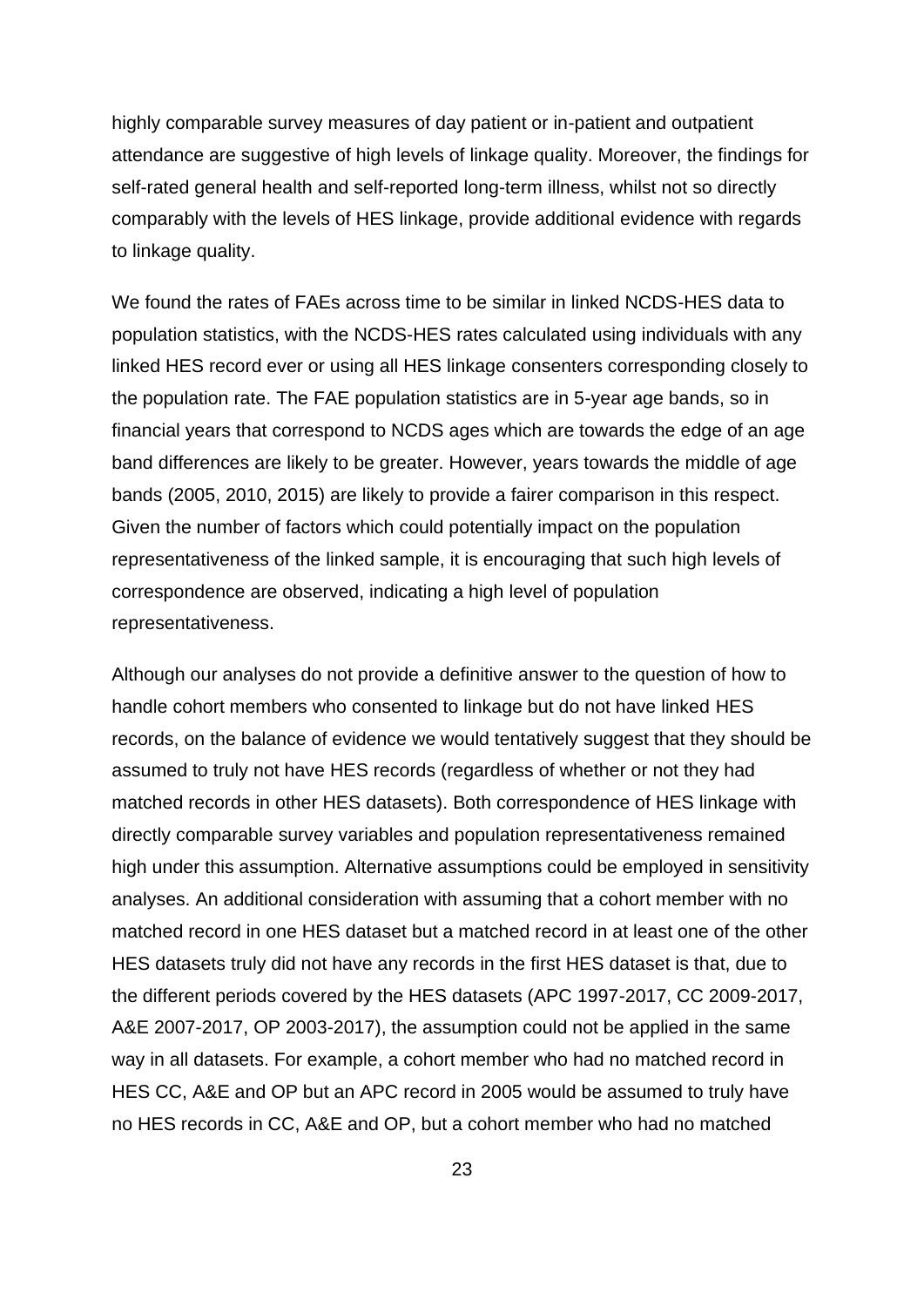record in HES APC, CC and OP but had an A&E visit in 2005 (prior to HES A&E records being available) would be excluded from analyses. This would not be a desirable property.

There are several strengths to this analysis. We were able to identify comparable cohort data and population-representative data with which to compare the linked NCDS-HES data. We utilised a number of different variables and approaches in order to undertake a thorough examination of linkage quality and sample representativeness. We have demonstrated generalisable methods for evaluating linkage quality in the absence of access to the linkage identifiers and in settings with a separation of processes for linkage and analysis.

There are also a number of limitations to the analysis. The sequential analyses of baseline characteristics with linkage consent and successful linkage could possibly be subject to a form of index event (collider) bias due to selection into the analysis sample: linkage consent analyses were only conducted among respondents at sweep 8 and successful linkage analyses were only conducted among cohort members who had consented, so unaccounted common causes of response and consent or of consent and linkage could lead to bias. These findings should therefore be interpreted with some caution. In the analyses considering self-rated general health and long-term illness at age 55, the 5-year look-back period in the HES data is somewhat arbitrary. Only a single external statistic (FAEs per financial year) was used to assess population representativeness due to difficulties in identifying additional directly comparable population-representative external data. In particular, we were only able to compare HES APC data (i.e. not CC, A&E or OP) data to external population-representative data, though linkage quality would be expected to be similar across HES datasets since all linkages were undertaken as part of the same process. This paper has focused on examining the linkage quality and sample representativeness of the linked NCDS-HES data – the potential consequences of linkage error and approaches to examine or address these are beyond the scope of the present paper but have been described elsewhere (4, 7).

Our findings suggest that the linkage quality of the NCDS-HES data is high and that the linked sample maintains an excellent level of population representativeness.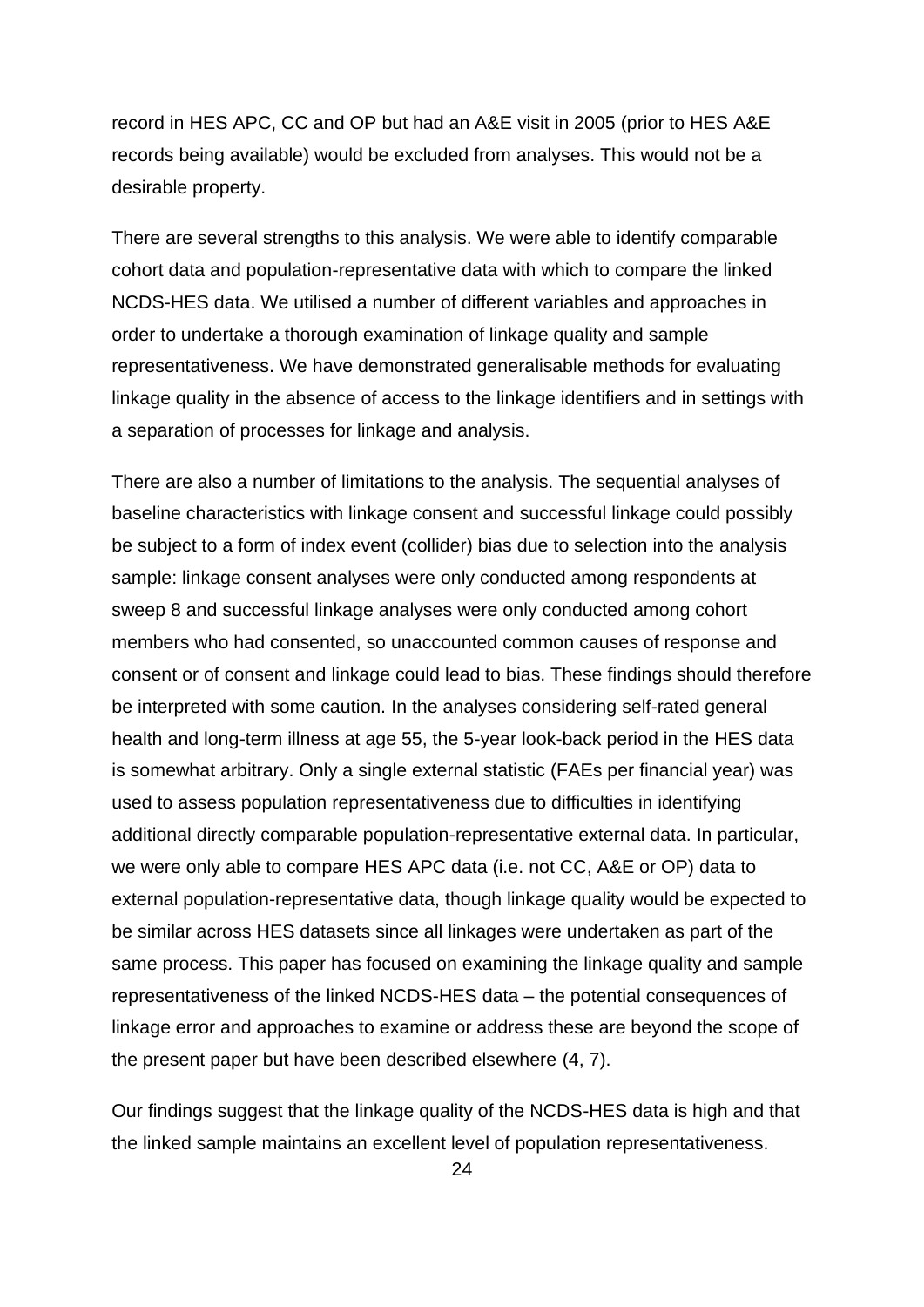However, we have only investigated a limited characterisation of the linked data and it therefore remains possible that the observed levels of linkage quality and population representativeness are not replicated in other features of the data. Further analyses could be undertaken, though identification of additional comparable cohort variables or population-level information is challenging.

We hope that these analyses will both improve the quality and transparency of research using this linked data resource and encourage providers and users of other linked data resources to undertake and publish similarly thorough evaluations.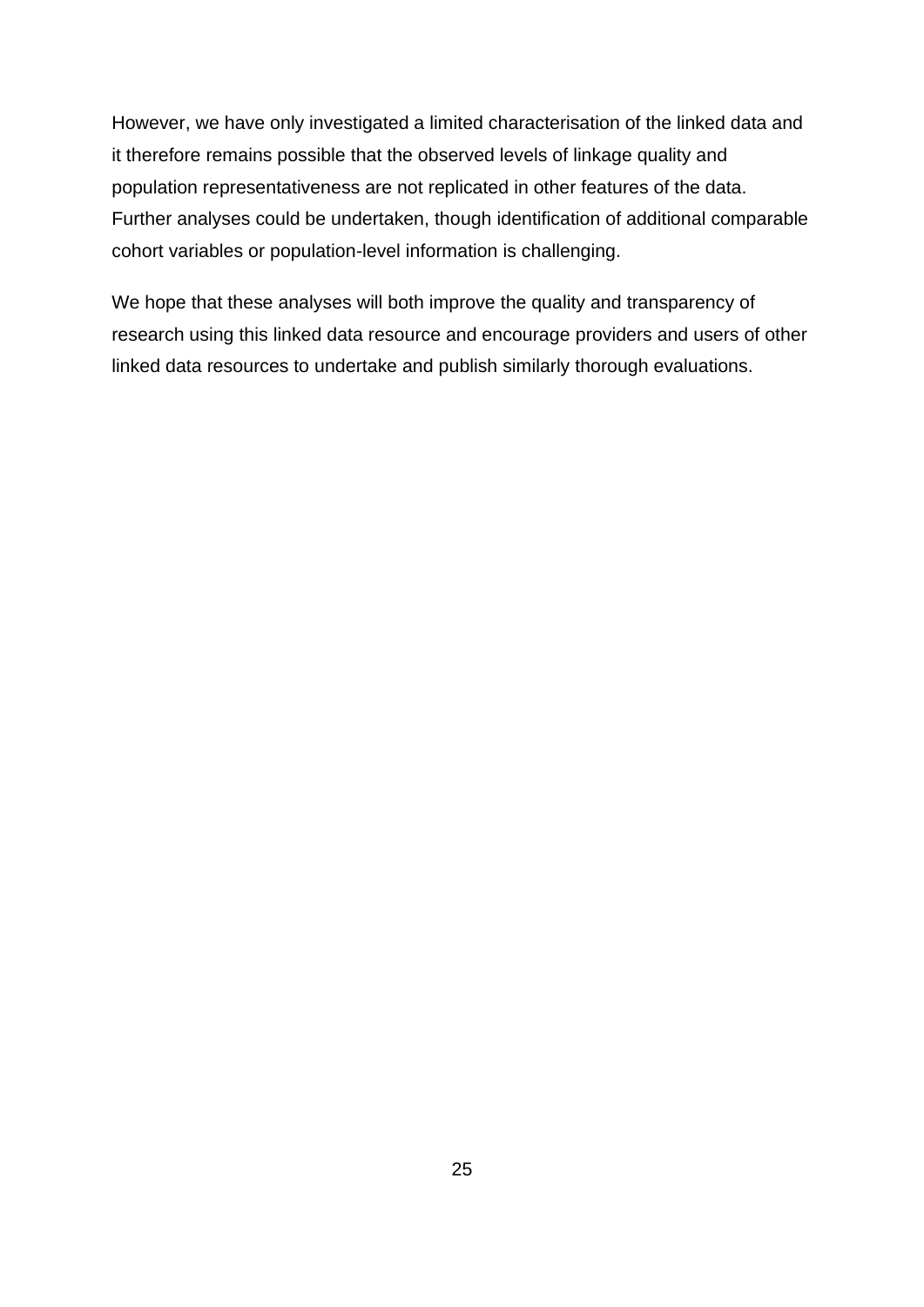## Funding

This work was funded by the Economic & Social Research Council (ES/V006037/1) and the Centre for Longitudinal Studies is supported by the Economic & Social Research Council (ES/M001660/1). The funder played no role in study design, in the collection, analysis and interpretation of data, in the writing of the report, or in the decision to submit the article for publication.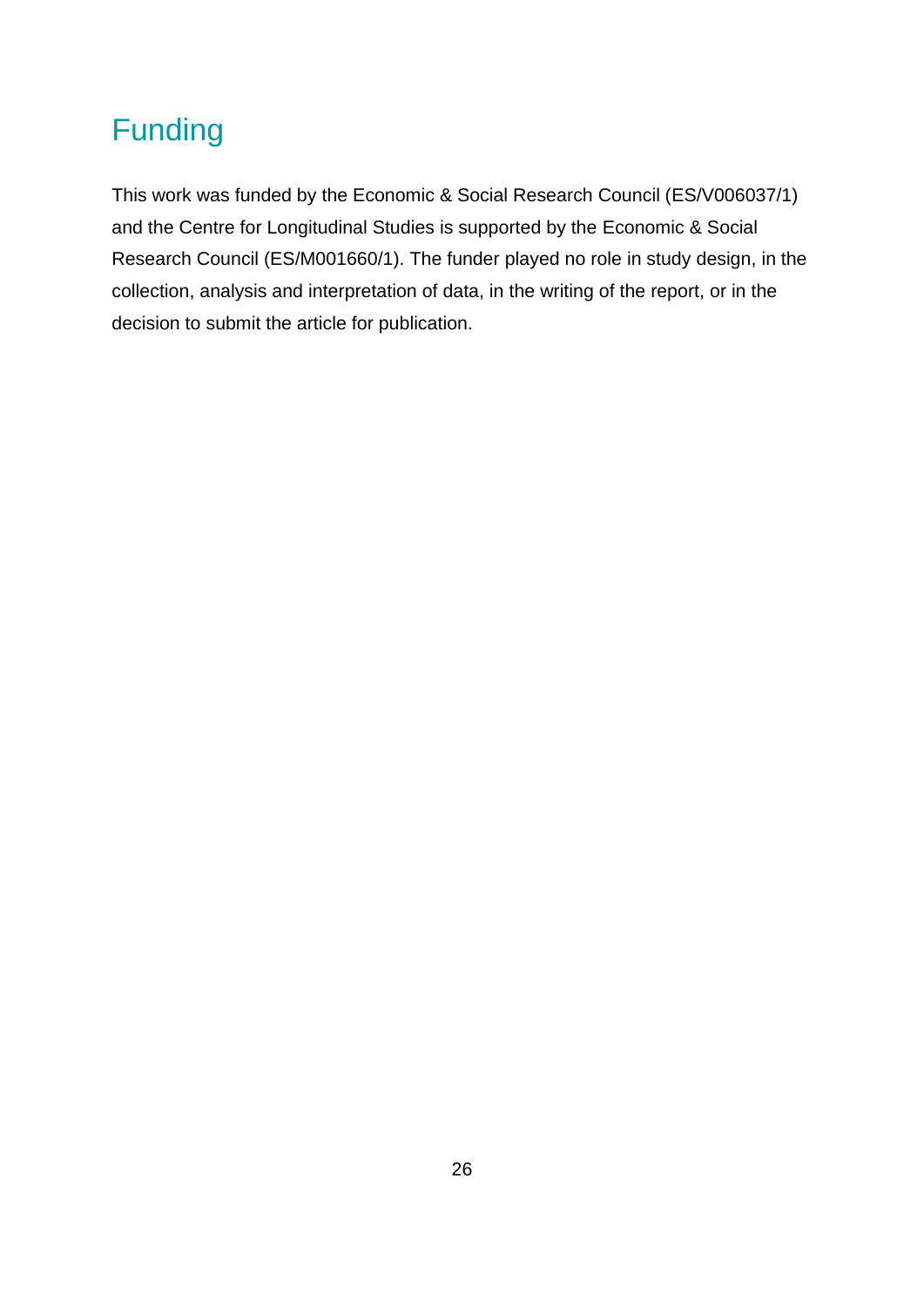## References

1. Connelly R, Playford CJ, Gayle V, Dibben C. The role of administrative data in the big data revolution in social science research. Social Science Research. 2016;59:1-12.

2. Harron K, Dibben C, Boyd J, Hjern A, Azimaee M, Barreto ML, et al. Challenges in administrative data linkage for research. Big Data & Society. 2017;4(2):2053951717745678.

3. Gavrielov-Yusim N, Friger M. Use of administrative medical databases in population-based research. Journal of Epidemiology and Community Health. 2014;68(3):283.

4. Harron K, Doidge JC, Goldstein H. Assessing data linkage quality in cohort studies. Annals of Human Biology. 2020;47(2):218-26.

5. Calderwood L, Lessof C. Enhancing Longitudinal Surveys by Linking to Administrative Data. In: Lynn P, editor. Methodology of Longitudinal Surveys. Chichester: Wiley; 2009. p. 55-72.

6. Peycheva D, Ploubidis G, Calderwood L. Determinants of Consent to Administrative Records Linkage in Longitudinal Surveys: Evidence from Next Steps. In: Lynn P, editor. Advances in Longitudinal Survey Methodology. Chichester: John Wiley & Sons; 2021.

7. Doidge JC, Harron KL. Reflections on modern methods: linkage error bias. Int J Epidemiol. 2019;48(6):2050-60.

8. Bohensky MA, Jolley D, Sundararajan V, Evans S, Pilcher DV, Scott I, et al. Data Linkage: A powerful research tool with potential problems. BMC Health Services Research. 2010;10(1):346.

9. Harron KL, Doidge JC, Knight HE, Gilbert RE, Goldstein H, Cromwell DA, et al. A guide to evaluating linkage quality for the analysis of linked data. International Journal of Epidemiology. 2017;46(5):1699-710.

10. Kerry-Barnard S, Gomes D. National Child Development Study: A guide to the linked health administrative datasets – Hospital Episode Statistics (HES). London: UCL Centre for Longitudinal Studies; 2020.

11. Power C, Elliott J. Cohort profile: 1958 British birth cohort (National Child Development Study). Int J Epidemiol. 2006;35(1):34-41.

12. NHS Digital. Hospital Episode Statistics (HES). 2020 [Available from: [https://digital.nhs.uk/data-and-information/data-tools-and-services/data](https://digital.nhs.uk/data-and-information/data-tools-and-services/data-services/hospital-episode-statistics)[services/hospital-episode-statistics.](https://digital.nhs.uk/data-and-information/data-tools-and-services/data-services/hospital-episode-statistics) Accessed 15 May 2020.].

13. Herbert A, Wijlaars L, Zylbersztejn A, Cromwell D, Hardelid P. Data Resource Profile: Hospital Episode Statistics Admitted Patient Care (HES APC). International Journal of Epidemiology. 2017;46(4):1093-i.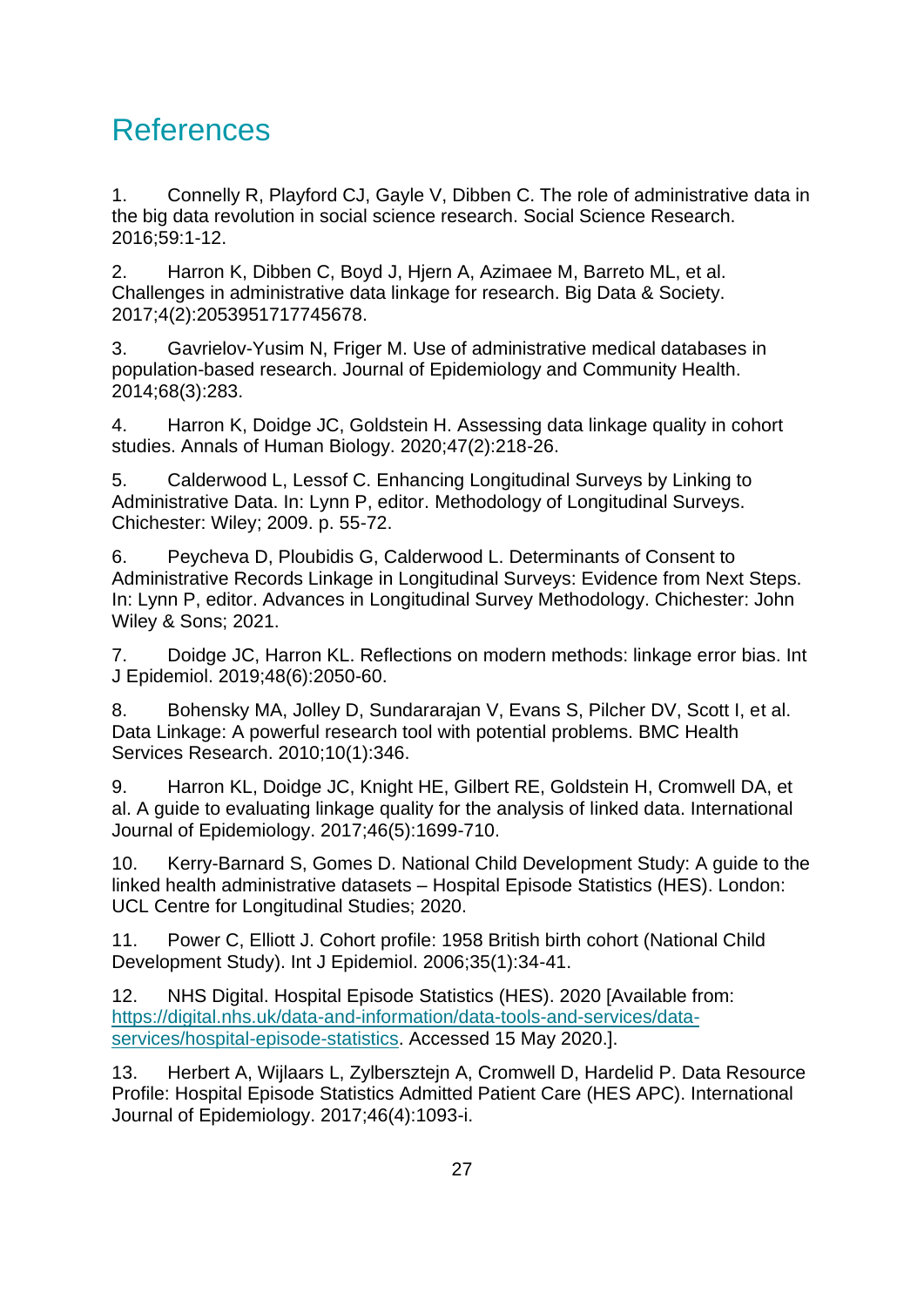14. University College London, UCL Institute of Education, Centre for Longitudinal Studies, NHS Digital. National Child Development Study: Linked Health Administrative Datasets (Hospital Episode Statistics), England, 1997-2017: Secure Access. [data collection]. UK Data Service. SN: 8697, DOI: 10.5255/UKDA-SN-8697- 1. 2021.

15. Health & Social Care Information Centre. Hospital Episode Statistics: Admitted Patient Care, England – 2014-15. [Table 9: Finished Admission Episodes by patient age-group, 2004-05 to 2014-15.]. 2015.

16. NHS Digital. Hospital Admitted Patient Care Activity: 2015-16. [Table 6: FAEs and England population by five year age bands, 2005-06 to 2015-16.]. 2016.

17. Office for National Statistics. Population estimates for the UK and constituent countries by sex and age; historical time series. [Table 11: Population estimates for England, by sex and single year of age, mid-1971 to mid-2019.]. 2019.

18. Mostafa T, Narayanan M, Pongiglione B, Dodgeon B, Goodman A, Silverwood RJ, et al. Missing at random assumption made more plausible: evidence from the 1958 British birth cohort. J Clin Epidemiol. 2021;136:44-54.

19. University of London, Institute of Education, Centre for Longitudinal Studies. National Child Development Study: Age 50, Sweep 8, 2008-2009. [data collection]. 3rd Edition. UK Data Service. SN: 6137, DOI: 10.5255/UKDA-SN-6137-2. 2020.

20. University of London, Institute of Education, Centre for Longitudinal Studies. National Child Development Study: Age 55, Sweep 89 2013. [data collection]. UK Data Service. SN: 7669, DOI: 10.5255/UKDA-SN-7669-1. 2020.

21. Zou G. A modified poisson regression approach to prospective studies with binary data. Am J Epidemiol. 2004;159(7):702-6.

22. Seaman SR, White IR. Review of inverse probability weighting for dealing with missing data. Stat Methods Med Res. 2013;22(3):278-95.

23. Carpenter JR, Kenward MG. Multiple Imputation and its Application. Chichester, UK: John Wiley & Sons, Ltd; 2013.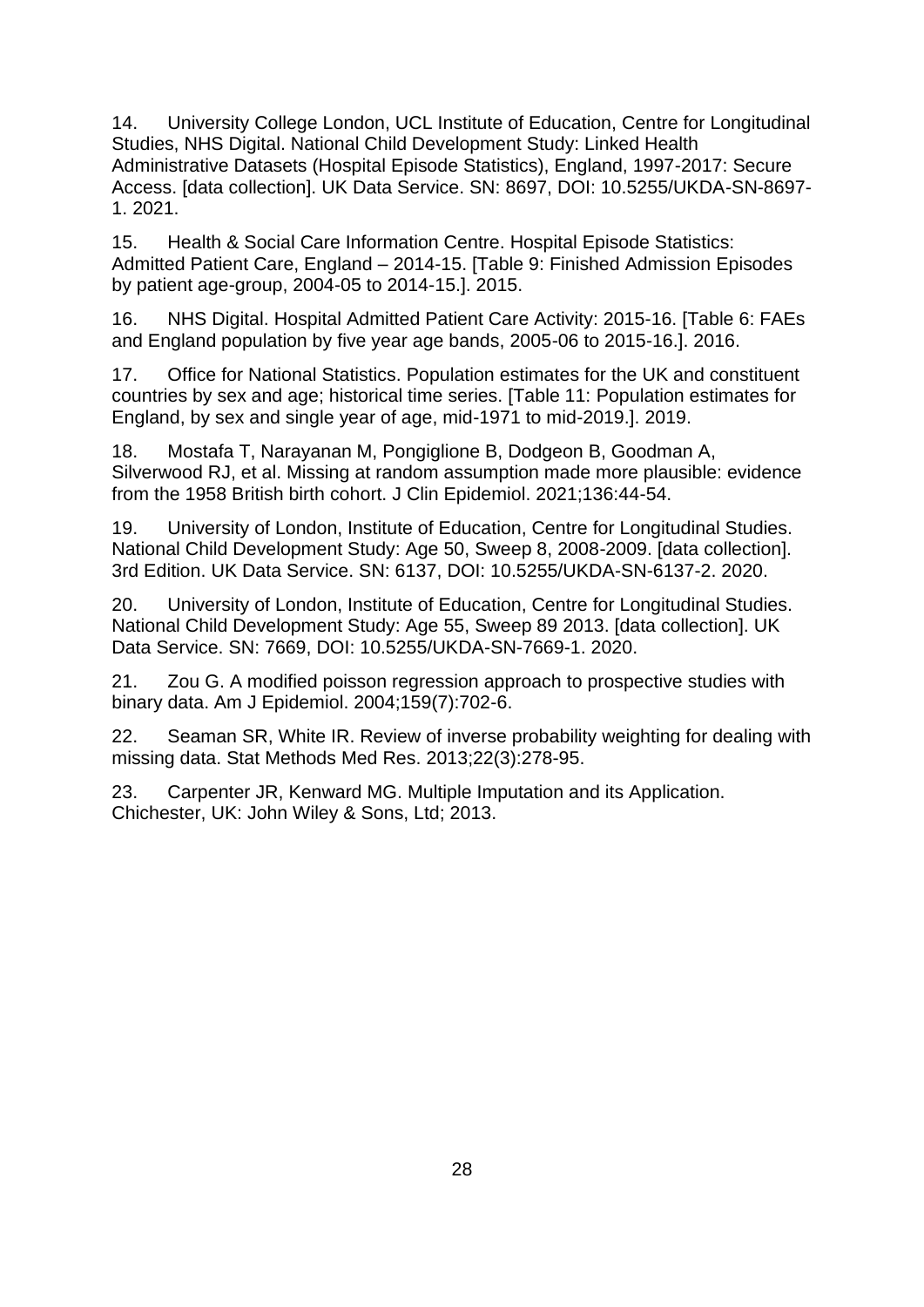## Tables & Figures

**Table 1**. Estimated unadjusted associations with response at age 50, consent to health record linkage and Hospital Episode Statistics (HES) linkage among cohort members eligible for HES linkage (lived in England at one or more waves between wave 6 and wave 9) and in the wave 8 target population (still alive and living in UK at age 50) (n = 10,355).

|                                      |              |                             | Sequential |            |              |                    |            |              |                 |            | Overall      |                    |            |                 |                 |            |
|--------------------------------------|--------------|-----------------------------|------------|------------|--------------|--------------------|------------|--------------|-----------------|------------|--------------|--------------------|------------|-----------------|-----------------|------------|
|                                      |              | Response at wave 8 (age 50) |            |            |              | Consent to linkage |            |              | Linked HES data |            |              | Consent to linkage |            | Linked HES data |                 |            |
|                                      | N (%)        | n (%)                       | <b>RR</b>  | 95% CI     | n (%)        | <b>RR</b>          | 95% CI     | n (%)        | RR              | 95% CI     | n (%)        | <b>RR</b>          | 95% CI     | n (%)           | $\overline{RR}$ | 95% CI     |
| $Sex (N = 10,355)$                   |              |                             |            |            |              |                    |            |              |                 |            |              |                    |            |                 |                 |            |
| Male                                 | 5,137 (49.6) | 4,136 (80.5)                | 1.00       | (ref)      | 3,270 (79.1) | 1.00               | (ref)      | 2,990 (91.4) | 1.00            | (ref)      | 3,270 (63.7) | 1.00               | (ref)      | 2,990 (58.2)    | 1.00            | (ref)      |
| Female                               | 5,218 (50.4) | 4,267 (81.8)                | 1.02       | 1.00, 1.03 | 3,323 (77.9) | 0.99               | 0.96, 1.01 | 3,129 (94.2) | 1.03            | 1.02, 1.04 | 3,323(63.7)  | 1.00               | 0.97, 1.03 | 3,129(60.0)     | 1.03            | 1.00, 1.06 |
|                                      |              |                             |            |            |              |                    |            |              |                 |            |              |                    |            |                 |                 |            |
| Social class of father $(N = 9,276)$ |              |                             |            |            |              |                    |            |              |                 |            |              |                    |            |                 |                 |            |
| 1/11                                 | 1,739 (18.8) | 1,485 (85.4)                | 1.08       | 1.05, 1.11 | 1,164 (78.4) | 1.00               | 0.96, 1.04 | 1,058 (90.9) | 0.96            | 0.94, 0.99 | 1,164 (66.9) | 1.08               | 1.03, 1.13 | 1,058 (60.8)    | 1.04            | 0.99, 1.10 |
| III non-manual                       | 964 (10.4)   | 799 (82.9)                  | 1.05       | 1.01, 1.09 | 648 (81.1)   | 1.04               | 0.99, 1.08 | 595 (91.8)   | 0.97            | 0.95, 1.00 | 648 (67.2)   | 1.08               | 1.02, 1.15 | 595 (61.7)      | 1.06            | 0.99, 1.12 |
| III manual                           | 4,711 (50.8) | 3,789 (80.4)                | 1.02       | 0.99, 1.04 | 2,967 (78.3) | 1.00               | 0.97, 1.03 | 2,783 (93.8) | 1.00            | 0.98, 1.01 | 2,967 (63.0) | 1.02               | 0.97, 1.06 | 2,783 (59.1)    | 1.02            | 0.97, 1.06 |
| IV/V                                 | 1,862 (20.1) | 1,475 (79.2)                | 1.00       | (ref)      | 1,155 (78.3) | 1.00               | (ref)      | 1,088 (94.2) | 1.00            | (ref)      | 1,155 (62.0) | 1.00               | (ref)      | 1,088 (58.4)    | 1.00            | (ref)      |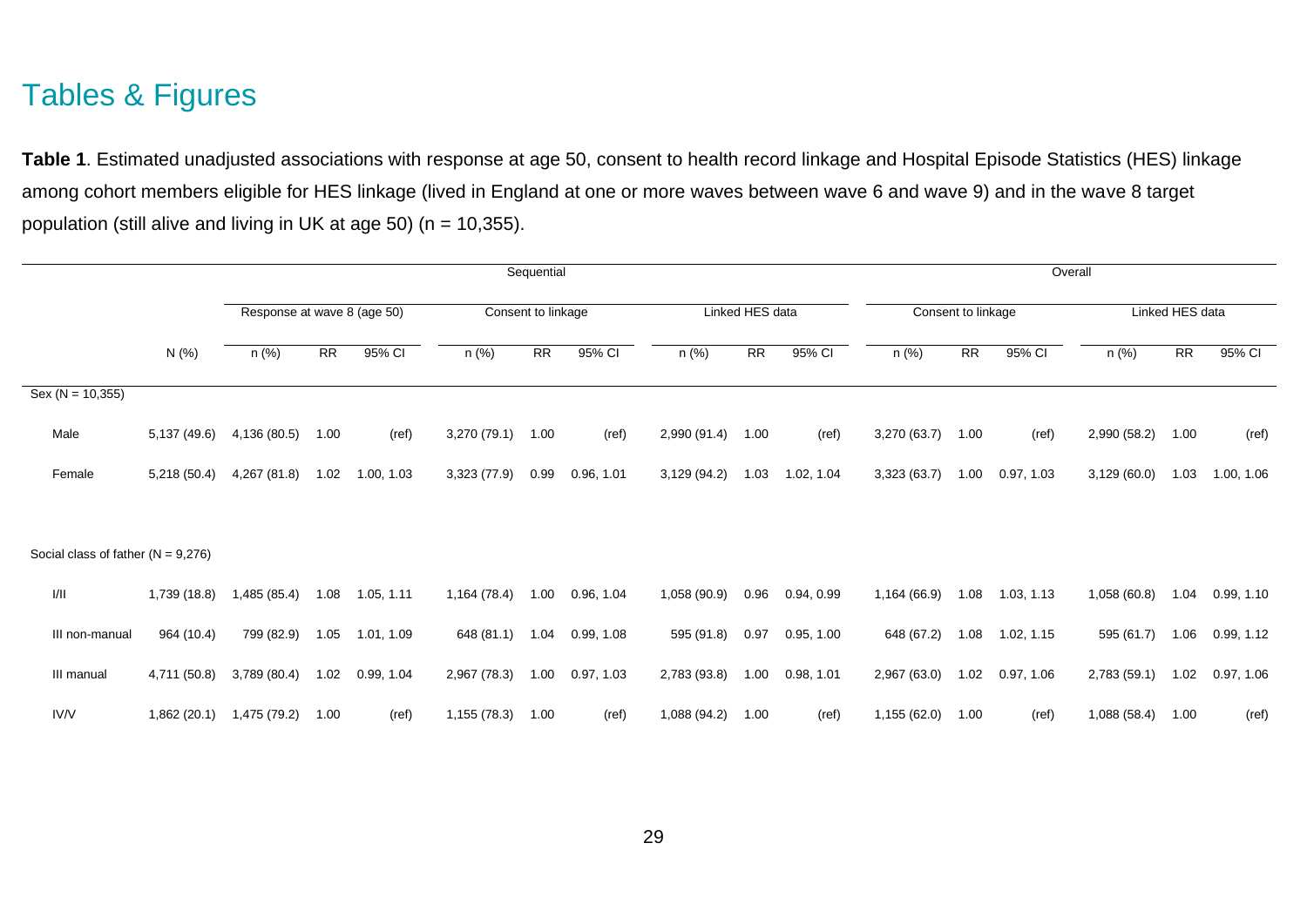Number of persons per room  $(N = 9,486)$ 

| ≤ 1          | 6,894 (72.7) | 5,698 (82.7) | 1.10 | 1.06, 1.14      | 4,464 (78.3) |      | 1.02  0.98, 1.06 | 4,129 (92.5) | 0.97 | 0.95, 0.99        | 4,464 (64.8) | 1.12 | 1.06, 1.19      | 4,129 (59.9) | 1.09 | 1.03, 1.16             |
|--------------|--------------|--------------|------|-----------------|--------------|------|------------------|--------------|------|-------------------|--------------|------|-----------------|--------------|------|------------------------|
| $> 1$ to 1.5 | 1,554 (16.4) | 1,230 (79.2) |      | 1.06 1.01, 1.10 | 999 (81.2)   | 1.06 | 1.01, 1.11       | 937 (93.8)   |      | $0.98$ 0.96, 1.01 | 999 (64.3)   |      | 1.12 1.05, 1.19 | 937 (60.3)   |      | $1.10$ $1.03$ , $1.18$ |
| > 1.5        | 1,038(10.9)  | 778 (75.0)   | 1.00 | (ref)           | 598 (76.9)   | 1.00 | (ref)            | 570 (95.3)   | 1.00 | (ref)             | 598 (57.6)   | 1.00 | (ref)           | 570 (54.9)   | 1.00 | (ref)                  |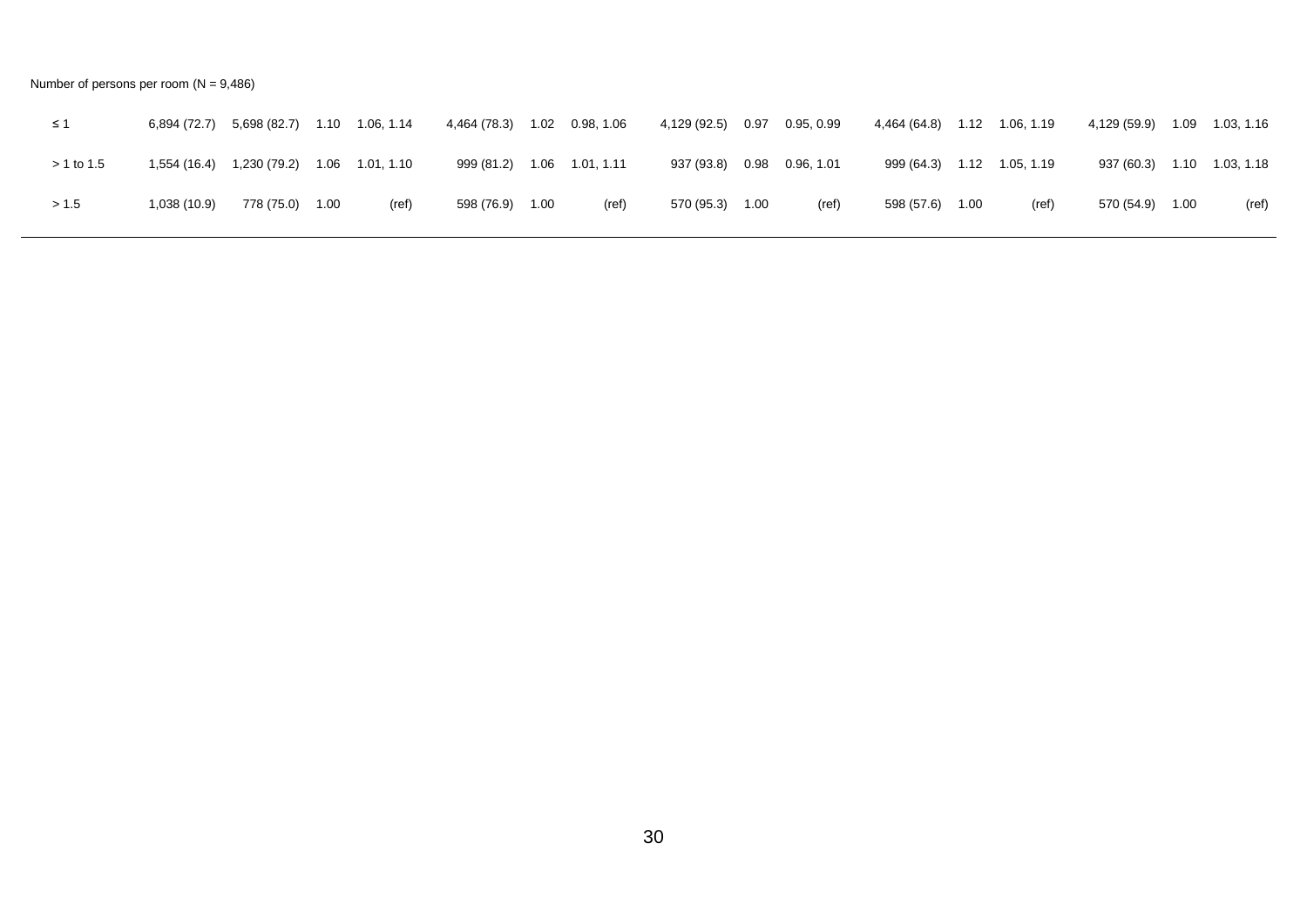**Table 2**. Linked Hospital Episode Statistics (HES) Admitted Patient Care (APC) data between date of last interview/2000 and date of wave 8 (age 50) interview against self-reported day patient or inpatient attendance at wave 8 (age 50) in the National Child Development Study (NCDS): males and females combined.

|                          |           |            |                  |       |                                       |                      |             | Linked HES APC data between date of last interview/2000 |                        |       |
|--------------------------|-----------|------------|------------------|-------|---------------------------------------|----------------------|-------------|---------------------------------------------------------|------------------------|-------|
|                          |           |            |                  |       | and date of wave 8 (age 50) interview |                      |             |                                                         |                        |       |
|                          |           |            |                  |       |                                       | Individuals with at  |             |                                                         |                        |       |
|                          |           |            | Individuals with |       |                                       | least one linked HES |             |                                                         |                        |       |
|                          |           |            | linked APC data  |       |                                       | dataset              |             |                                                         | All linkage consenters |       |
|                          |           | <b>No</b>  |                  |       | <b>No</b>                             |                      |             | <b>No</b>                                               |                        |       |
|                          |           | linked     | Linked           |       | linked                                | Linked               |             | linked                                                  | Linked                 |       |
|                          |           | <b>HES</b> | <b>HES</b>       |       | <b>HES</b>                            | <b>HES</b>           |             | <b>HES</b>                                              | <b>HES</b>             |       |
|                          |           | data       | data             | Total | data                                  | data                 | Total       | data                                                    | data                   | Total |
|                          | <b>No</b> | 2,441      | 657              | 3,098 | 3,615                                 | 657                  | 4,272       | 4,050                                                   | 657                    | 4,707 |
| Age 50 day               |           | (78.8)     | (21.2)           |       | (84.6)                                | (15.4)               |             | (86.0)                                                  | (14.0)                 |       |
| patient or               | Yes       | 309        | 1,438            | 1,747 | 408                                   | 1,438                | 1,846       | 447                                                     | 1,438                  | 1,885 |
| in-patient<br>attendance |           | (17.7)     | (82.3)           |       | (22.1)                                | (77.9)               |             | (23.7)                                                  | (76.3)                 |       |
|                          | Total     | 2,750      | 2,095            | 4,845 | 4,023                                 |                      | 2,095 6,118 | 4,497                                                   | 2,095                  | 6,592 |
|                          |           | (56.8)     | (43.2)           |       | (65.8)                                | (34.2)               |             | (68.2)                                                  | (31.8)                 |       |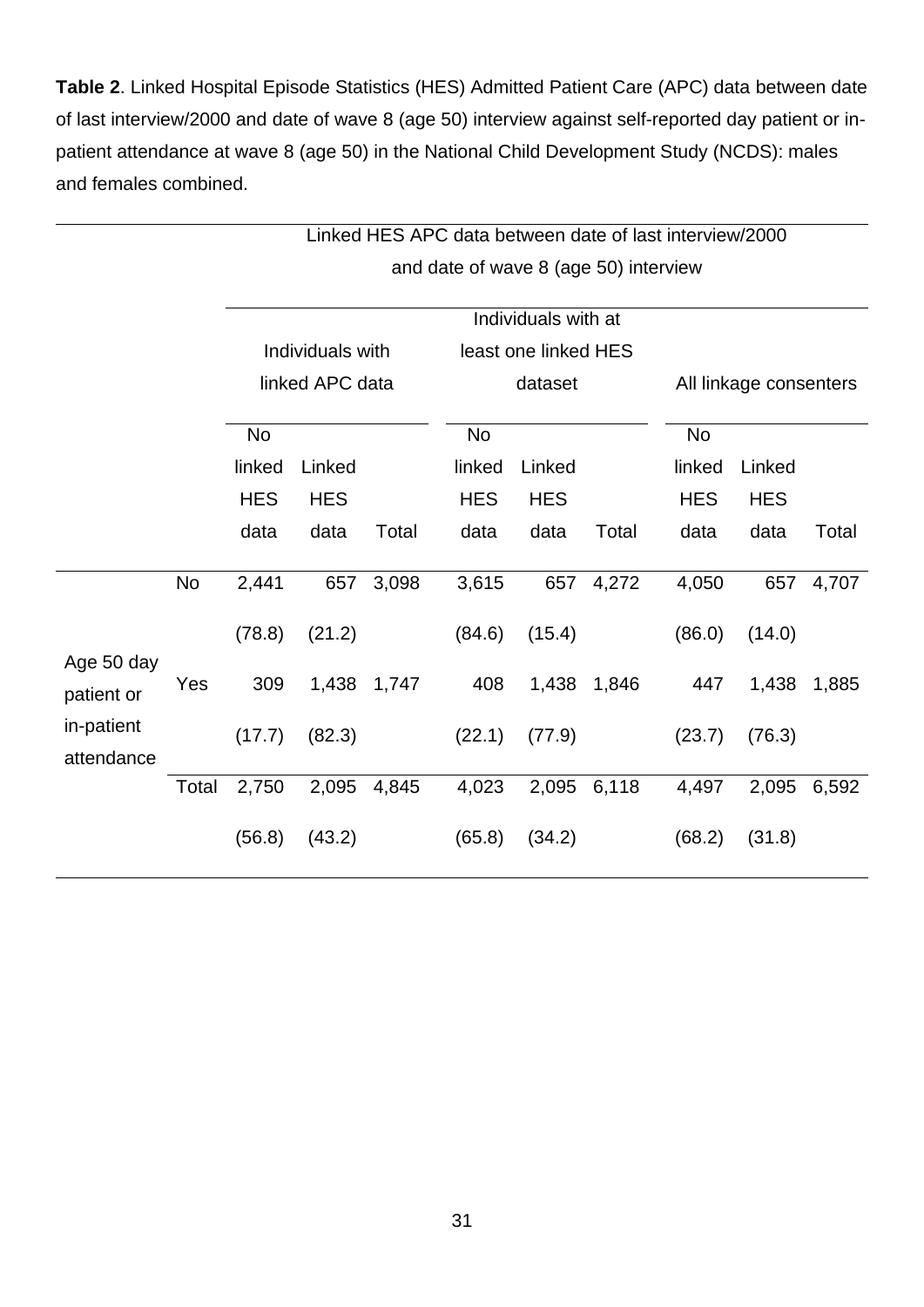**Table 3**. Linked Hospital Episode Statistics (HES) Outpatient (OP) data between date of last interview/2000 and date of wave 8 (age 50) interview against self-reported out-patient attendance at wave 8 (age 50) in the National Child Development Study (NCDS): males and females combined.

|                       |           |            |                         |             | Linked HES OP data between date of last interview/2000 and date of wave |                      |             |                        |            |       |  |
|-----------------------|-----------|------------|-------------------------|-------------|-------------------------------------------------------------------------|----------------------|-------------|------------------------|------------|-------|--|
|                       |           |            |                         |             |                                                                         | 8 (age 50) interview |             |                        |            |       |  |
|                       |           |            |                         |             |                                                                         | Individuals with at  |             |                        |            |       |  |
|                       |           |            | Individuals with linked |             |                                                                         | least one linked HES |             |                        |            |       |  |
|                       |           |            | OP data                 |             |                                                                         | dataset              |             | All linkage consenters |            |       |  |
|                       |           | <b>No</b>  |                         |             | <b>No</b>                                                               |                      |             | <b>No</b>              |            |       |  |
|                       |           | linked     | Linked                  |             | linked                                                                  | Linked               |             | linked                 | Linked     |       |  |
|                       |           | <b>HES</b> | <b>HES</b>              |             | <b>HES</b>                                                              | <b>HES</b>           |             | <b>HES</b>             | <b>HES</b> |       |  |
|                       |           | data       | data                    | Total       | data                                                                    | data                 | Total       | data                   | data       | Total |  |
|                       | <b>No</b> | 1,422      | 843                     | 2,265       | 1,663                                                                   | 843                  | 2,506       | 2,018                  | 843        | 2,861 |  |
|                       |           | (62.8)     | (37.2)                  |             | (66.4)                                                                  | (33.6)               |             | (70.5)                 | (29.5)     |       |  |
| Age 50<br>out-patient | Yes       | 622        |                         | 2,896 3,518 | 717                                                                     |                      | 2,896 3,613 | 836                    | 2,896      | 3,732 |  |
| attendance            |           | (17.7)     | (82.3)                  |             | (19.9)                                                                  | (80.1)               |             | (22.4)                 | (77.6)     |       |  |
|                       | Total     | 2,044      |                         | 3,739 5,783 | 2,380                                                                   |                      | 3,739 6,119 | 2,854                  | 3,739      | 6,593 |  |
|                       |           | (35.3)     | (64.7)                  |             | (38.9)                                                                  | (61.1)               |             | (43.3)                 | (56.7)     |       |  |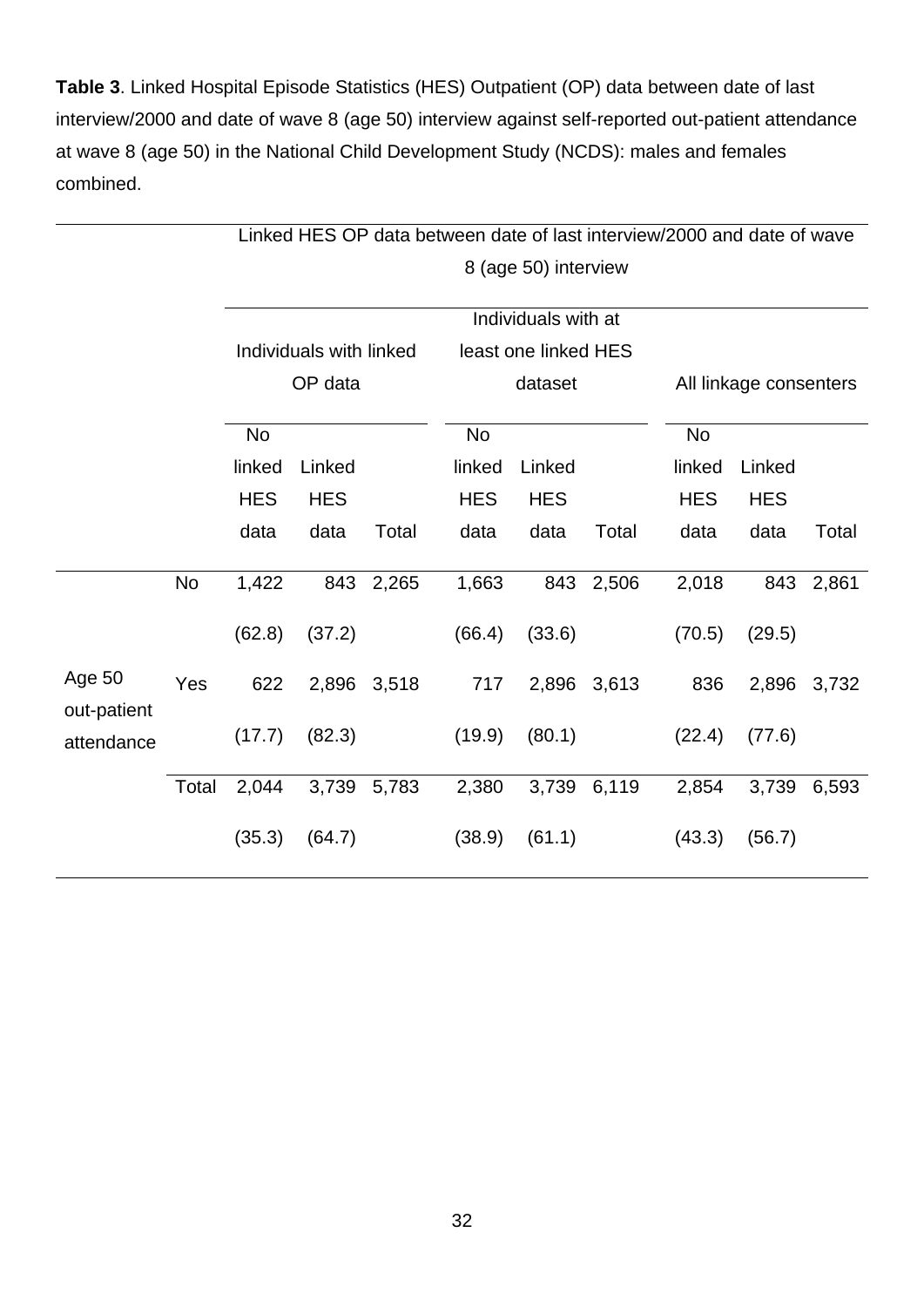**Table 4**. Linked Hospital Episode Statistics (HES) Admitted Patient Care (APC) data for the 5 years prior to the date of the wave 9 (age 55) interview against self-rated general health at wave 9 (age 55) in the National Child Development Study (NCDS): males and females combined.

|                |           |            |                         |       | Linked HES APC data for the 5 years prior to the date of the wave 9 (age |                      |       |            |                        |       |
|----------------|-----------|------------|-------------------------|-------|--------------------------------------------------------------------------|----------------------|-------|------------|------------------------|-------|
|                |           |            |                         |       |                                                                          | 55) interview        |       |            |                        |       |
|                |           |            |                         |       |                                                                          | Individuals with at  |       |            |                        |       |
|                |           |            | Individuals with linked |       |                                                                          | least one linked HES |       |            |                        |       |
|                |           |            | APC data                |       |                                                                          | dataset              |       |            | All linkage consenters |       |
|                |           | No         |                         |       | No                                                                       |                      |       | <b>No</b>  |                        |       |
|                |           | linked     | Linked                  |       | linked                                                                   | Linked               |       | linked     | Linked                 |       |
|                |           | <b>HES</b> | <b>HES</b>              |       | <b>HES</b>                                                               | <b>HES</b>           |       | <b>HES</b> | <b>HES</b>             |       |
|                |           | data       | data                    | Total | data                                                                     | data                 | Total | data       | data                   | Total |
|                | Excellent | 282        | 195                     | 477   | 482                                                                      | 195                  | 677   | 566        | 195                    | 761   |
|                |           | (59.1)     | (40.9)                  |       | (71.2)                                                                   | (28.8)               |       | (74.4)     | (25.6)                 |       |
|                | Very      | 736        | 599                     | 1,335 | 1,202                                                                    | 509                  | 1,801 | 1,383      | 509                    | 1,982 |
|                | good      | (55.1)     | (44.9)                  |       | (66.7)                                                                   | (33.3)               |       | (69.8)     | (30.2)                 |       |
| Age 55         | Good      | 625        | 757                     | 1,382 | 989                                                                      | 757                  | 1,746 | 1,102      | 757                    | 1,859 |
| self-<br>rated |           | (45.2)     | (54.8)                  |       | (56.6)                                                                   | (43.4)               |       | (59.3)     | (40.7)                 |       |
| general        | Fair      | 247        | 441                     | 688   | 336                                                                      | 441                  | 777   | 363        | 441                    | 804   |
| health         | Poor      |            | $(35.9)$ $(64.1)$       |       | $(43.2)$ $(56.8)$                                                        |                      |       |            | $(45.2)$ $(54.8)$      |       |
|                |           | 68         | 248                     | 316   | 84                                                                       | 248                  | 332   | 90         | 248                    | 338   |
|                |           | (21.5)     | (78.5)                  |       | $(25.3)$ $(74.7)$                                                        |                      |       | (26.6)     | (73.4)                 |       |
|                | Total     |            | 1,958 2,240 4,198       |       |                                                                          | 3,093 2,240 5,333    |       | 3,504      | 2,240 5,744            |       |
|                |           |            | $(46.6)$ $(53.4)$       |       |                                                                          | $(58.0)$ $(42.0)$    |       |            | $(61.0)$ $(39.0)$      |       |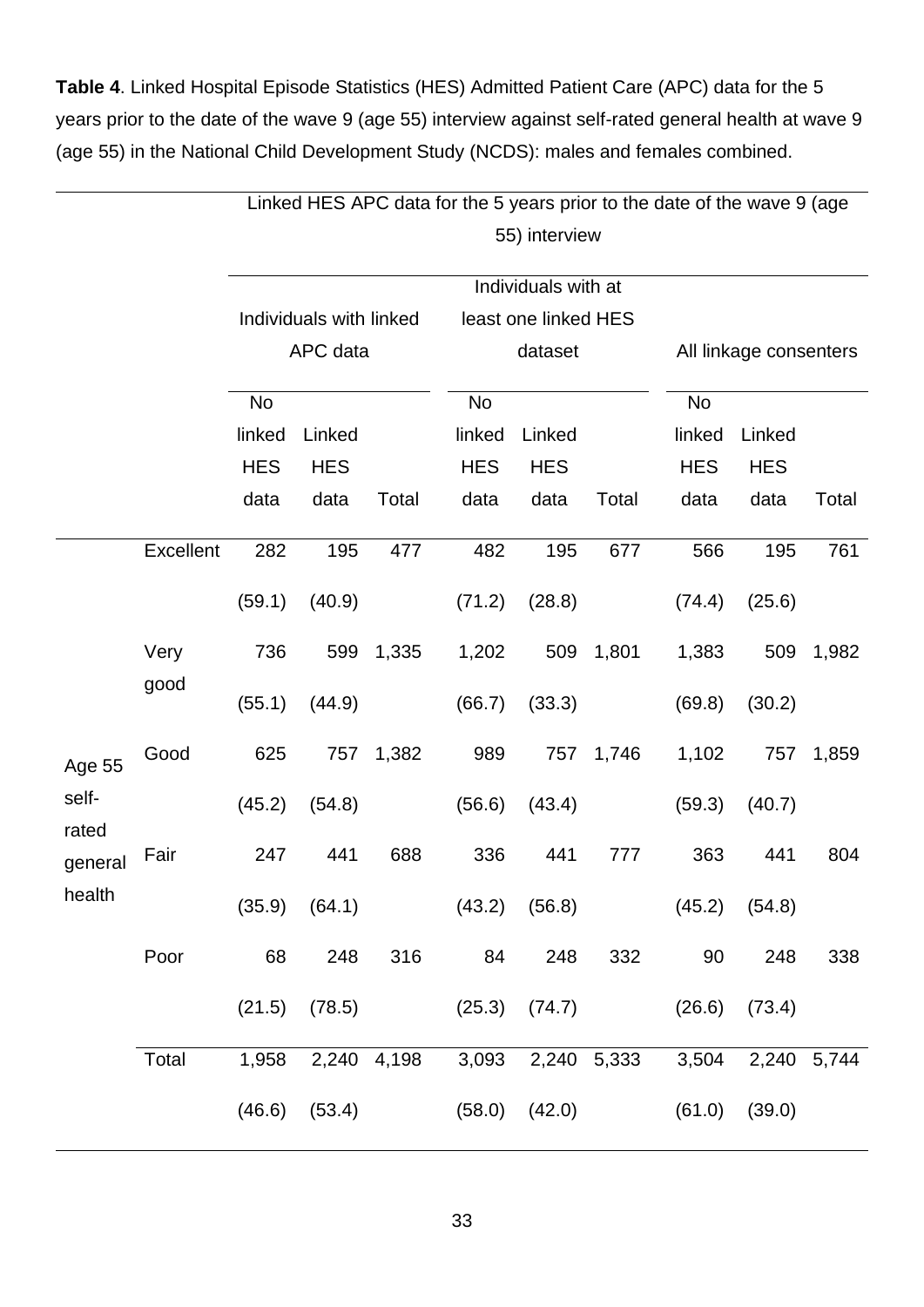**Table 5**. Linked Hospital Episode Statistics (HES) Outpatient (OP) data for the 5 years prior to the date of the wave 9 (age 55) interview against self-rated general health at wave 9 (age 55) in the National Child Development Study (NCDS): males and females combined.

|                |           |            |                         |             | Linked HES OP data for the 5 years prior to the date of the wave 9 (age |                      |             |            |             |       |
|----------------|-----------|------------|-------------------------|-------------|-------------------------------------------------------------------------|----------------------|-------------|------------|-------------|-------|
|                |           |            |                         |             |                                                                         | 55) interview        |             |            |             |       |
|                |           |            |                         |             |                                                                         | Individuals with at  |             |            |             |       |
|                |           |            | Individuals with linked |             |                                                                         | least one linked HES |             |            | All linkage |       |
|                |           |            | OP data                 |             |                                                                         | dataset              |             |            | consenters  |       |
|                |           | No         |                         |             | No                                                                      |                      |             | <b>No</b>  |             |       |
|                |           | linked     | Linked                  |             | linked                                                                  | Linked               |             | linked     | Linked      |       |
|                |           | <b>HES</b> | <b>HES</b>              |             | <b>HES</b>                                                              | <b>HES</b>           |             | <b>HES</b> | <b>HES</b>  |       |
|                |           | data       | data                    | Total       | data                                                                    | data                 | Total       | data       | data        | Total |
|                | Excellent | 211        | 396                     | 607         | 281                                                                     | 396                  | 677         | 365        | 396         |       |
|                |           | (34.8)     | (65.2)                  |             | (41.5)                                                                  | (58.5)               |             | (48.0)     | (52.0)      |       |
|                | Very      | 523        | 1,163                   | 1,686       | 638                                                                     | 1,163                | 1,801       | 819        | 1,163       |       |
|                | good      | (31.0)     | (69.0)                  |             | (35.4)                                                                  | (64.6)               |             | (41.3)     | (58.7)      |       |
| Age 55         | Good      | 380        | 1,276                   | 1,656       | 470                                                                     | 1,276                | 1,746       | 583        | 1,276       |       |
| self-<br>rated |           | (23.0)     | (77.0)                  |             | (26.9)                                                                  | (73.1)               |             | (31.4)     | (68.6)      |       |
| general        | Fair      | 103        | 659                     | 762         | 118                                                                     | 659                  | 777         | 145        | 659         |       |
| health         |           | (13.5)     | (86.5)                  |             |                                                                         | $(15.2)$ $(84.8)$    |             | (18.0)     | (82.0)      |       |
|                | Poor      | 20         | 311                     | 331         | 21                                                                      | 311                  | 332         | 27         | 311         |       |
|                |           | (6.0)      | (94.0)                  |             | (6.3)                                                                   | (93.7)               |             | (8.0)      | (92.0)      |       |
|                | Total     | 1,237      |                         | 3,805 5,042 | 1,528                                                                   |                      | 3,805 5,333 | 1,939      | 3,805       |       |
|                |           | (24.5)     | (75.5)                  |             |                                                                         | $(28.7)$ $(71.3)$    |             | (33.8)     | (66.2)      |       |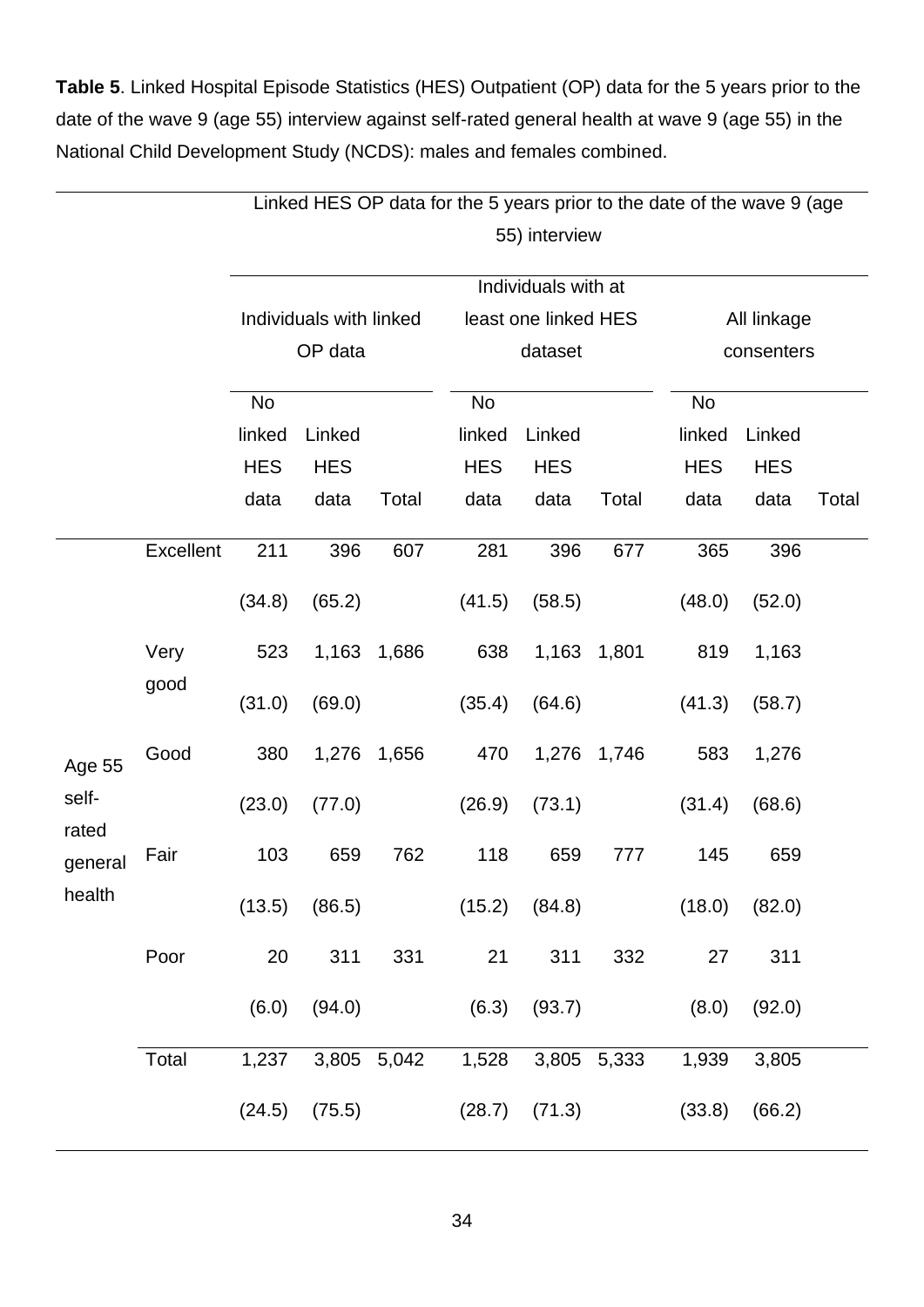**Table 6**. Linked Hospital Episode Statistics (HES) Admitted Patient Care (APC) data for the 5 years prior to the date of the wave 9 (age 55) interview against self-reported long-term illness at wave 9 (age 55) in the National Child Development Study (NCDS): males and females combined.

|                 |       |            |                         |             | Linked HES APC data for the 5 years prior to the date of the wave 9 (age 55) |                           |       |            |                        |       |  |  |
|-----------------|-------|------------|-------------------------|-------------|------------------------------------------------------------------------------|---------------------------|-------|------------|------------------------|-------|--|--|
|                 |       |            |                         |             |                                                                              | interview                 |       |            |                        |       |  |  |
|                 |       |            | Individuals with linked |             |                                                                              | Individuals with at least |       |            |                        |       |  |  |
|                 |       |            | APC data                |             |                                                                              | one linked HES dataset    |       |            | All linkage consenters |       |  |  |
|                 |       | No         |                         |             | No                                                                           |                           |       | No         |                        |       |  |  |
|                 |       | linked     | Linked                  |             | linked                                                                       | Linked                    |       | linked     | Linked                 |       |  |  |
|                 |       | <b>HES</b> | <b>HES</b>              |             | <b>HES</b>                                                                   | <b>HES</b>                |       | <b>HES</b> | <b>HES</b>             |       |  |  |
|                 |       | data       | data                    | Total       | data                                                                         | data                      | Total | data       | data                   | Total |  |  |
|                 | No    | 1,382      |                         | 1,217 2,599 | 2,264                                                                        | 1,217                     | 3,481 | 2,616      | 1,217                  | 3,833 |  |  |
| Age 55          |       | (53.2)     | (46.8)                  | 1,590       | (65.0)                                                                       | (35.0)                    |       | (68.3)     | (31.7)                 |       |  |  |
| long-           | Yes   | 572        | 1,018                   |             | 822                                                                          | 1,018                     | 1,840 | 881        | 1,018                  | 1,899 |  |  |
| term<br>illness |       | (36.0)     | (64.0)                  |             | (44.7)                                                                       | (55.3)                    |       | (46.4)     | (53.6)                 |       |  |  |
|                 | Total | 1,954      | 2,235                   | 4,189       | 3,086                                                                        | 2,235                     | 5,321 | 3,497      | 2,235                  | 5,732 |  |  |
|                 |       | (46.7)     | (53.3)                  |             | (58.0)                                                                       | (42.0)                    |       | (61.0)     | (39.0)                 |       |  |  |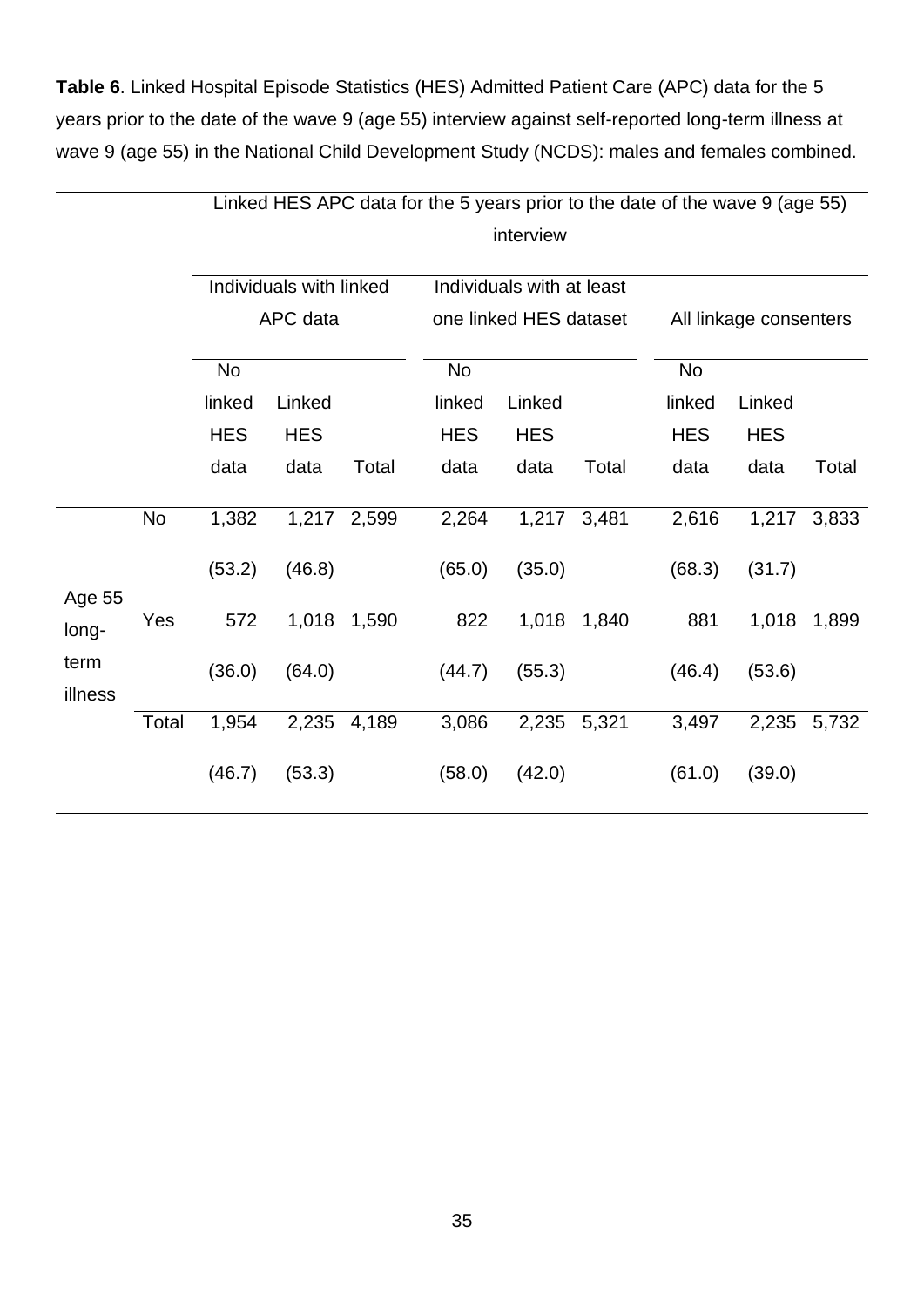**Table 7**. Linked Hospital Episode Statistics (HES) Outpatient (OP) data for the 5 years prior to the date of the wave 9 (age 55) interview against self-reported long-term illness at wave 9 (age 55) in the National Child Development Study (NCDS): males and females combined.

|                 |       |            |                         |       | Linked HES OP data for the 5 years prior to the date of the wave 9 (age 55) |                           |       |            |                        |       |  |  |
|-----------------|-------|------------|-------------------------|-------|-----------------------------------------------------------------------------|---------------------------|-------|------------|------------------------|-------|--|--|
|                 |       |            |                         |       |                                                                             | interview                 |       |            |                        |       |  |  |
|                 |       |            | Individuals with linked |       |                                                                             | Individuals with at least |       |            |                        |       |  |  |
|                 |       |            | OP data                 |       |                                                                             | one linked HES dataset    |       |            | All linkage consenters |       |  |  |
|                 |       | No         |                         |       | No                                                                          |                           |       | <b>No</b>  |                        |       |  |  |
|                 |       | linked     | Linked                  |       | linked                                                                      | Linked                    |       | linked     | Linked                 |       |  |  |
|                 |       | <b>HES</b> | <b>HES</b>              |       | <b>HES</b>                                                                  | <b>HES</b>                |       | <b>HES</b> | <b>HES</b>             |       |  |  |
|                 |       | data       | data                    | Total | data                                                                        | data                      | Total | data       | data                   | Total |  |  |
|                 | No    | 972        | 2,258                   | 3,230 | 1,223                                                                       | 2,258                     | 3,481 | 1,575      | 2,258                  | 3,833 |  |  |
|                 |       | (30.1)     | (69.9)                  |       | (35.1)                                                                      | (64.9)                    |       | (41.1)     | (58.9)                 |       |  |  |
| Age 55<br>long- | Yes   | 265        | 1,536                   | 1,801 | 304                                                                         | 1,536                     | 1,840 | 363        | 1,536                  | 1,899 |  |  |
| term<br>illness |       | (14.7)     | (85.3)                  |       | (16.5)                                                                      | (83.5)                    |       | (19.1)     | (80.9)                 |       |  |  |
|                 | Total | 1,237      | 3,794                   | 5,031 | 1,527                                                                       | 3,794                     | 5,321 | 1,938      | 3,794                  | 5,732 |  |  |
|                 |       | (24.6)     | (75.4)                  |       | (28.7)                                                                      | (71.3)                    |       | (33.8)     | (66.2)                 |       |  |  |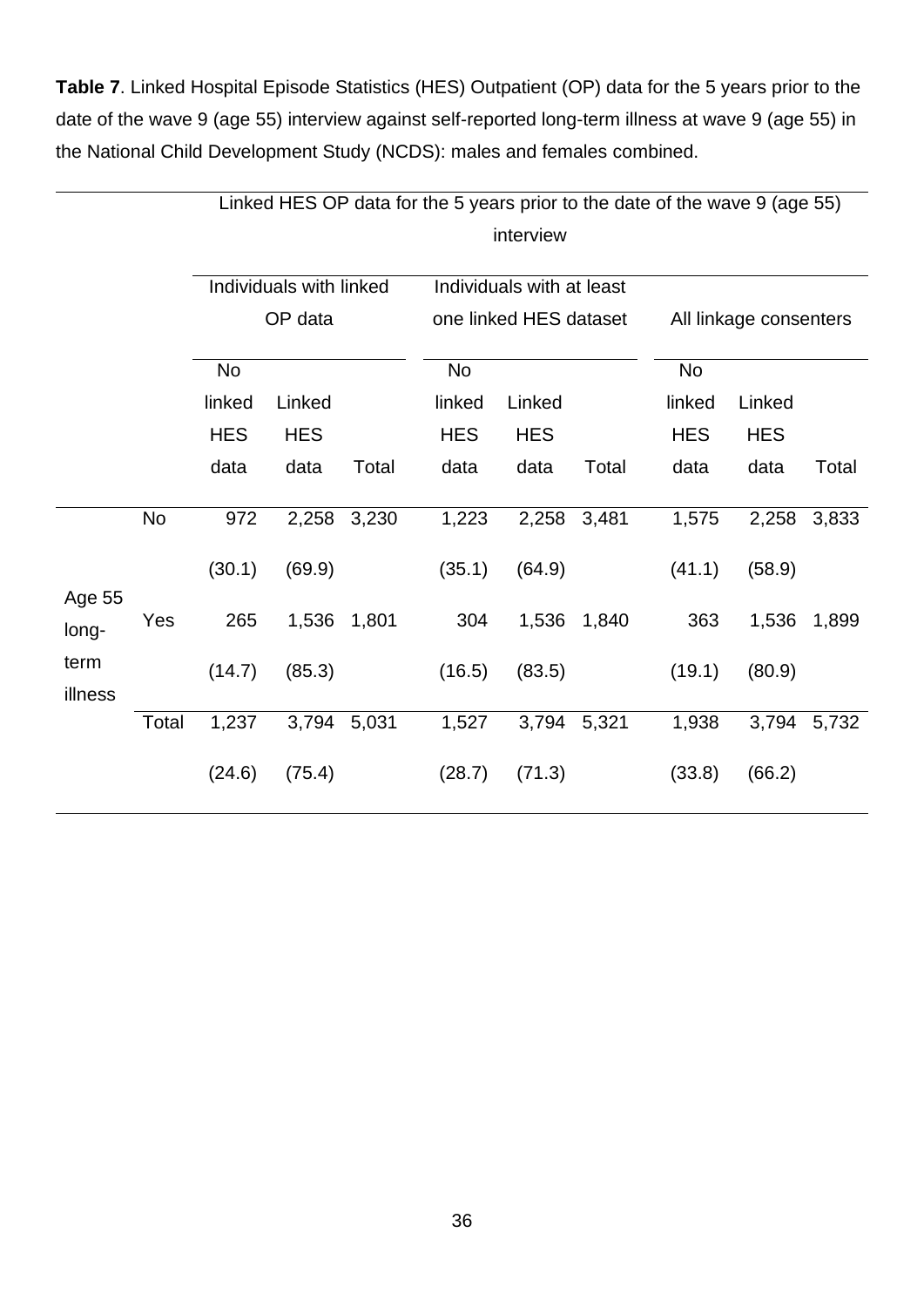

**Fig. 1**. Flow diagram showing National Child Development Study (NCDS)-Hospital Episode Statistics (HES) data linkage and data availability.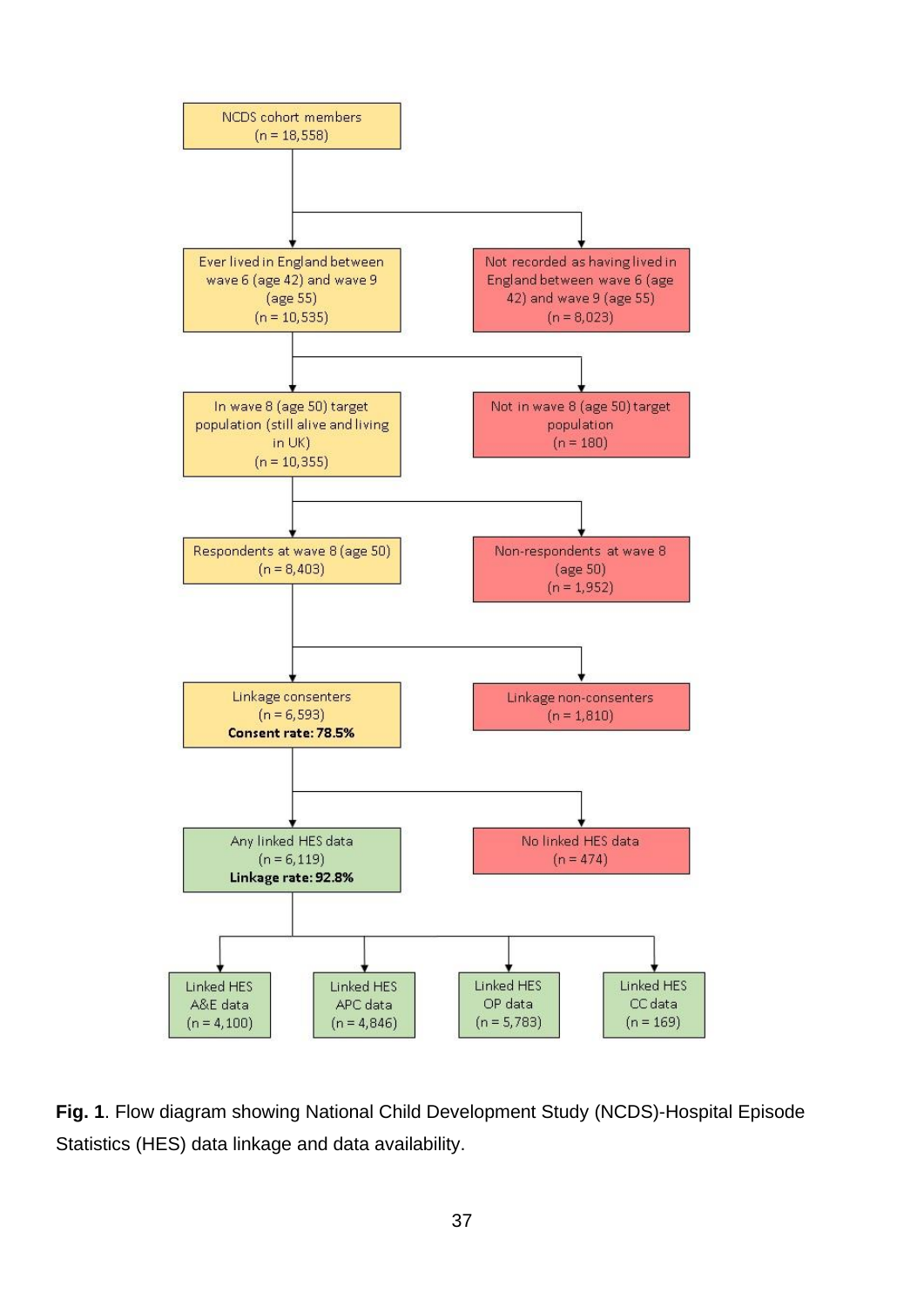

**Fig. 2**. Linked National Child Development Study (NCDS)-Hospital Episode Statistics (HES) Admitted Patient Care (APC) and population (HES APC) finished admission episode (FAE) rates and 95% confidence intervals by financial year. Green: rate using linked NCDS-HES data among those with any linked HES APC record ever; blue: rate using linked NCDS-HES data among those with any linked HES record ever; orange: rate using linked NCDS-HES data among all HES linkage consenters; grey: rate using whole population HES data.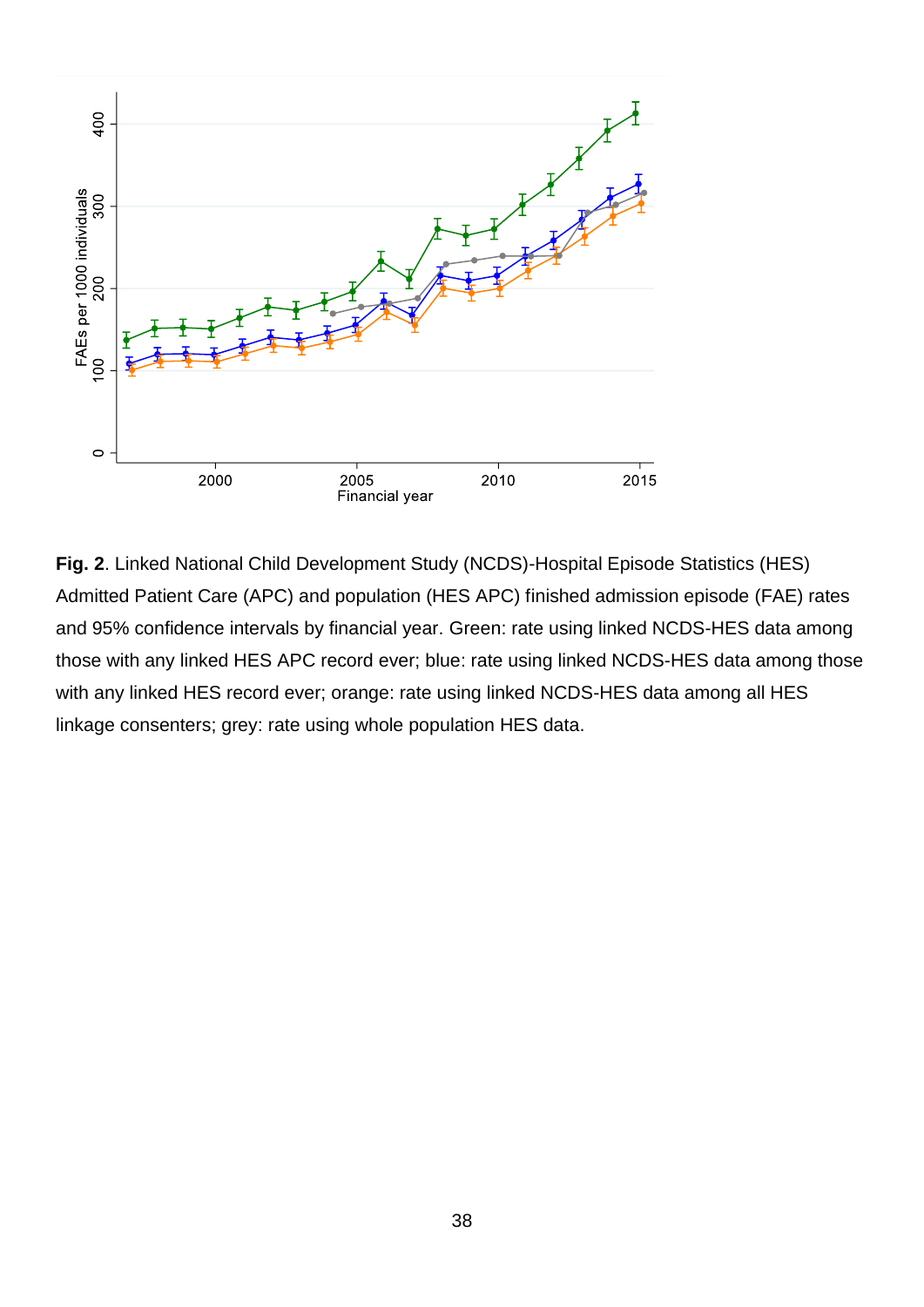## Supplementary Material

#### **Contents**

**Table S1**[. Number \(%\) of 1958 National Child Development Study \(NCDS\) cohort members with](#page-41-0)  [linked Hospital Episode Statistics \(HES\) data by proportion of waves between 6 and 9 that they](#page-41-0)  [lived in England. Waves with missing data on residency are excluded from the proportion](#page-41-0)  calculation <sup>A</sup>. Analysis restricted to cohort members providing consent for linkage.........................41

**Table S2**[. Linked Hospital Episode Statistics \(HES\) Admitted Patient Care \(APC\) data between](#page-42-0)  [date of last interview/2000 and date of wave 8 \(age 50\) interview against self-reported day](#page-42-0)  [patient or in-patient attendance at wave 8 \(age 50\) in the National Child Development Study](#page-42-0)  [\(NCDS\): males............................................................................................................................42](#page-42-0)

**Table S3**[. Linked Hospital Episode Statistics \(HES\) Admitted Patient Care \(APC\) data between](#page-43-0)  [date of last interview/2000 and date of wave 8 \(age 50\) interview against self-reported day](#page-43-0)  [patient or in-patient attendance at wave 8 \(age 50\) in the National Child Development Study](#page-43-0)  [\(NCDS\): females.........................................................................................................................43](#page-43-0)

**Table S4**[. Linked Hospital Episode Statistics \(HES\) Outpatient \(OP\) data between date of last](#page-44-0)  [interview/2000 and date of wave 8 \(age 50\) interview against self-reported out-patient](#page-44-0)  [attendance at wave 8 \(age 50\) in the National Child Development Study \(NCDS\): males.](#page-44-0) ........44

**Table S5**[. Linked Hospital Episode Statistics \(HES\) Outpatient \(OP\) data between date of last](#page-45-0)  [interview/2000 and date of wave 8 \(age 50\) interview against self-reported out-patient](#page-45-0)  [attendance at wave 8 \(age 50\) in the National Child Development Study \(NCDS\): females.](#page-45-0) .....45

**Table S6**[. Linked Hospital Episode Statistics \(HES\) Admitted Patient Care \(APC\) data for the 5](#page-46-0)  [years prior to the date of the wave 9 \(age 55\) interview against self-rated general health at age](#page-46-0)  [55 in the National Child Development Study \(NCDS\): males.](#page-46-0) ....................................................46

**Table S7**[. Linked Hospital Episode Statistics \(HES\) Admitted Patient Care \(APC\) data for the 5](#page-47-0)  [years prior to the date of the wave 9 \(age 55\) interview against self-rated general health at wave](#page-47-0)  [9 \(age 55\) in the National Child Development Study \(NCDS\): females.](#page-47-0) .....................................47

**Table S8**[. Linked Hospital Episode Statistics \(HES\) Outpatient \(OP\) data for the 5 years prior to](#page-48-0)  [the date of the wave 9 \(age 55\) interview against self-rated general health at wave 9 \(age 55\) in](#page-48-0)  [the National Child Development Study \(NCDS\): males.](#page-48-0) .............................................................48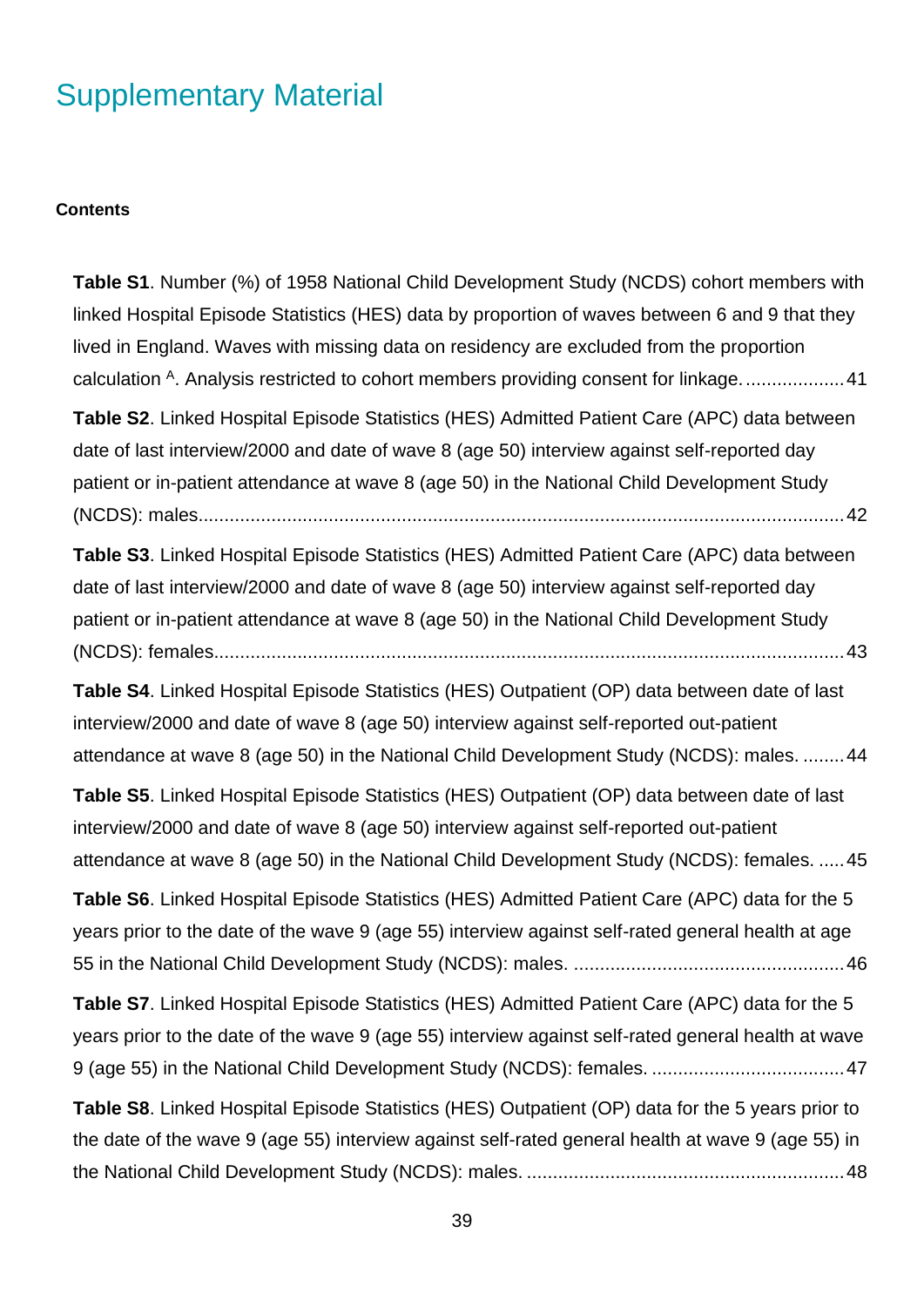| Table S9. Linked Hospital Episode Statistics (HES) Outpatient (OP) data for the 5 years prior to    |
|-----------------------------------------------------------------------------------------------------|
| the date of the wave 9 (age 55) interview against self-rated general health at wave 9 (age 55) in   |
|                                                                                                     |
| Table S10. Linked Hospital Episode Statistics (HES) Admitted Patient Care (APC) data for the 5      |
| years prior to the date of the wave 9 (age 55) interview against self-reported long-term illness at |
| wave 9 (age 55) in the National Child Development Study (NCDS): males50                             |
| Table S11. Linked Hospital Episode Statistics (HES) Admitted Patient Care (APC) data for the 5      |
| years prior to the date of the wave 9 (age 55) interview against self-reported long-term illness at |
| wave 9 (age 55) in the National Child Development Study (NCDS): females51                           |
| Table S12. Linked Hospital Episode Statistics (HES) Outpatient (OP) data for the 5 years prior      |
| to the date of the wave 9 (age 55) interview against self-reported long-term illness at wave 9      |
|                                                                                                     |
| Table S13. Linked Hospital Episode Statistics (HES) Outpatient (OP) data for the 5 years prior      |
| to the date of the wave 9 (age 55) interview against self-reported long-term illness at wave 9      |
|                                                                                                     |
| Table S14. Linked National Child Development Study (NCDS)-Hospital Episode Statistics (HES)         |
| Admitted Patient Care (APC) and population (HES APC) finished admission episode (FAE) data          |
|                                                                                                     |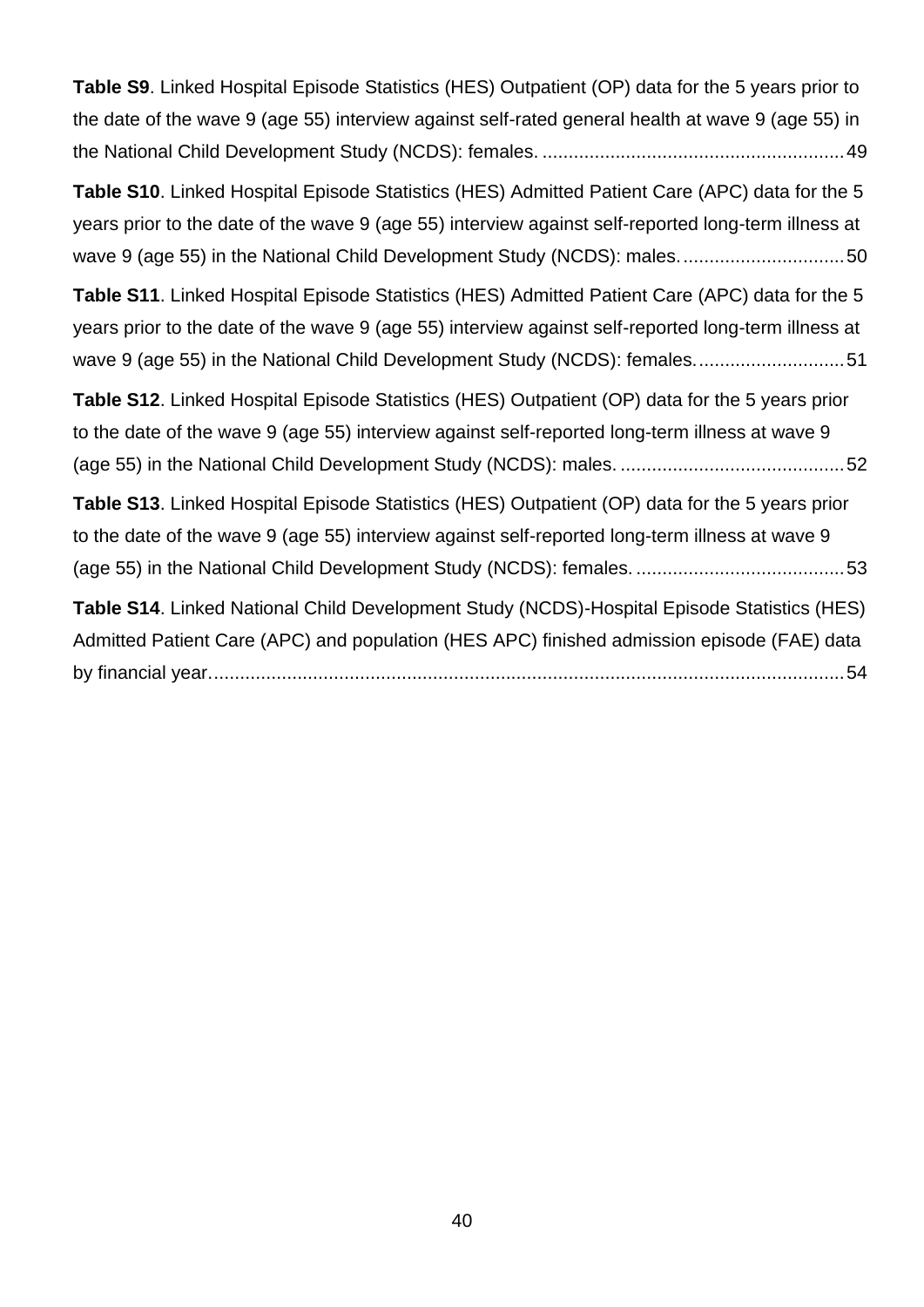<span id="page-41-0"></span>**Table S1**. Number (%) of 1958 National Child Development Study (NCDS) cohort members with linked Hospital Episode Statistics (HES) data by proportion of waves between 6 and 9 that they lived in England. Waves with missing data on residency are excluded from the proportion calculation <sup>A</sup>. Analysis restricted to cohort members providing consent for linkage.

|                    |        | Proportion of waves between 6 and 9 living in England |        |                   |                   |        |        |  |  |  |  |  |
|--------------------|--------|-------------------------------------------------------|--------|-------------------|-------------------|--------|--------|--|--|--|--|--|
|                    | 1/4    | 1/3                                                   | 1/2    | 2/3               | 3/4               | 1      | Total  |  |  |  |  |  |
| No linked HES data | 13     | 4                                                     | 13     | 3                 | 11                | 430    | 474    |  |  |  |  |  |
|                    | (52.0) | (40.0)                                                | (36.1) | $(27.3)$ $(18.0)$ |                   | (6.7)  | (7.2)  |  |  |  |  |  |
| Linked HES data    | 12     | 6                                                     | 23     | 8                 | 50                | 6,020  | 6,119  |  |  |  |  |  |
|                    | (48.0) | (60.0)                                                | (63.9) |                   | $(72.7)$ $(82.0)$ | (93.3) | (92.8) |  |  |  |  |  |
| Total              | 25     | 10                                                    | 36     | 11                | 61                | 6,450  | 6,593  |  |  |  |  |  |

 $\overline{A}$  So, for example, a proportion of "1/3" means 1 wave living in England, 2 waves not living in England and 1 wave with unknown residency and a proportion of "2/4" means either 2 waves living in England and 2 waves not living in England or 1 wave living in England, 1 wave not living in England and 2 waves with unknown residency.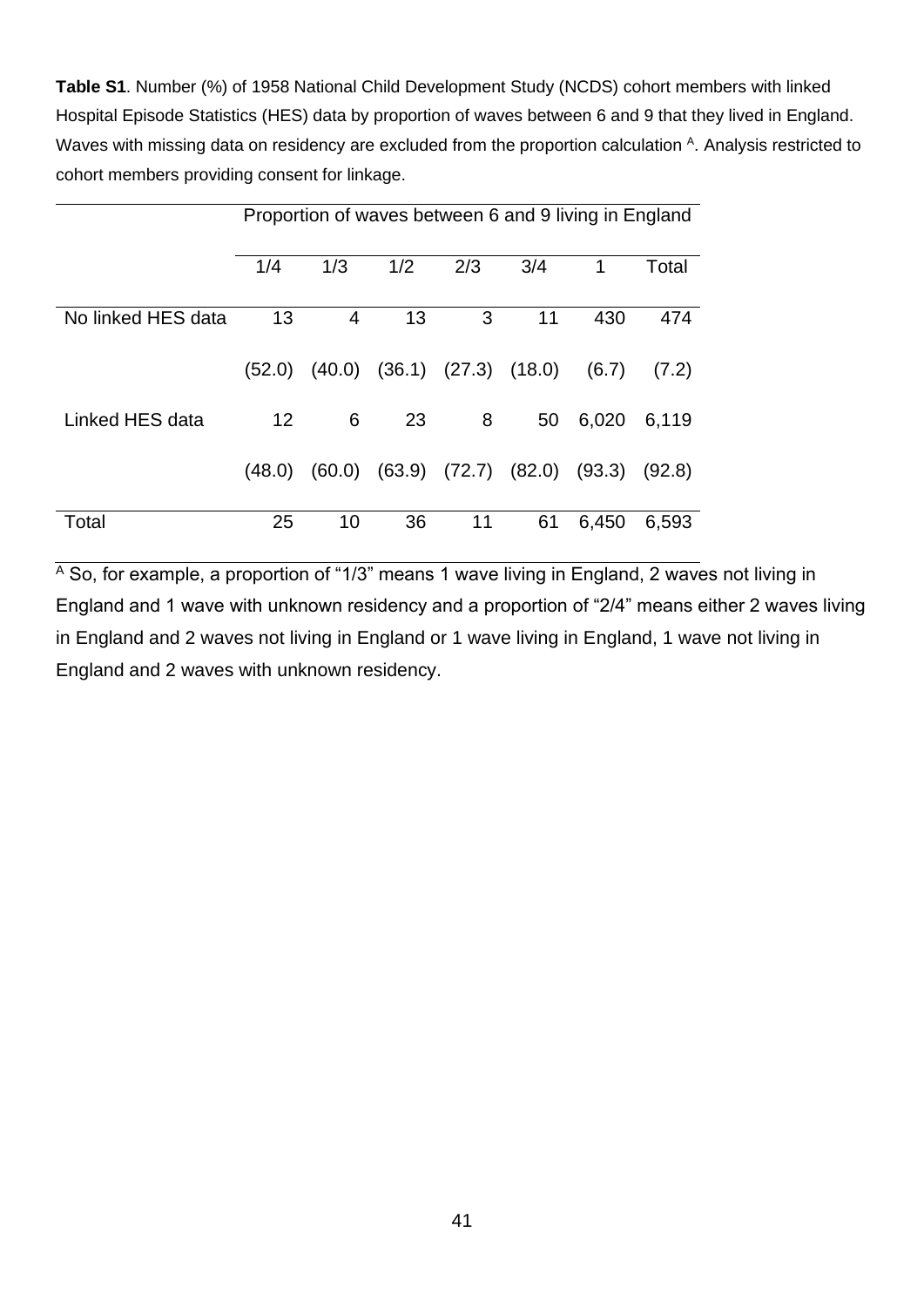<span id="page-42-0"></span>**Table S2**. Linked Hospital Episode Statistics (HES) Admitted Patient Care (APC) data between date of last interview/2000 and date of wave 8 (age 50) interview against self-reported day patient or in-patient attendance at wave 8 (age 50) in the National Child Development Study (NCDS): males.

|                          |           |            |                         |       |                           |                      |           | Linked HES APC data between date of last interview/2000 and date of |                        |           |  |  |
|--------------------------|-----------|------------|-------------------------|-------|---------------------------|----------------------|-----------|---------------------------------------------------------------------|------------------------|-----------|--|--|
|                          |           |            |                         |       | wave 8 (age 50) interview |                      |           |                                                                     |                        |           |  |  |
|                          |           |            |                         |       |                           | Individuals with at  |           |                                                                     |                        |           |  |  |
|                          |           |            | Individuals with linked |       |                           | least one linked HES |           |                                                                     |                        |           |  |  |
|                          |           |            | APC data                |       |                           | dataset              |           |                                                                     | All linkage consenters |           |  |  |
|                          |           | <b>No</b>  |                         |       | <b>No</b>                 |                      |           | <b>No</b>                                                           |                        |           |  |  |
|                          |           | linked     | Linked                  |       | linked                    | Linked               |           | linked                                                              | Linked                 |           |  |  |
|                          |           | <b>HES</b> | <b>HES</b>              |       | <b>HES</b>                | <b>HES</b>           |           | <b>HES</b>                                                          | <b>HES</b>             |           |  |  |
|                          |           | data       | data                    | Total | data                      | data                 | Total     | data                                                                | data                   | Total     |  |  |
|                          | <b>No</b> | 1,189      | 322                     | 1,511 | 1,853                     |                      | 322 2,175 | 2,111                                                               |                        | 322 2,433 |  |  |
| Age 50 day               |           | (78.7)     | (21.3)                  |       | (85.2)                    | (14.8)               |           | (86.8)                                                              | (13.2)                 |           |  |  |
| patient or               | Yes       | 143        | 623                     | 766   | 192                       | 623                  | 815       | 214                                                                 | 623                    | 837       |  |  |
| in-patient<br>attendance |           | (18.7)     | (81.3)                  |       | (23.6)                    | (76.4)               |           | (25.6)                                                              | (74.4)                 |           |  |  |
|                          | Total     | 1,332      | 945                     | 2,277 | 2,045                     | 945                  | 2,990     | 2,325                                                               | 945                    | 3,270     |  |  |
|                          |           | (58.5)     | (41.5)                  |       | (68.4)                    | (31.6)               |           | (71.1)                                                              | (28.9)                 |           |  |  |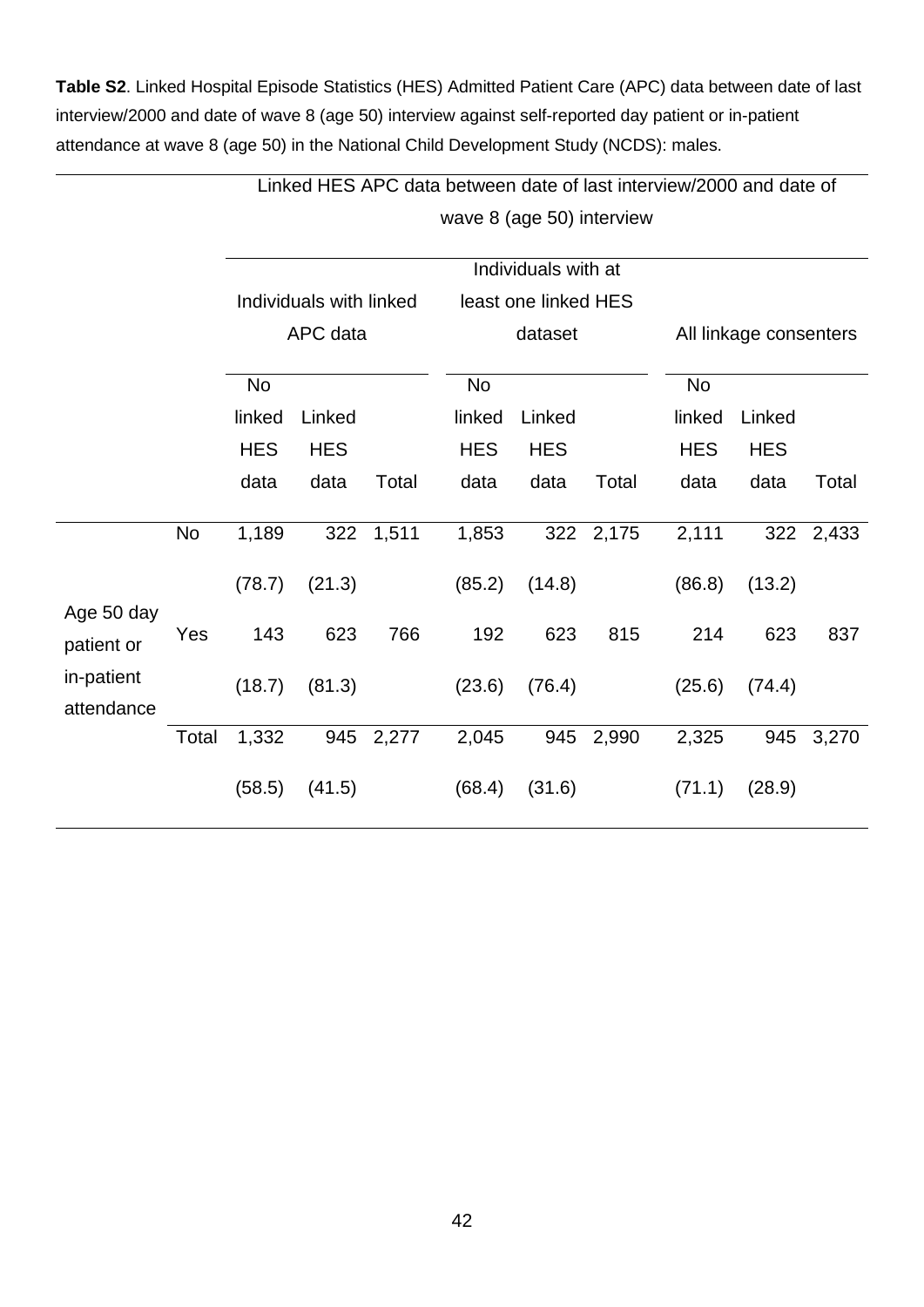<span id="page-43-0"></span>**Table S3**. Linked Hospital Episode Statistics (HES) Admitted Patient Care (APC) data between date of last interview/2000 and date of wave 8 (age 50) interview against self-reported day patient or in-patient attendance at wave 8 (age 50) in the National Child Development Study (NCDS): females.

|                          |       | Linked HES APC data between date of last interview/2000 and date of |                           |           |            |                      |       |            |                        |       |  |  |  |
|--------------------------|-------|---------------------------------------------------------------------|---------------------------|-----------|------------|----------------------|-------|------------|------------------------|-------|--|--|--|
|                          |       |                                                                     | wave 8 (age 50) interview |           |            |                      |       |            |                        |       |  |  |  |
|                          |       |                                                                     |                           |           |            | Individuals with at  |       |            |                        |       |  |  |  |
|                          |       |                                                                     | Individuals with linked   |           |            | least one linked HES |       |            |                        |       |  |  |  |
|                          |       |                                                                     | APC data                  |           |            | dataset              |       |            | All linkage consenters |       |  |  |  |
|                          |       | No                                                                  |                           | <b>No</b> |            |                      |       |            |                        |       |  |  |  |
|                          |       | linked                                                              | Linked                    |           | linked     | Linked               |       | linked     | Linked                 |       |  |  |  |
|                          |       | <b>HES</b>                                                          | <b>HES</b>                |           | <b>HES</b> | <b>HES</b>           |       | <b>HES</b> | <b>HES</b>             |       |  |  |  |
|                          |       | data                                                                | data                      | Total     | data       | data                 | Total | data       | data                   | Total |  |  |  |
|                          | No    | 1,252                                                               | 335                       | 1,587     | 1,762      | 335                  | 2,097 | 1,939      | 335                    | 2,274 |  |  |  |
| Age 50 day               |       | (78.9)                                                              | (21.1)                    |           | (84.0)     | (16.0)               |       | (85.3)     | (14.7)                 |       |  |  |  |
| patient or               | Yes   | 166                                                                 | 815                       | 981       | 216        | 815                  | 1,031 | 233        | 815                    | 1,048 |  |  |  |
| in-patient<br>attendance |       | (16.9)                                                              | (83.1)                    |           | (21.0)     | (79.0)               |       | (22.2)     | (77.8)                 |       |  |  |  |
|                          | Total | 1,418                                                               | 1,150                     | 2,568     | 1,978      | 1,150                | 3,128 | 2,172      | 1,150                  | 3,322 |  |  |  |
|                          |       | (55.2)                                                              | (44.8)                    |           | (63.2)     | (36.8)               |       | (65.4)     | (34.6)                 |       |  |  |  |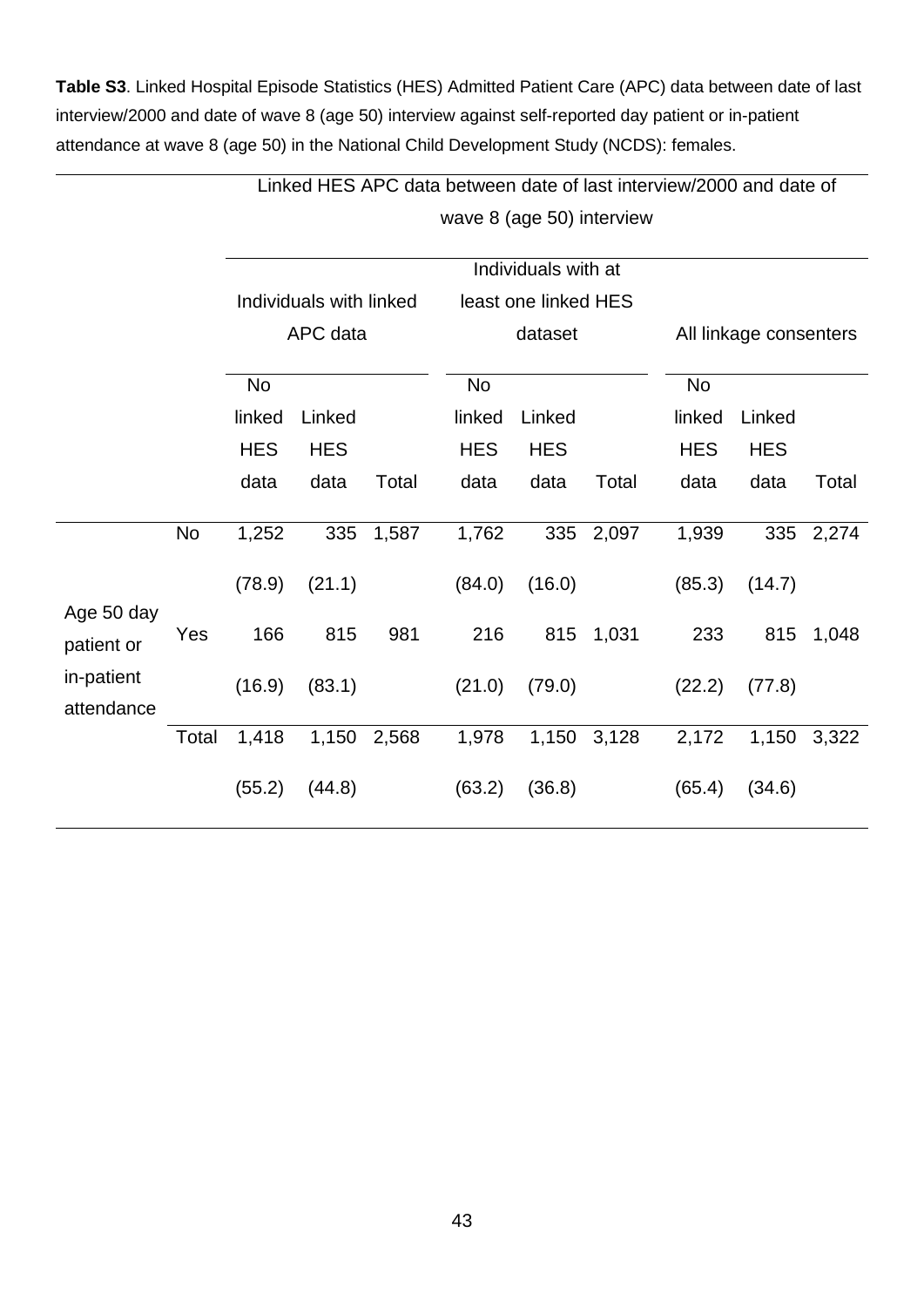<span id="page-44-0"></span>**Table S4**. Linked Hospital Episode Statistics (HES) Outpatient (OP) data between date of last interview/2000 and date of wave 8 (age 50) interview against self-reported out-patient attendance at wave 8 (age 50) in the National Child Development Study (NCDS): males.

|                       |           |            | Linked HES OP data between date of last interview/2000 and date of wave |       |                      |                     |       |            |                        |       |  |  |  |  |
|-----------------------|-----------|------------|-------------------------------------------------------------------------|-------|----------------------|---------------------|-------|------------|------------------------|-------|--|--|--|--|
|                       |           |            | 8 (age 50) interview                                                    |       |                      |                     |       |            |                        |       |  |  |  |  |
|                       |           |            |                                                                         |       |                      | Individuals with at |       |            |                        |       |  |  |  |  |
|                       |           |            | Individuals with linked                                                 |       | least one linked HES |                     |       |            |                        |       |  |  |  |  |
|                       |           |            | OP data                                                                 |       |                      | dataset             |       |            | All linkage consenters |       |  |  |  |  |
|                       |           | <b>No</b>  |                                                                         |       | No                   |                     |       | <b>No</b>  |                        |       |  |  |  |  |
|                       |           | linked     | Linked                                                                  |       | linked               | Linked              |       | linked     | Linked                 |       |  |  |  |  |
|                       |           | <b>HES</b> | <b>HES</b>                                                              |       | <b>HES</b>           | <b>HES</b>          |       | <b>HES</b> | <b>HES</b>             |       |  |  |  |  |
|                       |           | data       | data                                                                    | Total | data                 | data                | Total | data       | data                   | Total |  |  |  |  |
|                       | <b>No</b> | 771        | 434                                                                     | 1,205 | 921                  | 434                 | 1,355 | 1,146      | 434                    | 1,580 |  |  |  |  |
|                       |           | (64.0)     | (36.0)                                                                  |       | (68.0)               | (32.0)              |       | (72.5)     | (27.5)                 |       |  |  |  |  |
| Age 50<br>out-patient | Yes       | 337        | 1,242                                                                   | 1,579 | 393                  | 1,242               | 1,635 | 448        | 1,242                  | 1,690 |  |  |  |  |
| attendance            |           | (21.3)     | (78.7)                                                                  |       | (24.0)               | (76.0)              |       | (26.5)     | (73.5)                 |       |  |  |  |  |
|                       | Total     | 1,108      | 1,676                                                                   | 2,784 | 1,314                | 1,676               | 2,990 | 1,594      | 1,676                  | 3,270 |  |  |  |  |
|                       |           | (39.8)     | (60.2)                                                                  |       | (44.0)               | (56.0)              |       | (48.8)     | (51.2)                 |       |  |  |  |  |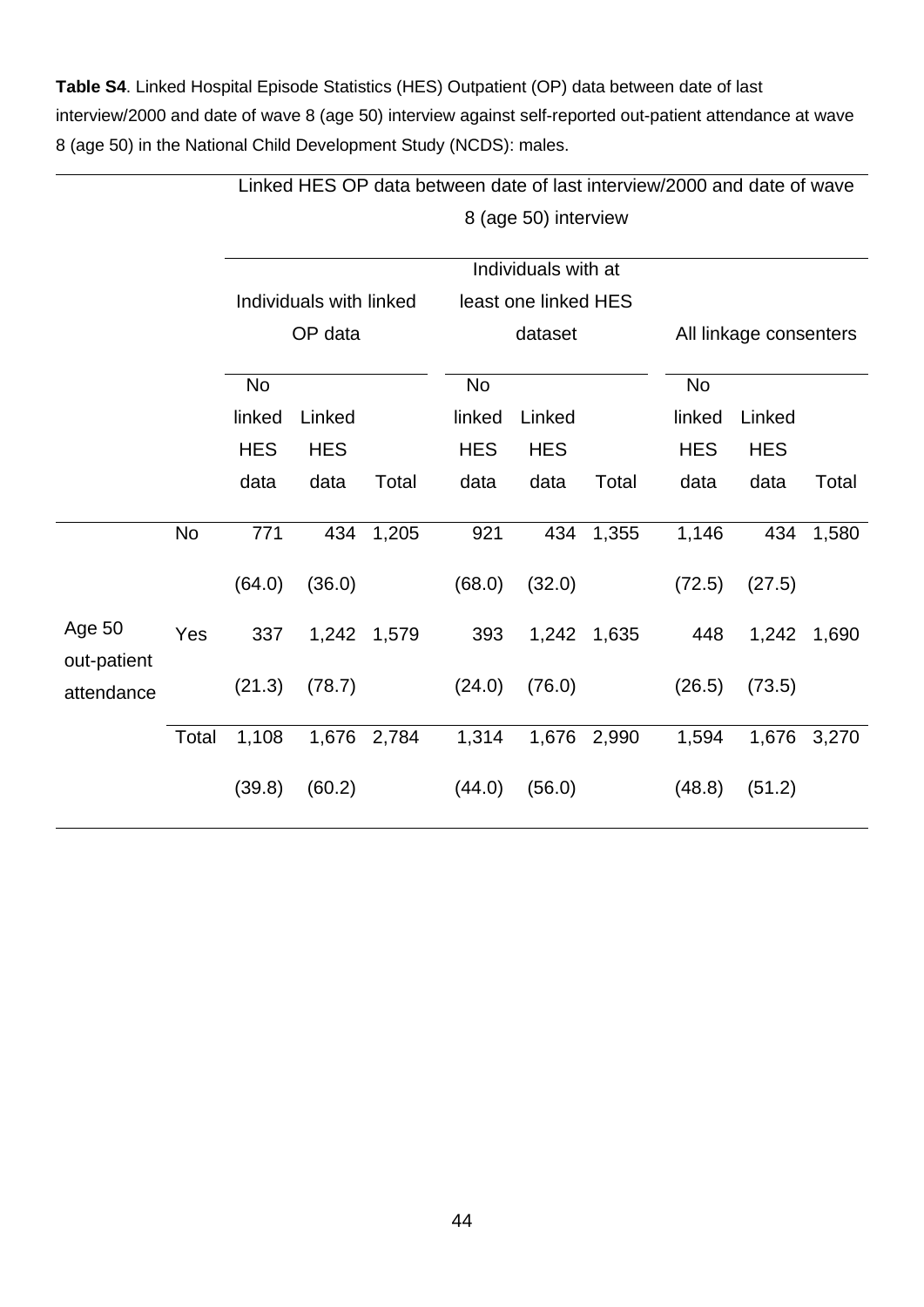<span id="page-45-0"></span>**Table S5**. Linked Hospital Episode Statistics (HES) Outpatient (OP) data between date of last interview/2000 and date of wave 8 (age 50) interview against self-reported out-patient attendance at wave 8 (age 50) in the National Child Development Study (NCDS): females.

|                       |           | Linked HES OP data between date of last interview/2000 and date of wave |                         |       |                     |                      |       |                        |            |       |  |  |  |  |
|-----------------------|-----------|-------------------------------------------------------------------------|-------------------------|-------|---------------------|----------------------|-------|------------------------|------------|-------|--|--|--|--|
|                       |           |                                                                         | 8 (age 50) interview    |       |                     |                      |       |                        |            |       |  |  |  |  |
|                       |           |                                                                         |                         |       | Individuals with at |                      |       |                        |            |       |  |  |  |  |
|                       |           |                                                                         | Individuals with linked |       |                     | least one linked HES |       |                        |            |       |  |  |  |  |
|                       |           |                                                                         | OP data                 |       |                     | dataset              |       | All linkage consenters |            |       |  |  |  |  |
|                       |           | No                                                                      |                         |       | No                  |                      |       | <b>No</b>              |            |       |  |  |  |  |
|                       |           | linked                                                                  | Linked                  |       | linked              | Linked               |       | linked                 | Linked     |       |  |  |  |  |
|                       |           | <b>HES</b>                                                              | <b>HES</b>              |       | <b>HES</b>          | <b>HES</b>           |       | <b>HES</b>             | <b>HES</b> |       |  |  |  |  |
|                       |           | data                                                                    | data                    | Total | data                | data                 | Total | data                   | data       | Total |  |  |  |  |
|                       |           |                                                                         |                         |       |                     |                      |       |                        |            |       |  |  |  |  |
|                       | <b>No</b> | 651                                                                     | 409                     | 1,060 | 742                 | 409                  | 1,151 | 872                    | 409        | 1,281 |  |  |  |  |
|                       |           | (61.4)                                                                  | (38.6)                  |       | (64.5)              | (35.5)               |       | (68.1)                 | (31.9)     |       |  |  |  |  |
| Age 50<br>out-patient | Yes       | 285                                                                     | 1,654                   | 1,939 | 324                 | 1,654                | 1,978 | 388                    | 1,654      | 2,042 |  |  |  |  |
| attendance            |           | (14.7)                                                                  | (85.3)                  |       | (16.4)              | (83.6)               |       | (19.0)                 | (81.0)     |       |  |  |  |  |
|                       | Total     | 936                                                                     | 2,063                   | 2,999 | 1,066               | 2,063                | 3,129 | 1,260                  | 2,063      | 3,323 |  |  |  |  |
|                       |           | (31.2)                                                                  | (68.8)                  |       | (34.1)              | (65.9)               |       | (37.9)                 | (62.1)     |       |  |  |  |  |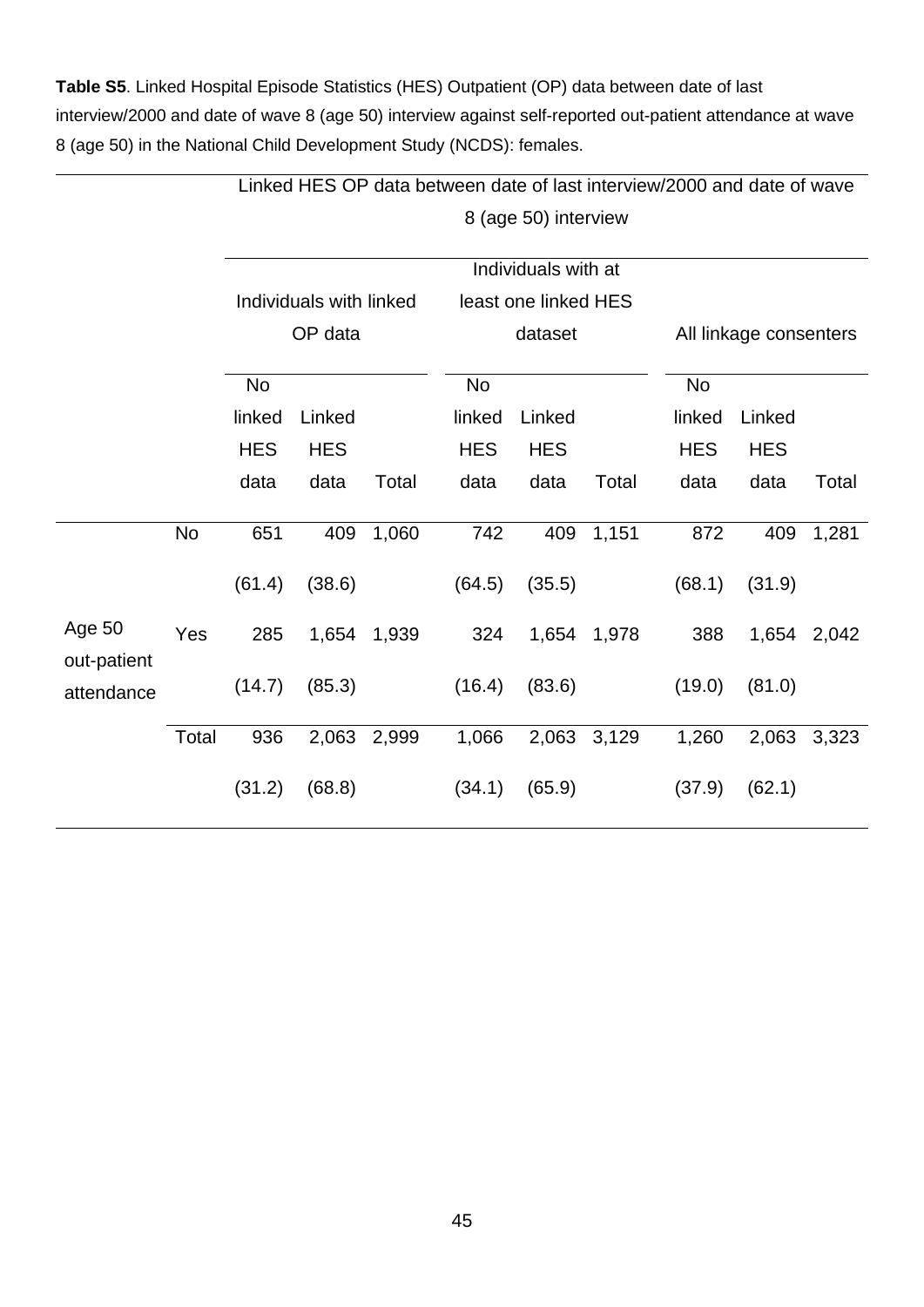<span id="page-46-0"></span>**Table S6**. Linked Hospital Episode Statistics (HES) Admitted Patient Care (APC) data for the 5 years prior to the date of the wave 9 (age 55) interview against self-rated general health at age 55 in the National Child Development Study (NCDS): males.

|                |           | Linked HES APC data for the 5 years prior to the date of the wave 9 (age |                         |             |            |                      |             |                        |            |             |  |  |
|----------------|-----------|--------------------------------------------------------------------------|-------------------------|-------------|------------|----------------------|-------------|------------------------|------------|-------------|--|--|
|                |           |                                                                          |                         |             |            | 55) interview        |             |                        |            |             |  |  |
|                |           |                                                                          |                         |             |            | Individuals with at  |             |                        |            |             |  |  |
|                |           |                                                                          | Individuals with linked |             |            | least one linked HES |             |                        |            |             |  |  |
|                |           |                                                                          | APC data                |             | dataset    |                      |             | All linkage consenters |            |             |  |  |
|                |           | No                                                                       |                         |             | No         |                      |             | <b>No</b>              |            |             |  |  |
|                |           | linked                                                                   | Linked                  |             | linked     | Linked               |             | linked                 | Linked     |             |  |  |
|                |           | <b>HES</b>                                                               | <b>HES</b>              |             | <b>HES</b> | <b>HES</b>           |             | <b>HES</b>             | <b>HES</b> |             |  |  |
|                |           | data                                                                     | data                    | Total       | data       | data                 | Total       | data                   | data       | Total       |  |  |
|                | Excellent | 124                                                                      | 90                      | 214         | 237        | 90                   | 327         | 293                    | 90         | 383         |  |  |
|                |           | (57.9)                                                                   | (42.1)                  |             | (72.5)     | (27.5)               |             | (76.5)                 | (23.5)     |             |  |  |
|                | Very      | 346                                                                      | 271                     | 617         | 602        | 271                  | 873         | 706                    | 271        | 977         |  |  |
|                | good      | (56.1)                                                                   | (43.9)                  |             | (69.0)     | (31.0)               |             | (72.3)                 | (27.7)     |             |  |  |
| Age 55         | Good      | 297                                                                      | 359                     | 656         | 490        | 359                  | 849         | 549                    | 359        | 908         |  |  |
| self-<br>rated |           | (45.3)                                                                   | (54.7)                  |             | (57.7)     | (42.3)               |             | (60.5)                 | (39.5)     |             |  |  |
| general        | Fair      | 127                                                                      | 201                     | 328         | 180        | 201                  | 381         | 196                    | 201        | 397         |  |  |
| health         |           | (38.7)                                                                   | (61.3)                  |             |            | $(47.2)$ $(52.8)$    |             | (49.4)                 | (50.6)     |             |  |  |
|                | Poor      | 32                                                                       | 105                     | 137         | 44         | 105                  | 149         | 47                     | 105        | 152         |  |  |
|                |           | (23.4)                                                                   | (76.6)                  |             | (29.5)     | (70.5)               |             | (30.9)                 | (69.1)     |             |  |  |
|                | Total     | 926                                                                      |                         | 1,026 1,952 | 1,553      |                      | 1,026 2,579 | 1,791                  |            | 1,026 2,817 |  |  |
|                |           | (47.4)                                                                   | (52.6)                  |             |            | $(60.2)$ $(39.8)$    |             | (63.6)                 | (36.4)     |             |  |  |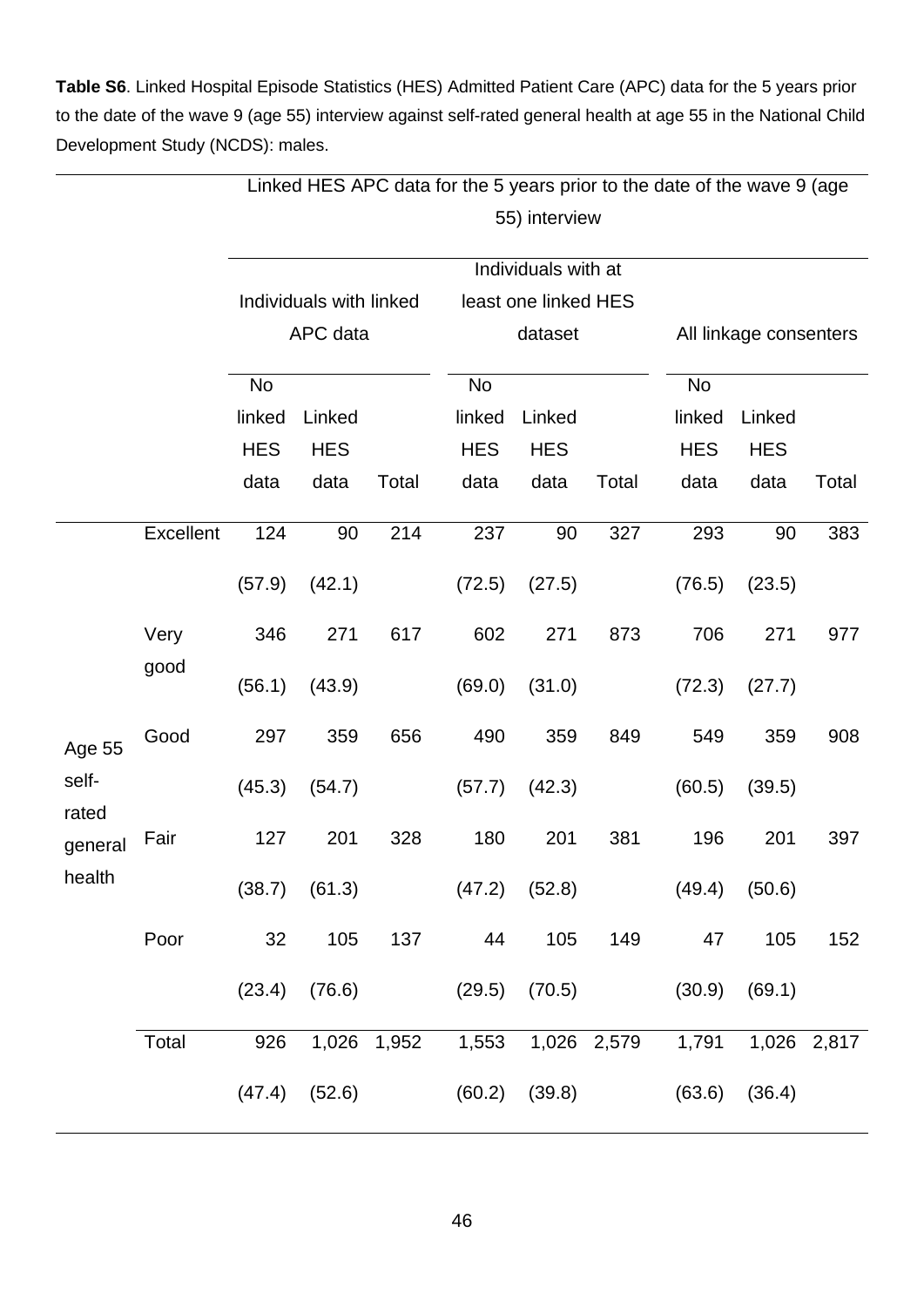<span id="page-47-0"></span>**Table S7**. Linked Hospital Episode Statistics (HES) Admitted Patient Care (APC) data for the 5 years prior to the date of the wave 9 (age 55) interview against self-rated general health at wave 9 (age 55) in the National Child Development Study (NCDS): females.

|                |           | Linked HES APC data for the 5 years prior to the date of the wave 9 (age |                         |       |                                                       |                      |       |            |                        |       |  |  |
|----------------|-----------|--------------------------------------------------------------------------|-------------------------|-------|-------------------------------------------------------|----------------------|-------|------------|------------------------|-------|--|--|
|                |           |                                                                          |                         |       |                                                       | 55) interview        |       |            |                        |       |  |  |
|                |           |                                                                          |                         |       |                                                       | Individuals with at  |       |            |                        |       |  |  |
|                |           |                                                                          | Individuals with linked |       |                                                       | least one linked HES |       |            |                        |       |  |  |
|                |           |                                                                          | APC data                |       |                                                       | dataset              |       |            | All linkage consenters |       |  |  |
|                |           | No                                                                       |                         |       | No                                                    |                      |       | No         |                        |       |  |  |
|                |           | linked                                                                   | Linked                  |       | linked                                                | Linked               |       | linked     | Linked                 |       |  |  |
|                |           | <b>HES</b>                                                               | <b>HES</b>              |       | <b>HES</b>                                            | <b>HES</b>           |       | <b>HES</b> | <b>HES</b>             |       |  |  |
|                |           | data                                                                     | data                    | Total | data                                                  | data                 | Total | data       | data                   | Total |  |  |
|                | Excellent | 158                                                                      | 105                     | 263   | 245                                                   | 105                  | 350   | 273        | 105                    | 378   |  |  |
|                |           | (60.1)                                                                   | (39.9)                  |       | (70.0)                                                | (30.0)               |       | (72.2)     | (27.8)                 |       |  |  |
|                | Very      | 390                                                                      | 328                     | 718   | 600                                                   | 328                  | 928   | 677        | 328                    | 1,005 |  |  |
|                | good      | (54.3)                                                                   | (45.7)                  |       | (64.7)                                                | (35.3)               |       | (67.4)     | (32.6)                 |       |  |  |
| <b>Age 55</b>  | Good      | 328                                                                      | 398                     | 726   | 499                                                   | 398                  | 897   | 553        | 398                    | 951   |  |  |
| self-<br>rated |           | (45.2)                                                                   | (54.8)                  |       | (55.6)                                                | (44.4)               |       | (58.2)     | (41.8)                 |       |  |  |
| general        | Fair      | 120                                                                      | 240                     | 360   | 156                                                   | 240                  | 396   | 167        | 240                    | 407   |  |  |
| health         |           |                                                                          | $(33.3)$ $(66.7)$       |       | $(39.4)$ $(60.6)$                                     |                      |       |            | $(41.0)$ $(59.0)$      |       |  |  |
|                | Poor      | 36                                                                       | 143                     | 179   |                                                       | 40 143               | 183   | 43         | 143                    | 186   |  |  |
|                |           |                                                                          |                         |       | $(20.1)$ $(79.9)$ $(21.9)$ $(78.1)$ $(23.1)$ $(76.9)$ |                      |       |            |                        |       |  |  |
|                | Total     |                                                                          |                         |       | 1,032 1,214 2,246 1,540 1,214 2,754 1,713 1,214 2,927 |                      |       |            |                        |       |  |  |
|                |           |                                                                          | $(46.0)$ $(54.0)$       |       | $(55.9)$ $(44.1)$                                     |                      |       |            | $(58.5)$ $(41.5)$      |       |  |  |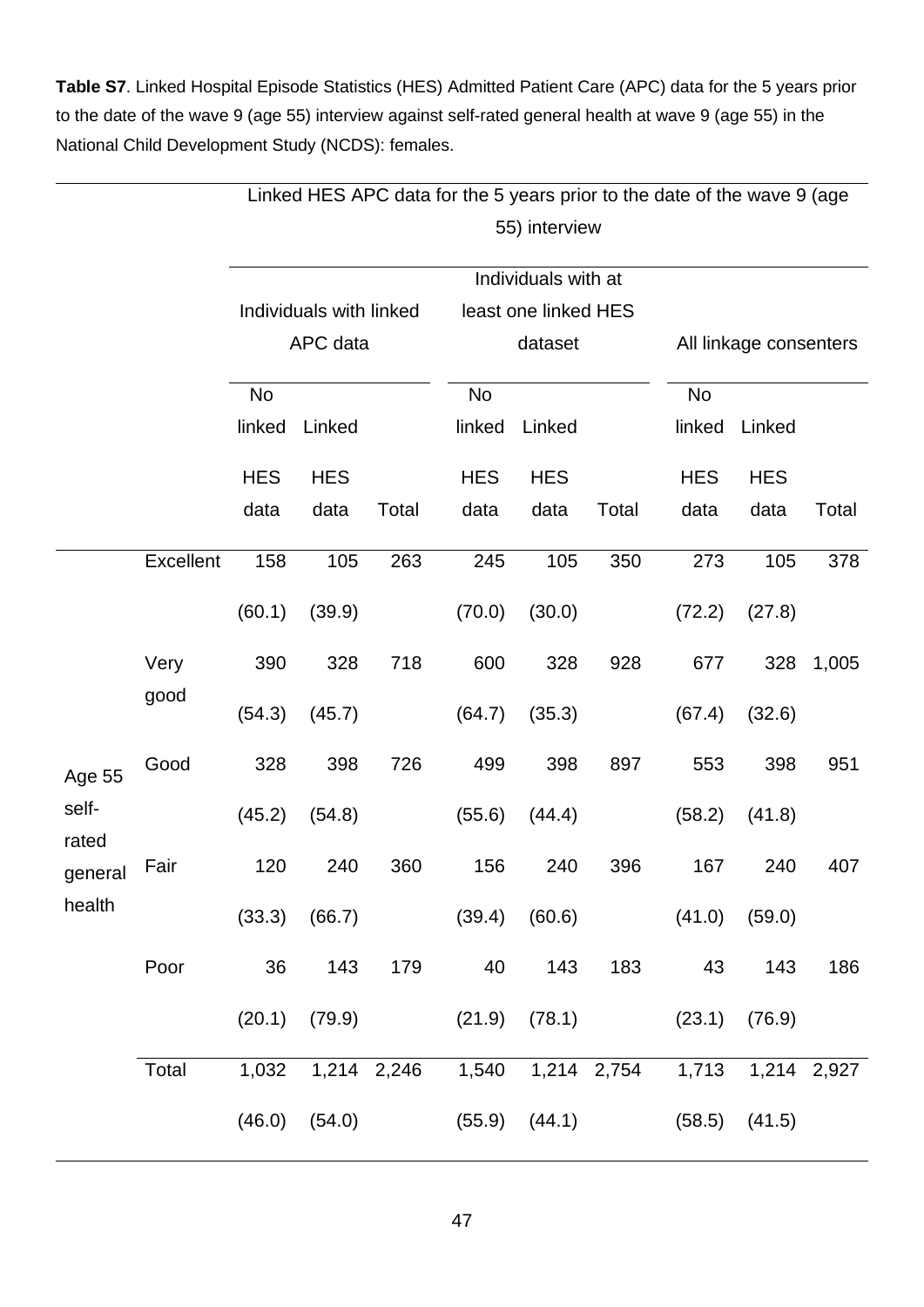<span id="page-48-0"></span>**Table S8**. Linked Hospital Episode Statistics (HES) Outpatient (OP) data for the 5 years prior to the date of the wave 9 (age 55) interview against self-rated general health at wave 9 (age 55) in the National Child Development Study (NCDS): males.

|                |           | Linked HES OP data for the 5 years prior to the date of the wave 9 (age 55) |                         |             |            |                      |             |                        |            |             |  |  |
|----------------|-----------|-----------------------------------------------------------------------------|-------------------------|-------------|------------|----------------------|-------------|------------------------|------------|-------------|--|--|
|                |           |                                                                             |                         |             |            | interview            |             |                        |            |             |  |  |
|                |           |                                                                             |                         |             |            | Individuals with at  |             |                        |            |             |  |  |
|                |           |                                                                             | Individuals with linked |             |            | least one linked HES |             |                        |            |             |  |  |
|                |           |                                                                             | OP data                 |             |            | dataset              |             | All linkage consenters |            |             |  |  |
|                |           | No                                                                          |                         |             | No         |                      |             | No                     |            |             |  |  |
|                |           | linked                                                                      | Linked                  |             | linked     | Linked               |             | linked                 | Linked     |             |  |  |
|                |           | <b>HES</b>                                                                  | <b>HES</b>              |             | <b>HES</b> | <b>HES</b>           |             | <b>HES</b>             | <b>HES</b> |             |  |  |
|                |           | data                                                                        | data                    | Total       | data       | data                 | Total       | data                   | data       | Total       |  |  |
|                | Excellent | 103                                                                         | 184                     | 287         | 143        | 184                  | 327         | 199                    | 184        | 383         |  |  |
|                |           | (35.9)                                                                      | (64.1)                  |             | (43.7)     | (56.3)               |             | (52.0)                 | (48.0)     |             |  |  |
|                | Very      | 284                                                                         | 523                     | 807         | 350        | 523                  | 873         | 454                    | 523        | 977         |  |  |
|                | good      | (35.2)                                                                      | (64.8)                  |             | (40.1)     | (59.9)               |             | (46.5)                 | (53.5)     |             |  |  |
| Age 55         | Good      | 210                                                                         | 583                     | 793         | 266        | 583                  | 849         | 325                    | 583        | 908         |  |  |
| self-<br>rated |           | (26.5)                                                                      | (73.5)                  |             | (31.3)     | (68.7)               |             | (35.8)                 | (64.2)     |             |  |  |
| general        | Fair      | 62                                                                          | 308                     | 370         | 73         | 308                  | 381         | 89                     | 308        | 397         |  |  |
| health         |           |                                                                             | $(16.8)$ $(83.2)$       |             |            | $(19.2)$ $(80.8)$    |             | (22.4)                 | (77.6)     |             |  |  |
|                | Poor      | 12                                                                          | 136                     | 148         | 13         | 136                  | 149         | 16                     | 136        | 152         |  |  |
|                |           | (8.1)                                                                       | (91.9)                  |             | (8.7)      | (91.3)               |             | (10.5)                 | (89.5)     |             |  |  |
|                | Total     | 671                                                                         |                         | 1,734 2,405 | 845        |                      | 1,734 2,579 | 1,083                  |            | 1,734 2,817 |  |  |
|                |           | (27.9)                                                                      | (72.1)                  |             |            | $(32.8)$ $(67.2)$    |             | (38.5)                 | (61.5)     |             |  |  |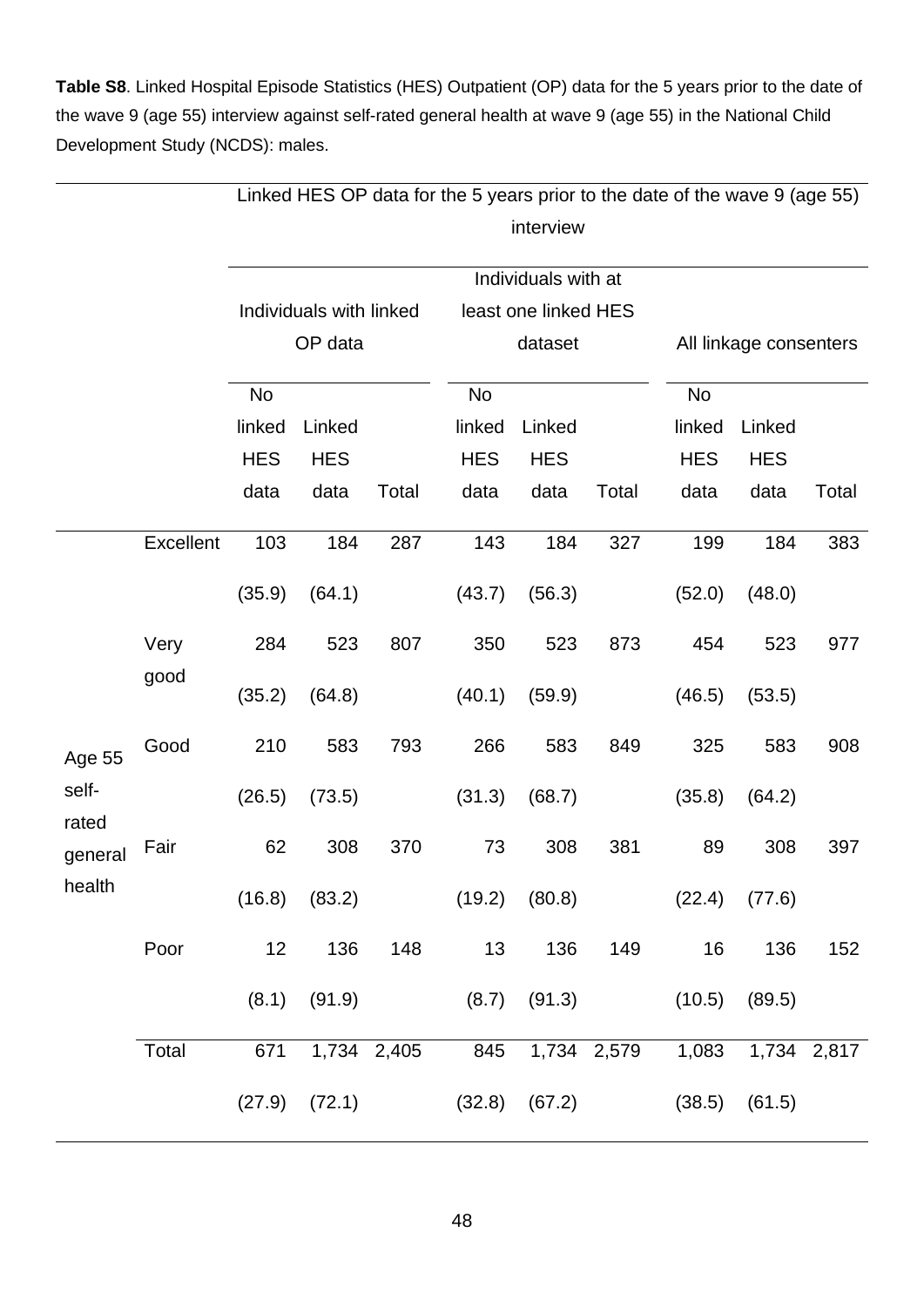<span id="page-49-0"></span>**Table S9**. Linked Hospital Episode Statistics (HES) Outpatient (OP) data for the 5 years prior to the date of the wave 9 (age 55) interview against self-rated general health at wave 9 (age 55) in the National Child Development Study (NCDS): females.

|                |           | Linked HES OP data for the 5 years prior to the date of the wave 9 (age 55) |                         |             |            |                      |             |            |                        |             |  |  |
|----------------|-----------|-----------------------------------------------------------------------------|-------------------------|-------------|------------|----------------------|-------------|------------|------------------------|-------------|--|--|
|                |           |                                                                             |                         |             |            | interview            |             |            |                        |             |  |  |
|                |           |                                                                             |                         |             |            | Individuals with at  |             |            |                        |             |  |  |
|                |           |                                                                             | Individuals with linked |             |            | least one linked HES |             |            |                        |             |  |  |
|                |           |                                                                             | OP data                 |             |            | dataset              |             |            | All linkage consenters |             |  |  |
|                |           | No                                                                          |                         |             | No         |                      |             | No         |                        |             |  |  |
|                |           | linked                                                                      | Linked                  |             | linked     | Linked               |             | linked     | Linked                 |             |  |  |
|                |           | <b>HES</b>                                                                  | <b>HES</b>              |             | <b>HES</b> | <b>HES</b>           |             | <b>HES</b> | <b>HES</b>             |             |  |  |
|                |           | data                                                                        | data                    | Total       | data       | data                 | Total       | data       | data                   | Total       |  |  |
|                | Excellent | 108                                                                         | 212                     | 320         | 138        | 212                  | 350         | 166        | 212                    | 378         |  |  |
|                |           | (33.8)                                                                      | (66.2)                  |             | (39.4)     | (60.6)               |             | (43.9)     | (56.1)                 |             |  |  |
|                | Very      | 239                                                                         | 640                     | 879         | 288        | 640                  | 928         | 365        | 640                    | 1,005       |  |  |
|                | good      | (27.2)                                                                      | (72.8)                  |             | (31.0)     | (69.0)               |             | (36.3)     | (63.7)                 |             |  |  |
| Age 55         | Good      | 170                                                                         | 693                     | 863         | 204        | 693                  | 897         | 258        | 693                    | 951         |  |  |
| self-<br>rated |           | (19.7)                                                                      | (80.3)                  |             | (22.7)     | (77.3)               |             | (27.1)     | (72.9)                 |             |  |  |
| general        | Fair      | 41                                                                          | 351                     | 392         | 45         | 351                  | 396         | 56         | 351                    | 407         |  |  |
| health         |           | (10.5)                                                                      | (89.5)                  |             | (11.4)     | (88.6)               |             | (13.8)     | (86.2)                 |             |  |  |
|                | Poor      | 8                                                                           | 175                     | 183         | 8          | 175                  | 183         | 11         | 175                    | 186         |  |  |
|                |           | (4.4)                                                                       | (95.6)                  |             | (4.4)      | (95.6)               |             | (5.9)      | (94.1)                 |             |  |  |
|                | Total     | 566                                                                         |                         | 2,071 2,637 | 683        |                      | 2,071 2,754 | 856        |                        | 2,071 2,927 |  |  |
|                |           | (21.5)                                                                      | (78.5)                  |             | (24.8)     | (75.2)               |             | (29.2)     | (70.8)                 |             |  |  |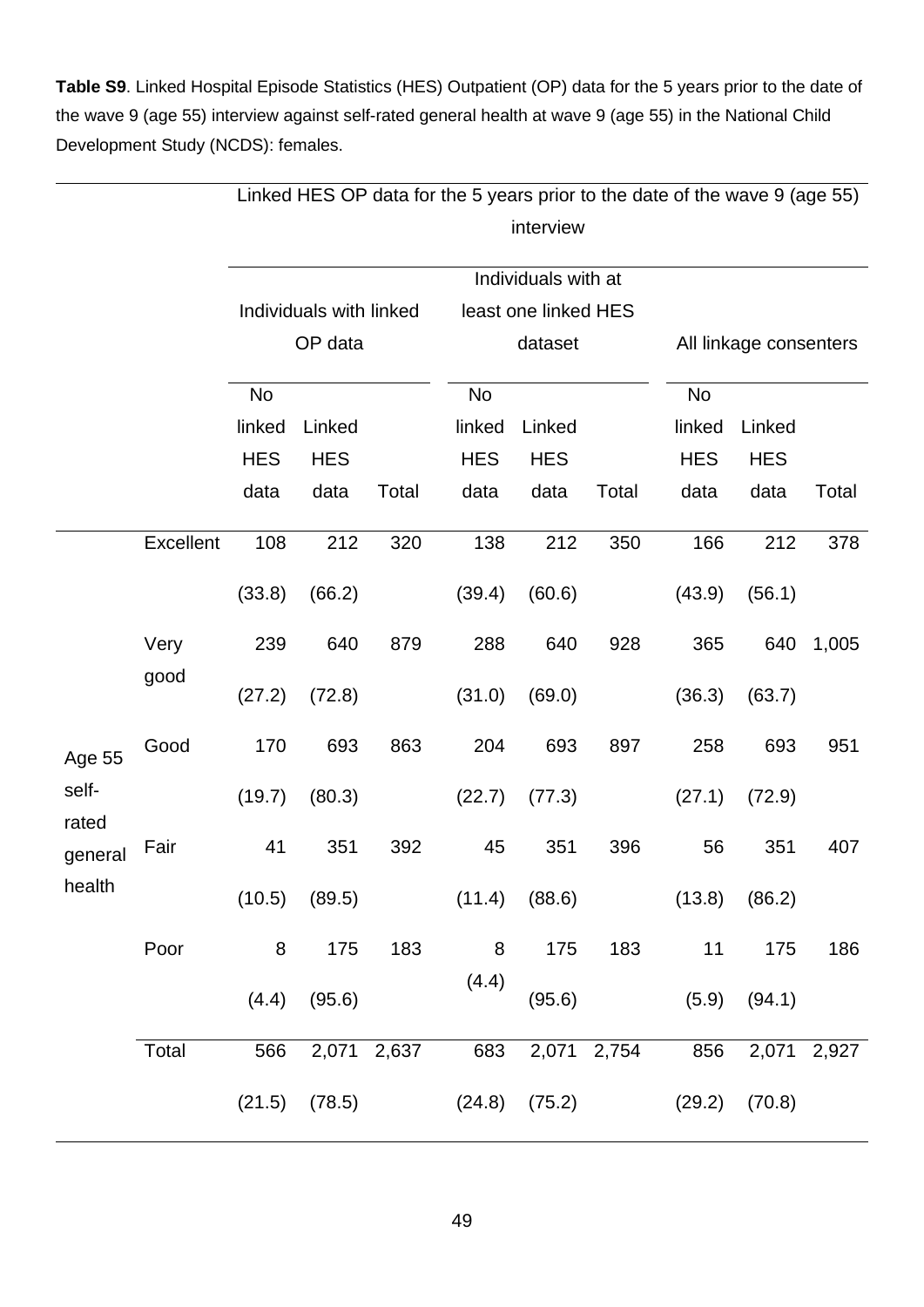<span id="page-50-0"></span>**Table S10**. Linked Hospital Episode Statistics (HES) Admitted Patient Care (APC) data for the 5 years prior to the date of the wave 9 (age 55) interview against self-reported long-term illness at wave 9 (age 55) in the National Child Development Study (NCDS): males.

|                 |           |            | Linked HES APC data for the 5 years prior to the date of the wave 9 (age 55) |       |            |                           |             |            |                        |       |  |  |  |
|-----------------|-----------|------------|------------------------------------------------------------------------------|-------|------------|---------------------------|-------------|------------|------------------------|-------|--|--|--|
|                 |           |            |                                                                              |       |            | interview                 |             |            |                        |       |  |  |  |
|                 |           |            | Individuals with linked                                                      |       |            | Individuals with at least |             |            |                        |       |  |  |  |
|                 |           |            | APC data                                                                     |       |            | one linked HES dataset    |             |            | All linkage consenters |       |  |  |  |
|                 |           | No         |                                                                              |       | <b>No</b>  |                           |             | No         |                        |       |  |  |  |
|                 |           | linked     | Linked                                                                       |       | linked     | Linked                    |             | linked     | Linked                 |       |  |  |  |
|                 |           | <b>HES</b> | <b>HES</b>                                                                   |       | <b>HES</b> | <b>HES</b>                |             | <b>HES</b> | <b>HES</b>             |       |  |  |  |
|                 |           | data       | data                                                                         | Total | data       | data                      | Total       | data       | data                   | Total |  |  |  |
|                 | <b>No</b> | 642        | 583                                                                          | 1,225 | 1,124      | 583                       | 1,707       | 1,332      | 583                    | 1,915 |  |  |  |
| Age 55          |           | (52.4)     | (47.6)                                                                       |       | (65.9)     | (34.1)                    |             | (69.6)     | (30.4)                 |       |  |  |  |
| long-           | Yes       | 282        | 439                                                                          | 721   | 425        | 439                       | 864         | 455        | 439                    | 894   |  |  |  |
| term<br>illness |           | (39.1)     | (60.9)                                                                       |       | (49.2)     | (50.8)                    |             | (50.9)     | (49.1)                 |       |  |  |  |
|                 | Total     | 924        | 1,022                                                                        | 1,946 | 1,549      |                           | 1,022 2,571 | 1,787      | 1,022                  | 2,809 |  |  |  |
|                 |           | (47.5)     | (52.5)                                                                       |       | (60.3)     | (39.7)                    |             | (63.6)     | (36.4)                 |       |  |  |  |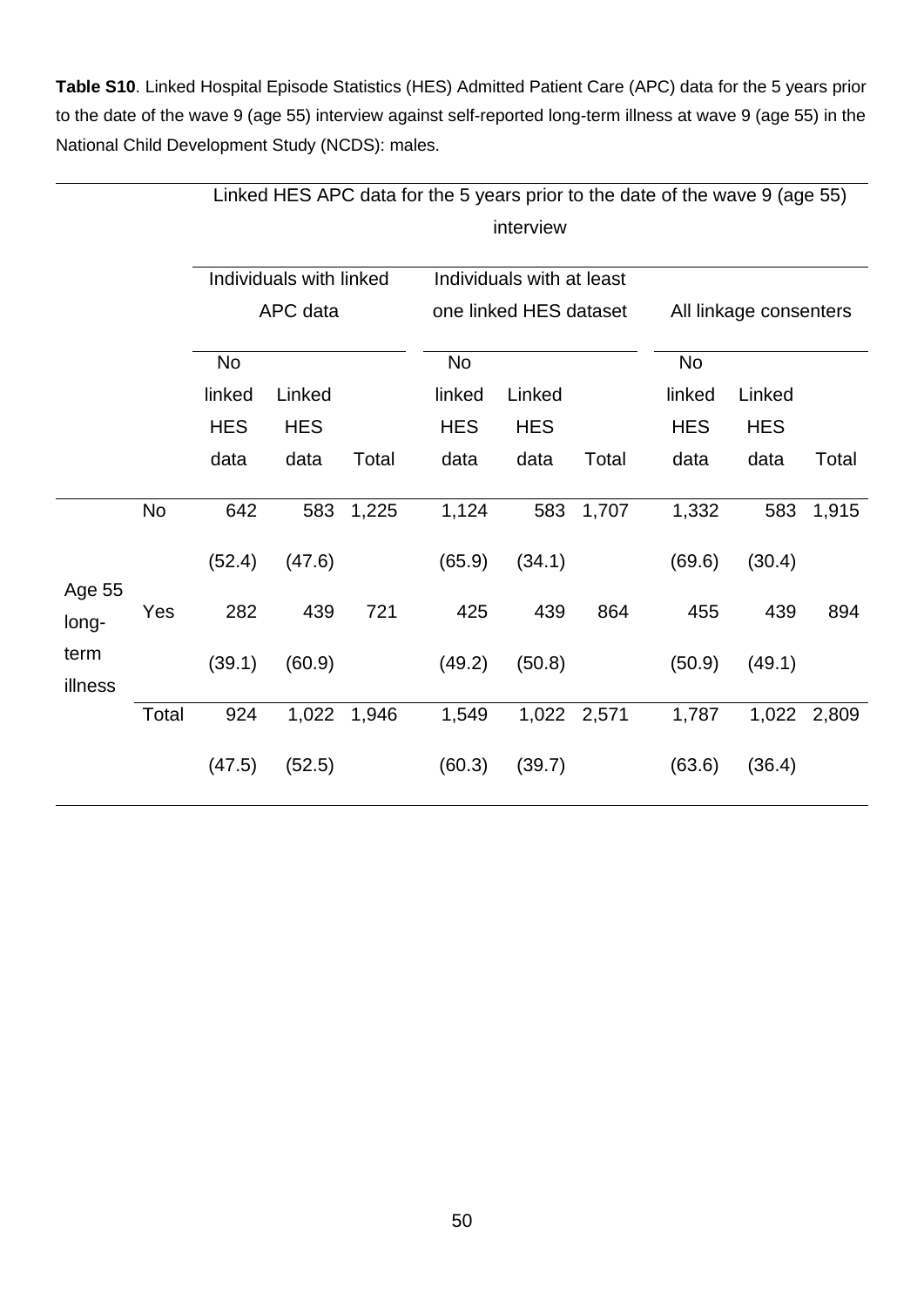<span id="page-51-0"></span>**Table S11**. Linked Hospital Episode Statistics (HES) Admitted Patient Care (APC) data for the 5 years prior to the date of the wave 9 (age 55) interview against self-reported long-term illness at wave 9 (age 55) in the National Child Development Study (NCDS): females.

|                 |           | Linked HES APC data for the 5 years prior to the date of the wave 9 (age 55) |                         |             |            |                           |             |            |                        |       |  |  |  |
|-----------------|-----------|------------------------------------------------------------------------------|-------------------------|-------------|------------|---------------------------|-------------|------------|------------------------|-------|--|--|--|
|                 |           |                                                                              | interview               |             |            |                           |             |            |                        |       |  |  |  |
|                 |           |                                                                              | Individuals with linked |             |            | Individuals with at least |             |            |                        |       |  |  |  |
|                 |           |                                                                              | APC data                |             |            | one linked HES dataset    |             |            | All linkage consenters |       |  |  |  |
|                 |           | No                                                                           |                         |             | No         |                           |             | No         |                        |       |  |  |  |
|                 |           | linked                                                                       | Linked                  |             | linked     | Linked                    |             | linked     | Linked                 |       |  |  |  |
|                 |           | <b>HES</b>                                                                   | <b>HES</b>              |             | <b>HES</b> | <b>HES</b>                |             | <b>HES</b> | <b>HES</b>             |       |  |  |  |
|                 |           | data                                                                         | data                    | Total       | data       | data                      | Total       | data       | data                   | Total |  |  |  |
|                 | <b>No</b> | 740                                                                          | 634                     | 1,374       | 1,140      | 634                       | 1,774       | 1,284      | 634                    | 1,918 |  |  |  |
| Age 55          |           | (53.9)                                                                       | (46.1)                  |             | (64.3)     | (35.7)                    |             | (66.9)     | (33.1)                 |       |  |  |  |
| long-           | Yes       | 290                                                                          | 579                     | 869         | 397        | 579                       | 976         | 426        | 579                    | 1,005 |  |  |  |
| term<br>illness |           | (33.4)                                                                       | (66.6)                  |             | (40.7)     | (59.3)                    |             | (42.4)     | (57.6)                 |       |  |  |  |
|                 | Total     | 1,030                                                                        |                         | 1,213 2,243 | 1,537      |                           | 1,213 2,750 | 1,710      | 1,213                  | 2,923 |  |  |  |
|                 |           | (45.9)                                                                       | (54.1)                  |             | (55.9)     | (44.1)                    |             | (58.5)     | (41.5)                 |       |  |  |  |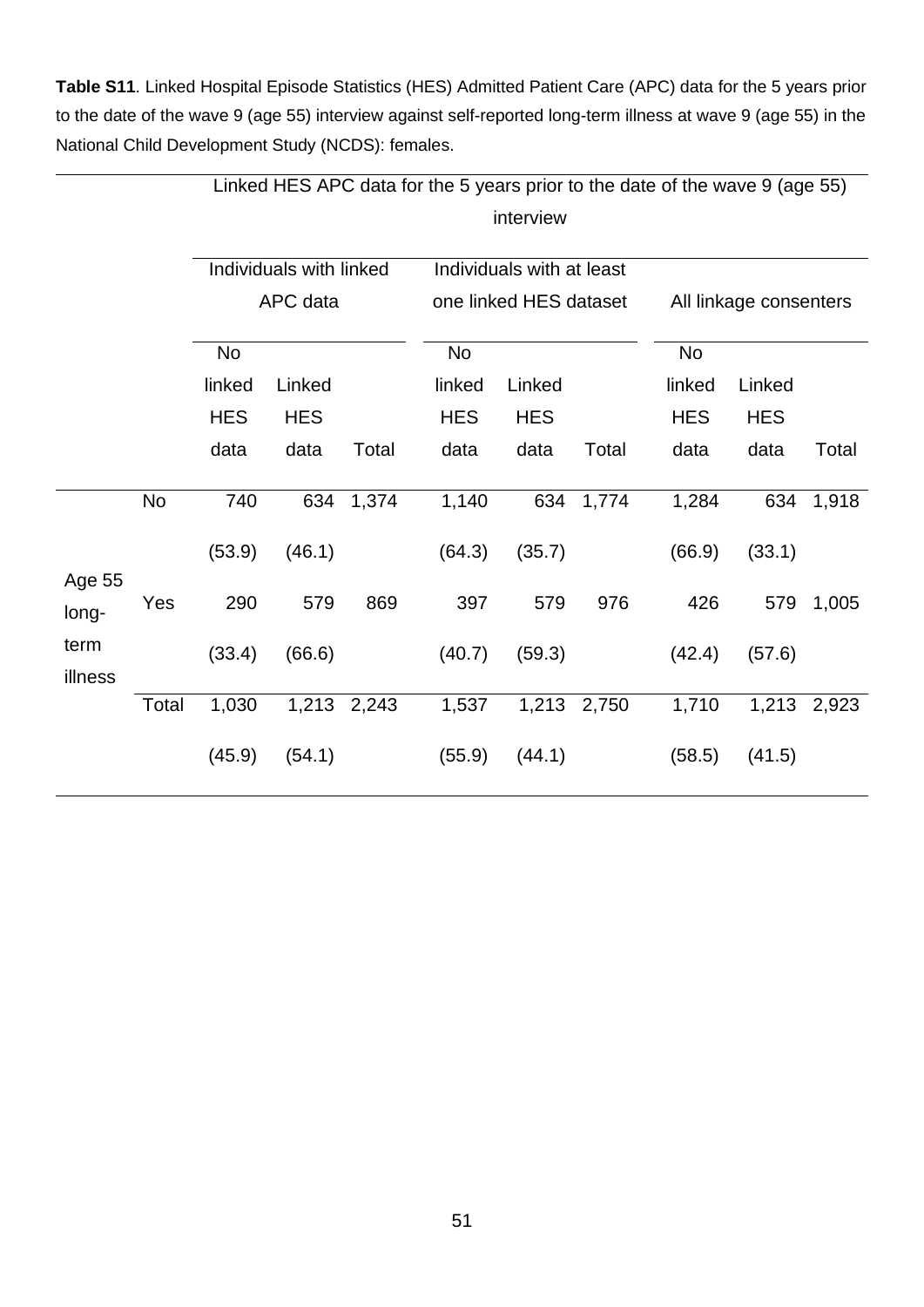<span id="page-52-0"></span>**Table S12**. Linked Hospital Episode Statistics (HES) Outpatient (OP) data for the 5 years prior to the date of the wave 9 (age 55) interview against self-reported long-term illness at wave 9 (age 55) in the National Child Development Study (NCDS): males.

|                 |           | Linked HES OP data for the 5 years prior to the date of the wave 9 (age 55) |                                    |       |            |                                                     |             |                        |            |       |  |  |  |
|-----------------|-----------|-----------------------------------------------------------------------------|------------------------------------|-------|------------|-----------------------------------------------------|-------------|------------------------|------------|-------|--|--|--|
|                 |           |                                                                             | interview                          |       |            |                                                     |             |                        |            |       |  |  |  |
|                 |           |                                                                             | Individuals with linked<br>OP data |       |            | Individuals with at least<br>one linked HES dataset |             | All linkage consenters |            |       |  |  |  |
|                 |           | No                                                                          |                                    |       | No         |                                                     |             | No                     |            |       |  |  |  |
|                 |           | linked                                                                      | Linked                             |       | linked     | Linked                                              |             | linked                 | Linked     |       |  |  |  |
|                 |           | <b>HES</b>                                                                  | <b>HES</b>                         |       | <b>HES</b> | <b>HES</b>                                          |             | <b>HES</b>             | <b>HES</b> |       |  |  |  |
|                 |           | data                                                                        | data                               | Total | data       | data                                                | Total       | data                   | data       | Total |  |  |  |
|                 | <b>No</b> | 526                                                                         | 1,031                              | 1,557 | 676        | 1,031                                               | 1,707       | 884                    | 1,031      | 1,915 |  |  |  |
|                 |           | (33.8)                                                                      | (66.2)                             |       | (39.6)     | (60.4)                                              |             | (46.2)                 | (53.8)     |       |  |  |  |
| Age 55<br>long- | Yes       | 145                                                                         | 695                                | 840   | 169        | 695                                                 | 864         | 199                    | 695        | 894   |  |  |  |
| term<br>illness |           | (17.3)                                                                      | (82.7)                             |       | (19.6)     | (80.4)                                              |             | (22.3)                 | (77.7)     |       |  |  |  |
|                 | Total     | 671                                                                         | 1,726                              | 2,397 | 845        |                                                     | 1,726 2,571 | 1,083                  | 1,726      | 2,809 |  |  |  |
|                 |           | (28.0)                                                                      | (72.0)                             |       | (32.9)     | (67.1)                                              |             | (38.6)                 | (61.4)     |       |  |  |  |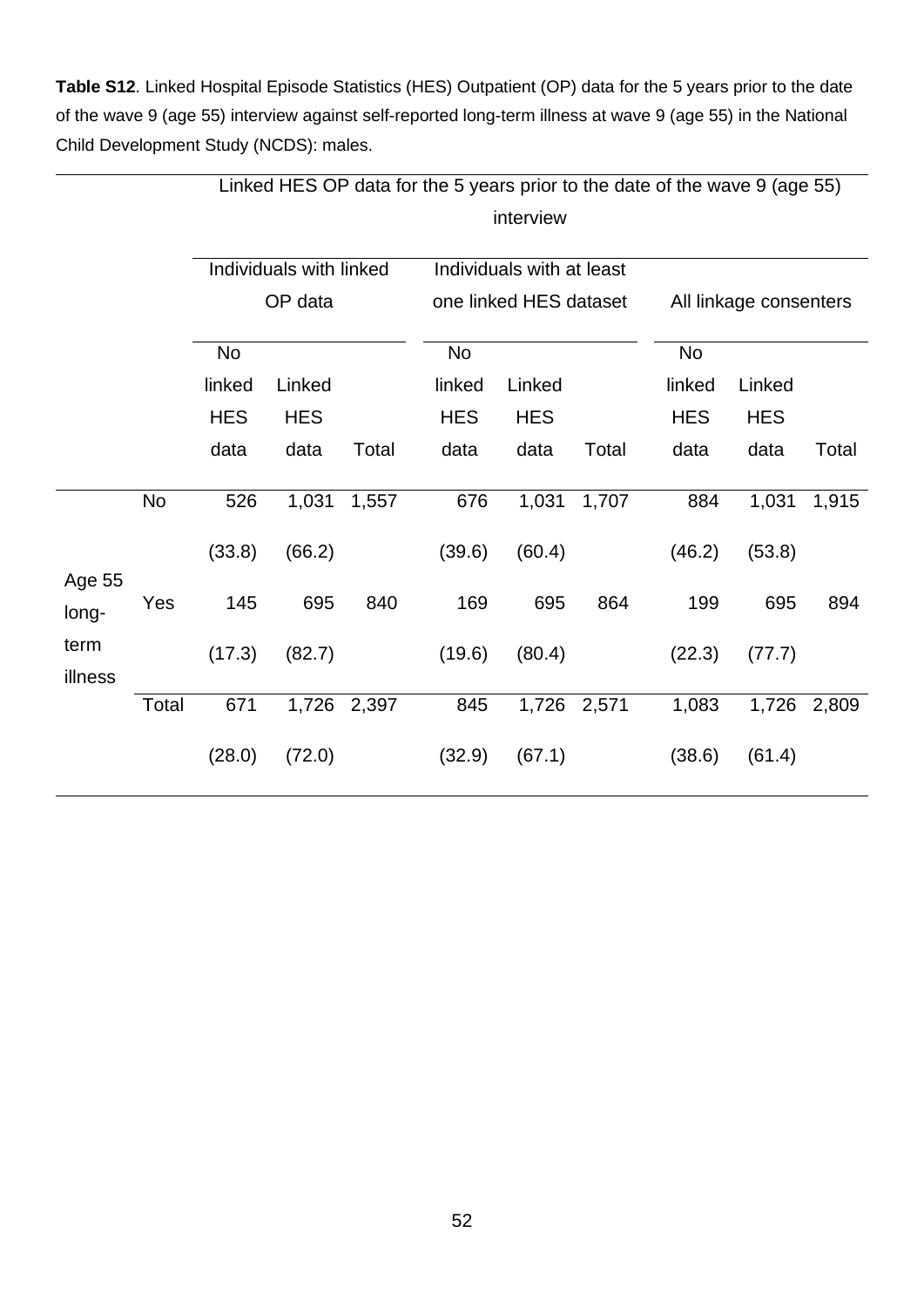<span id="page-53-0"></span>**Table S13**. Linked Hospital Episode Statistics (HES) Outpatient (OP) data for the 5 years prior to the date of the wave 9 (age 55) interview against self-reported long-term illness at wave 9 (age 55) in the National Child Development Study (NCDS): females.

|                 |           | Linked HES OP data for the 5 years prior to the date of the wave 9 (age 55) |                         |       |            |                           |       |            |                        |       |  |
|-----------------|-----------|-----------------------------------------------------------------------------|-------------------------|-------|------------|---------------------------|-------|------------|------------------------|-------|--|
|                 |           |                                                                             |                         |       |            |                           |       |            |                        |       |  |
|                 |           |                                                                             | Individuals with linked |       |            | Individuals with at least |       |            |                        |       |  |
|                 |           |                                                                             | OP data                 |       |            | one linked HES dataset    |       |            | All linkage consenters |       |  |
|                 |           | No                                                                          |                         |       | No         |                           |       | No         |                        |       |  |
|                 |           | linked                                                                      | Linked                  |       | linked     | Linked                    |       | linked     | Linked                 |       |  |
|                 |           | <b>HES</b>                                                                  | <b>HES</b>              |       | <b>HES</b> | <b>HES</b>                |       | <b>HES</b> | <b>HES</b>             |       |  |
|                 |           | data                                                                        | data                    | Total | data       | data                      | Total | data       | data                   | Total |  |
|                 | <b>No</b> | 446                                                                         | 1,227                   | 1,673 | 547        | 1,227                     | 1,774 | 691        | 1,227                  | 1,918 |  |
| Age 55          |           | (26.7)                                                                      | (73.3)                  |       | (30.8)     | (69.2)                    |       | (36.0)     | (64.0)                 |       |  |
| long-           | Yes       | 120                                                                         | 841                     | 961   | 135        | 841                       | 976   | 164        | 841                    | 1,005 |  |
| term<br>illness |           | (12.5)                                                                      | (87.5)                  |       | (13.8)     | (86.2)                    |       | (16.3)     | (83.7)                 |       |  |
|                 | Total     | 566                                                                         | 2,068                   | 2,634 | 682        | 2,068                     | 2,750 | 855        | 2,068                  | 2,923 |  |
|                 |           | (21.5)                                                                      | (78.5)                  |       | (24.8)     | (75.2)                    |       | (29.3)     | (70.7)                 |       |  |